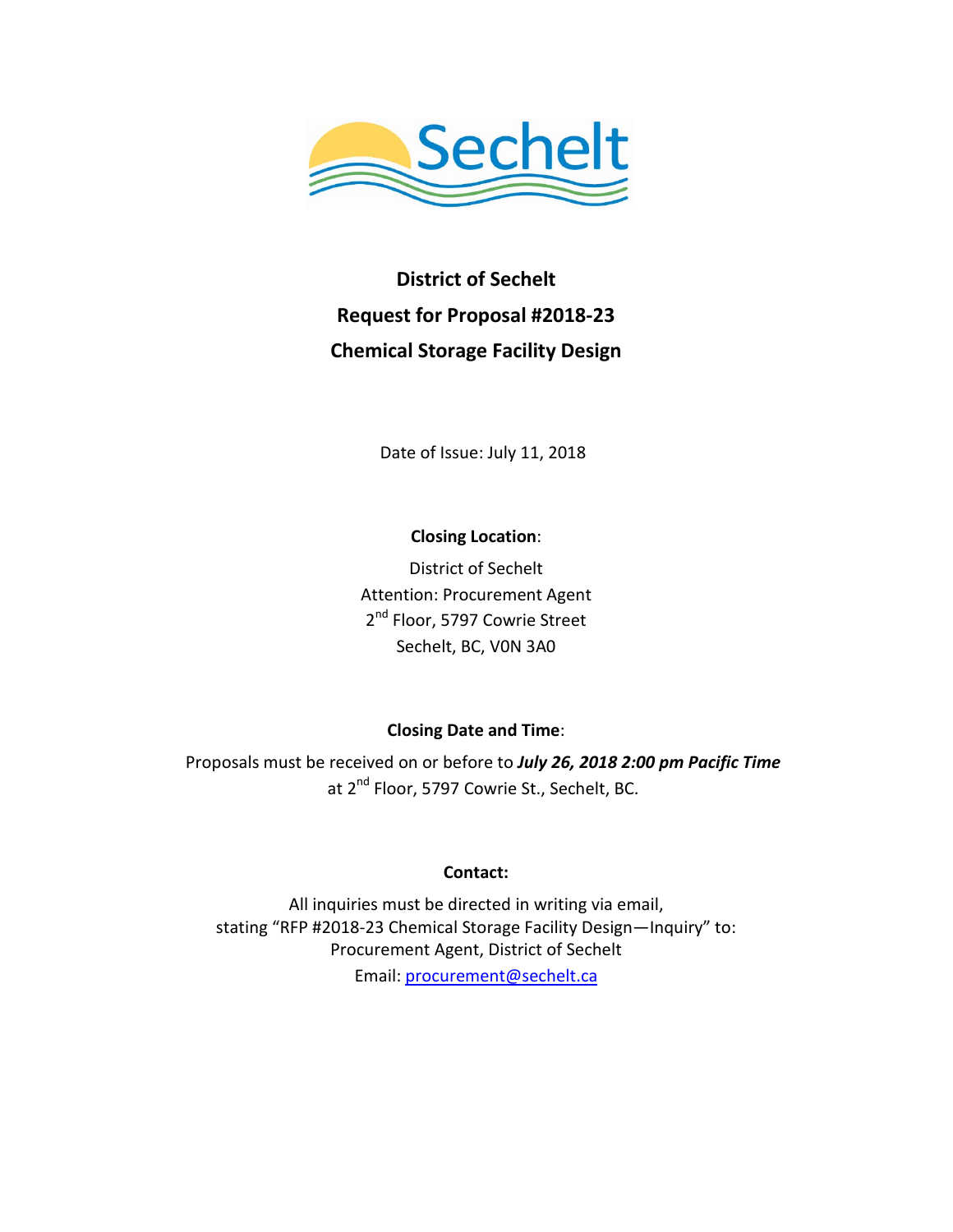

### **1. OVERVIEW**

The District of Sechelt (the "District") is requesting Proposals for the design of a Water Resource Center chemical storage facility.

The District of Sechelt is located on the west coast of British Columbia ("BC") approximately 30 kilometres ("km") north of Vancouver. The region, known as the Sunshine Coast, includes approximately 3900 square km on the Sechelt Peninsula surrounded by the waters of the Strait of Georgia, Howe Sound, and Sechelt Inlet. The Sunshine Coast does not have an overland route to the BC mainland and is dependent on the BC Ferry Corporation for the movement of vehicles or by barge for other items. A passenger ferry service runs between Horseshoe Bay and Langdale in the south and a smaller passenger service between Earl's Cove and Saltery Bay in the north.

This Request for Proposal ("RFP") is being issued through the local newspaper, and electronically through BC Bid [\(www.bcbid.gov.bc.ca\)](http://www.bcbid.gov.bc.ca/), CivicInfo BC (www.civicinfo.bc.ca) and the District's website [\(www.sechelt.ca\)](http://www.sechelt.ca/).

### **Intended Term of Agreement**

Successful Proponents will enter an Agreement with the District for a 6 month term.

### **Definitions**

Throughout this RFP the following additional definitions apply:

**"24/7"** means twenty-four (24) hours a day, seven (7) days a week, three hundred sixty-five (365) days per year.

**"Addendum"** or **"Addenda"** means document(s) issued by the District as a supplement to this RFP that corrects errors, explains inconsistencies, provides clarifications or responses to questions submitted by Proponents or otherwise details or updates information provided in the RFP.

**"Agreement"** means a legal document and any attachments that bind the District to other parties subject to the terms of the RFP.

**"Business Days"** means Monday through Friday, inclusive, excluding statutory holidays.

**"Closing Date and Time"** means the closing date and time as set out on the cover page of the RFP.

**"District"** means the District of Sechelt, BC.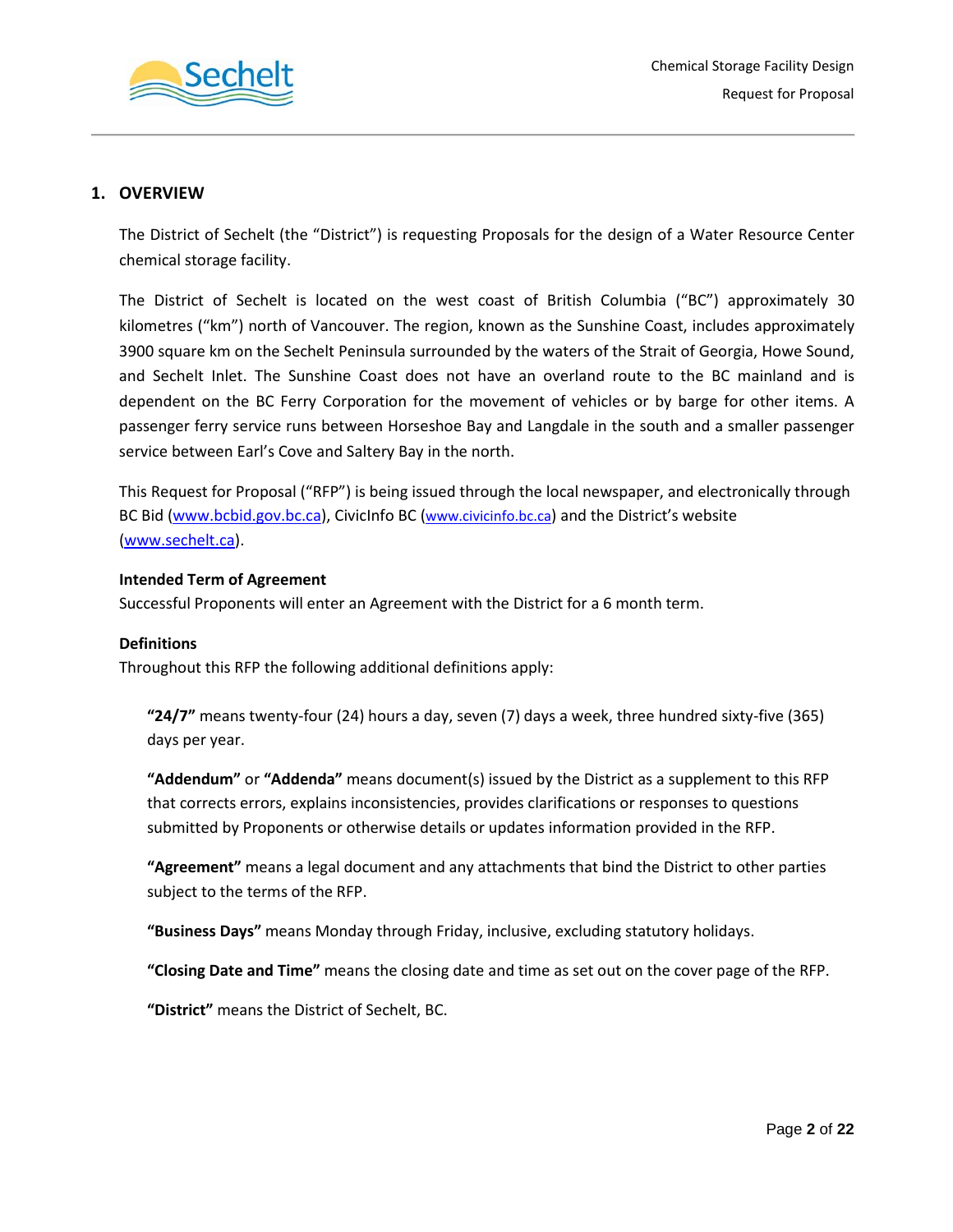

**"MB"** means megabyte, which is equal to 1024 kilobytes or 1,048,576 bytes of digital information.

**"Must," "Shall,"** or **"Mandatory"** means a requirement of this RFP that must be met in order for a Proposal to receive consideration.

**"Proponent"** means an individual, partnership or company that submits, or intends to submit, a Proposal in response to this RFP.

**"Proposal"** means a response/submission provided by a Proponent in response to this RFP.

**"RFP"** means this Request for Proposal, including all appendices, schedules and addenda.

**"Should"** means a requirement having a significant degree of importance to the objectives of this RFP.

**"USB stick"** means an external flash drive that can be used with any computer that has a USB port.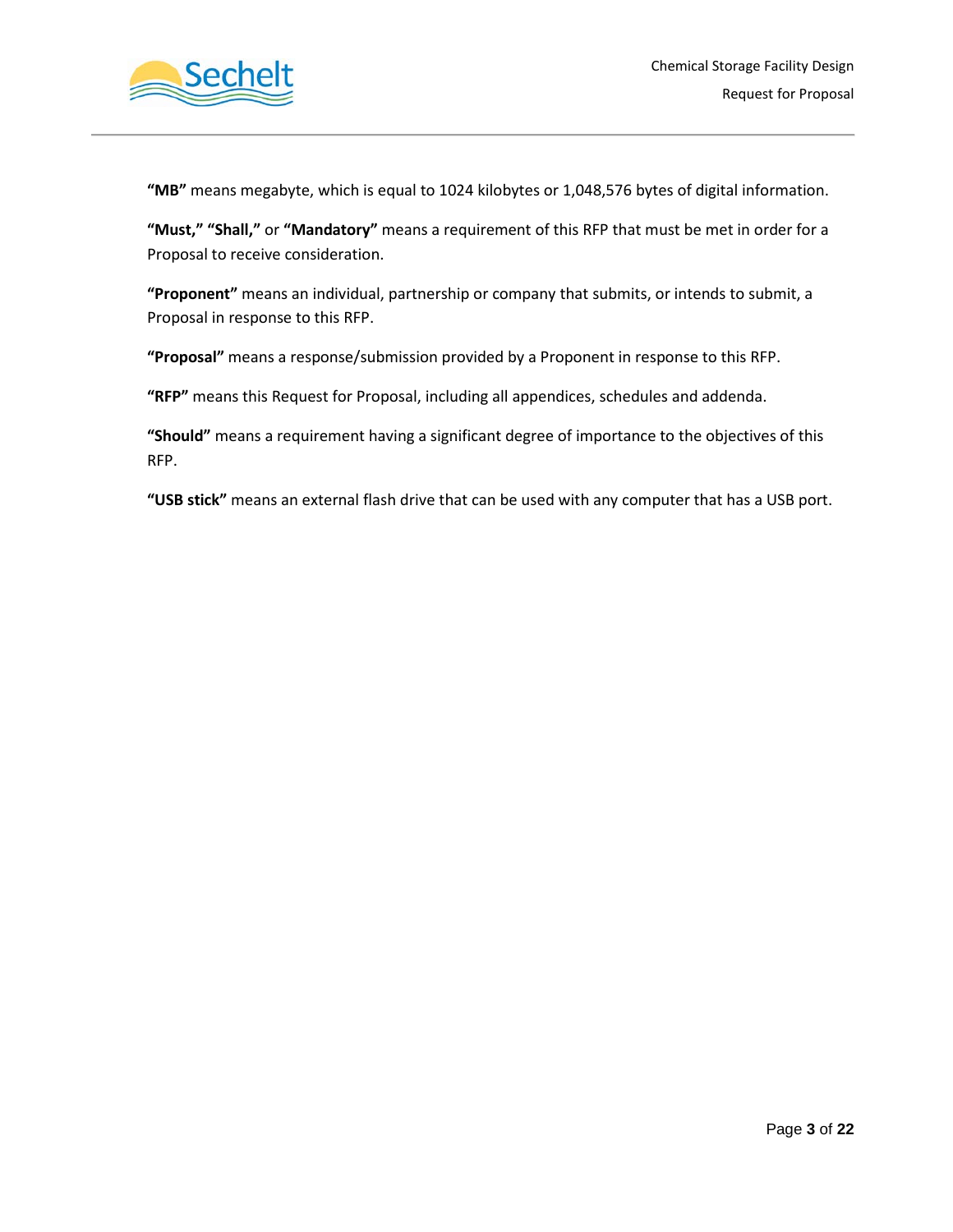

### **2. SCOPE OF WORK & SPECIFICATIONS**

The scope of work under this RFP is for a shelf-ready design of a facility for the storage of chemicals classified as class 8 dangerous goods. Requirements are listed below:

- Facility must be located in the work yard at the Water Resource Center,5678 Surf Circle, Sechelt B.C. on or adjacent to the existing concrete pad for forklift access or
- Consideration will be given for designs that consider converting or modifying an existing room within the facility
- Spill containment which can hold the total volume of all totes and pails stored in the facility
- Floor drain system connected to the spill containment / sump
- Spill containment / sump high level alarm connected to S.C.A.D.A. system
- Separation walls as some chemicals are not compatible, and must be stored separately
- Adequate space to maneuver a forklift and totes
- Adequate electric lighting
- Adequate electric heating system (some chemicals freeze at 12 degrees Celsius)
- 1 bay door and 1 man door for access
- Adequate ventilation system
- Provision must be made to store 12 chemical totes at any one time. Totes are 4 ft x 4 ft x 6 ft and stackable up to 2 high.
- Chemical fire suppression system, with applicable spill alarm
- Emergency shower and eyewash facility
- Structure should be made of fire resistant and corrosion resistant materials
- Adherence to WorkSafe BC regulations regarding chemical storage
- Must meet all BC building code requirements
- Security System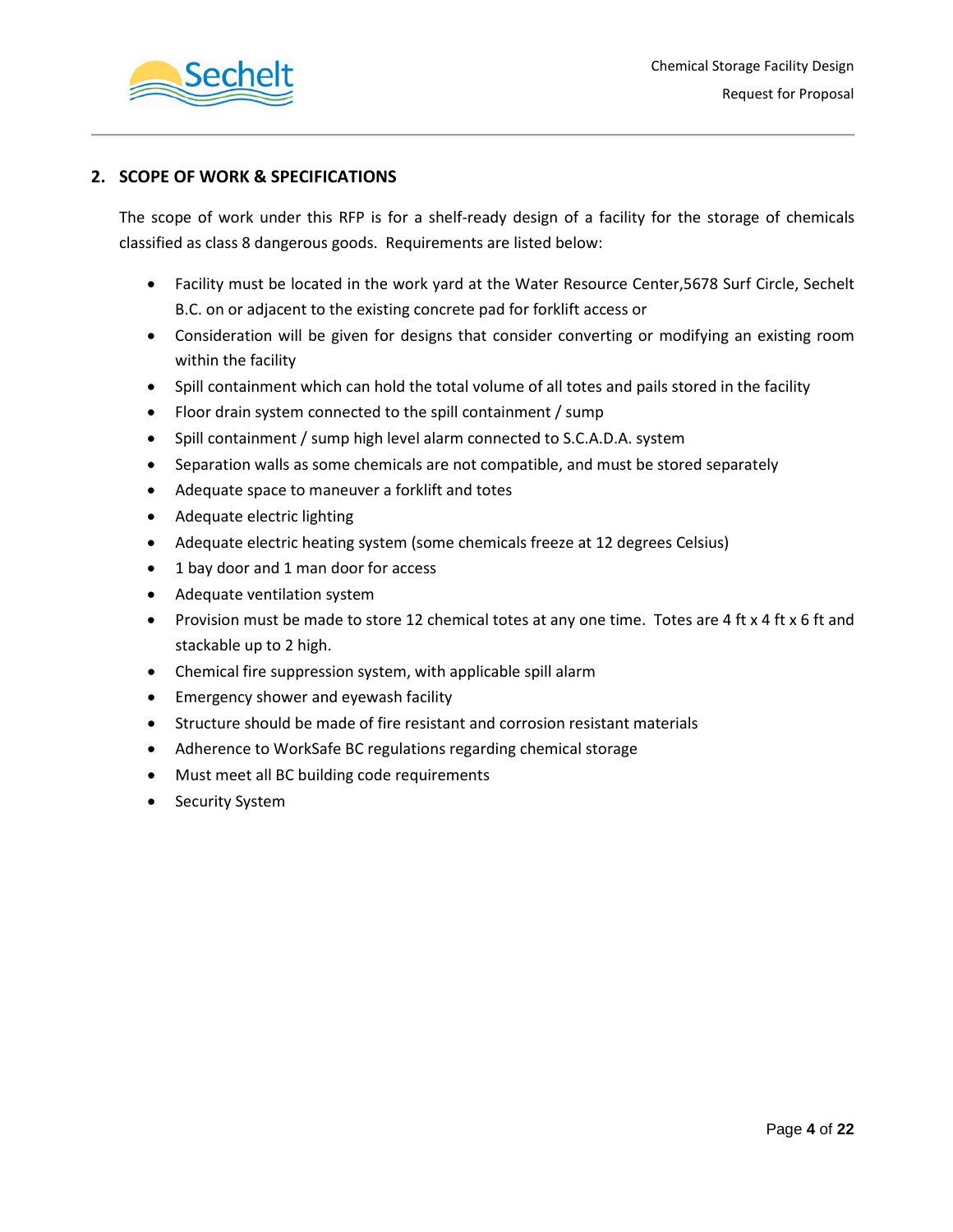

*Table 1 Specifications*

Г

| <b>Chemical</b>                   | Strength | <b>Tote or Pail</b> | <b>Substance Classification</b> |
|-----------------------------------|----------|---------------------|---------------------------------|
| Sodium Hydroxide                  | 50%      | Tote                | Dangerous Goods                 |
| Sodium Hypochlorite               | 12%      | Tote                | Dangerous Goods                 |
| Aluminum Sulfate                  | 48%      | Tote                | Dangerous Goods                 |
| Citric Acid                       | 50%      | Tote                | Dangerous Goods                 |
| Sulfuric Acid                     | 93%      | Tote                | Dangerous Goods                 |
| Phosphoric Acid                   | 75%      | Pail                | Dangerous Goods                 |
| <b>Cationic Liquid</b><br>Polymer | n/a      | Tote                | <b>Not Dangerous Goods</b>      |

### **Location Considerations**

Sechelt is located on the Sunshine Coast, 30 kilometers northwest of Vancouver, BC and is only accessible by BC Ferries or by barge. Proponents should take this into consideration when preparing their Proposals. It may be beneficial for Proponents to conduct a site visit of the Water Resource Center wastewater treatment plant work yard before submitting a Proposal. To make arrangements to view the District's Water Resource Center, Proponents can contact:

Angela Smith, Plant Supervisor

Phone 604 989 1578

Email asmith@sechelt.ca

All scheduled viewings must be completed before by *July 24, 2018 at 2:00 pm Pacific Time*.

**Project Location:** Water Resource Centre, 5678 Surf Circle, Sechelt, B.C.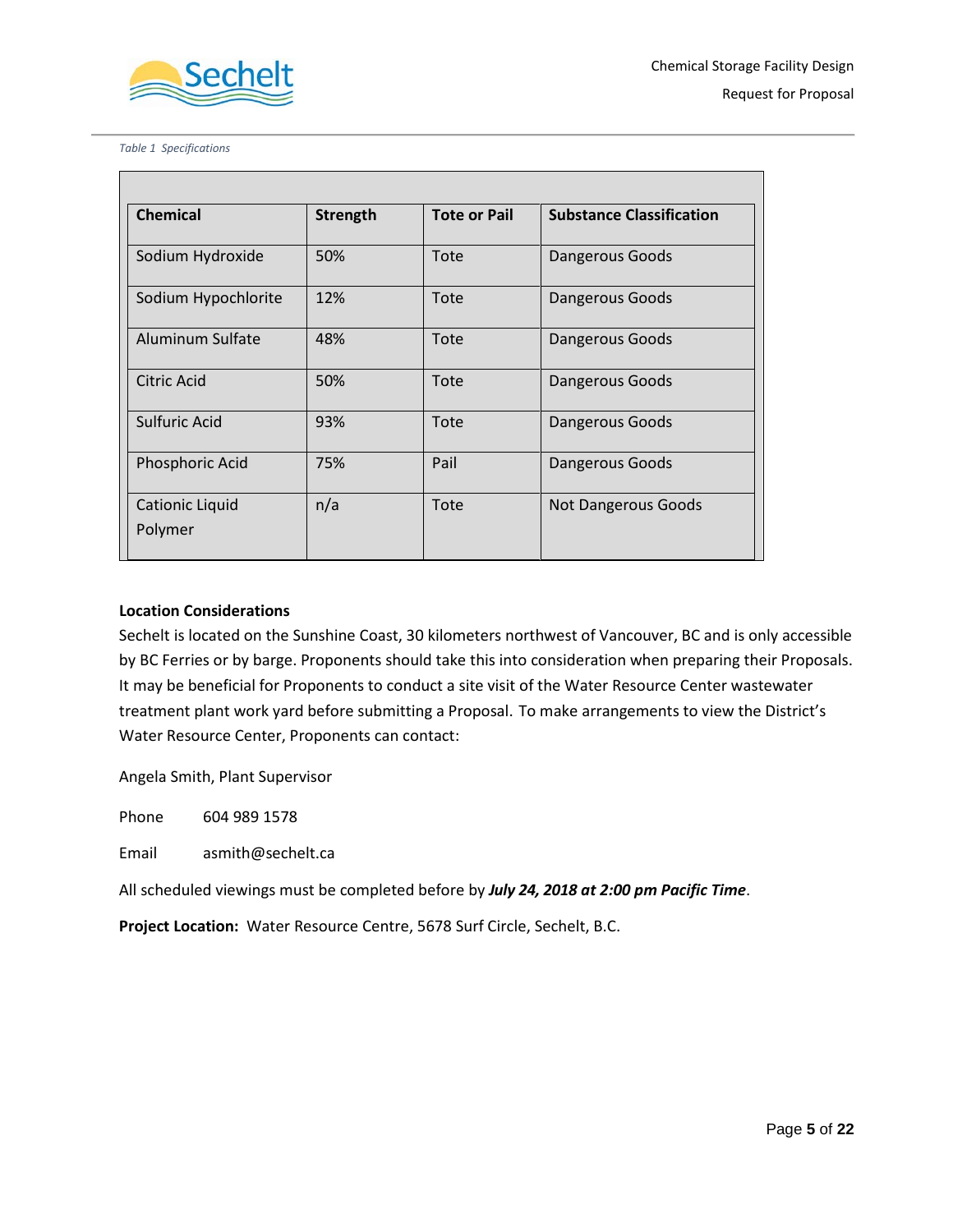

### **3. SUBMITTING A PROPOSAL**

Proponents are solely responsible for submitting their Proposals on or before *July 26, 2018, 2:00:00 pm Pacific Time;* and to ensure their Proposals are received when, where and as specified in this RFP. The District is not responsible for lost, misplaced or incorrectly delivered Proposals.

Proposals may be delivered in one (1) of the following two (2) methods *only*:

1. **By hand/courier delivery***:* Proponents should submit two (2) hard copies and one (1) digital copy of their Proposal on a USB stick (PDF format only) in a sealed envelope/package clearly marked "RFP #2018-23 Chemical Storage Facility Design—Proposal." Proposals must be delivered to: The District of Sechelt, 2<sup>nd</sup> Floor, 5797 Cowrie St., Sechelt, BC;

OR

2. **By Email:** Proponents should submit one (1) digital copy of their Proposal in PDF format only to [procurement@sechelt.ca,](mailto:procurement@sechelt.ca) with the subject line clearly marked "RFP 2018-23 Chemical Storage Facility Design — Proposal Attached."

### **Note that the maximum file size limit is 15MB, or less.**

Electronically submitted Proposals will be deemed to be successfully received when the time as posted on the email is at or before the Closing Date and Time. The District will not be liable for any delay for any reason including technological delays, spam filters, firewalls, job queue, file size limitations, etc.

Proponents warrant that electronic files/media submitted are free, in whole or in part, from any malicious file that could cause damage to the District's technological infrastructure.

Proposals received by facsimile (fax) will not be accepted. Proposals received after the Closing Date and Time will be rejected and returned to the bidder unopened. Proposals received in a language other than English will not be considered.

### **Proponent Expenses**

Proponents are solely responsible for their own expense in preparing, delivering or submitting a Proposal, and for subsequent negotiations with the District, if any. The District will not be liable to any Proponent for any claims, whether for costs, expenses, damages, losses or liability incurred by the Proponent in preparing its Proposal, loss of anticipated profit in connection with any final Agreement, or any other matter whatsoever.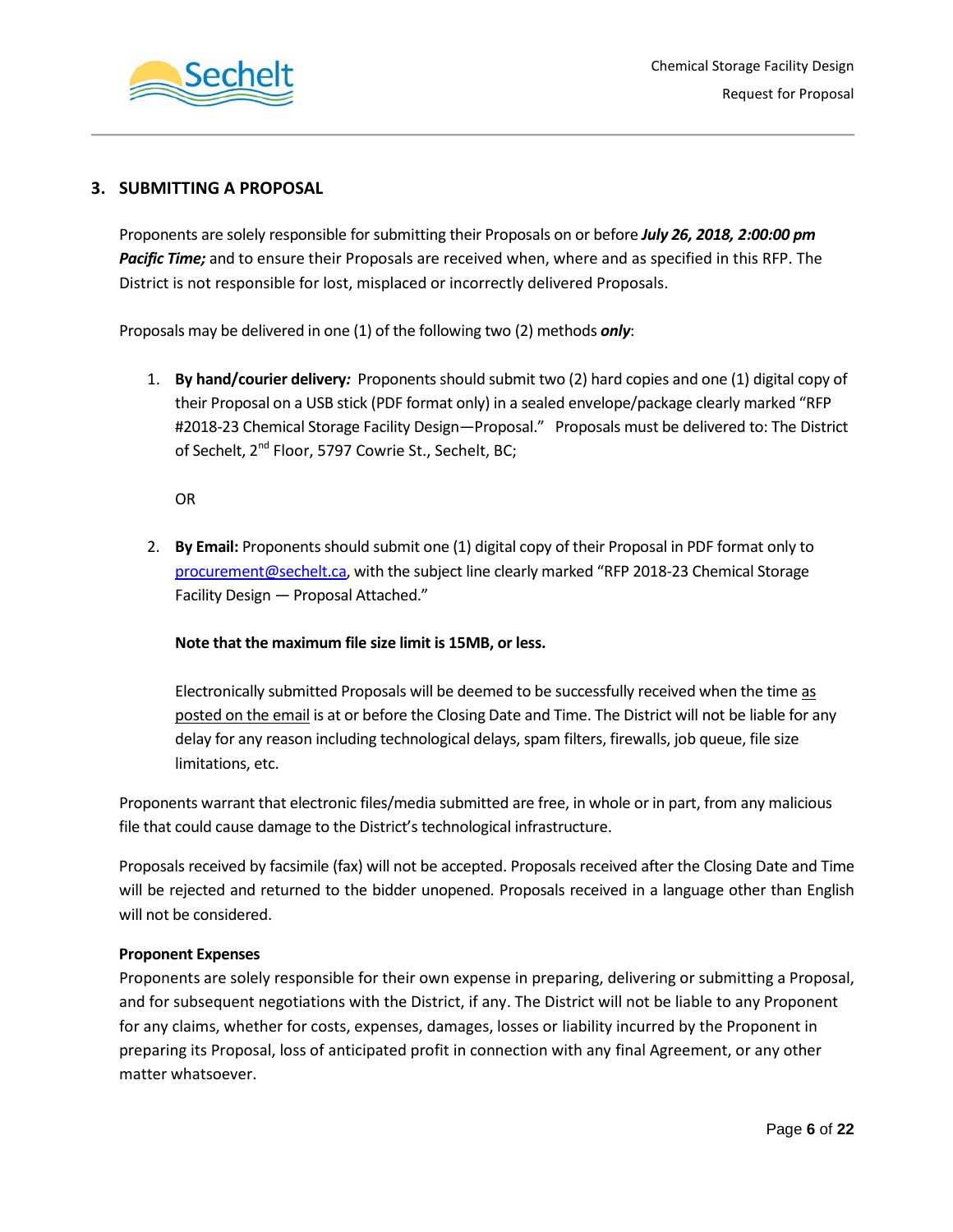

### **Acceptance and Rejection of Proposals**

The District reserves the right to reject any and all Proposals, or any parts thereof, or to waive any informality or defect in any Proposal if it is in the best interests of the District.

All Proposals, plans and other documents submitted shall become property of the District. Responses to this RFP are considered public information and are subject to disclosure under the *Freedom of Information and Protection of Privacy Act*.

### **Inquiries Related to this RFP**

All inquiries must be directed in writing via email only to the District's Procurement Agent at [procurement@sechelt.ca](mailto:procurement@sechelt.ca) on or before *July 24, 2018 2:00 pm Pacific Time*. The subject line must read: "RFP #2018-23 Chemical Storage Facility Design - Inquiry."

No other verbal or written instruction or information shall be relied upon by Proponents, nor will they be binding upon the District.

If an Addendum is necessary, it will be posted on the BC Bid, CivicInfo BC and District's websites, and shall become part of the RFP. It is the responsibility of Proponents to ensure that they have retrieved any and all Addenda/Addendum issued prior to the Closing Date and Time.

### **Withdrawal**

Proponents may amend or withdraw their Proposals before the Closing Date and Time by submitting a request in writing via email only to the District's Procurement Agent a[t procurement@sechelt.ca.](mailto:procurement@sechelt.ca) The subject line must read: "RFP #2018-23 Chemical Storage Facility —Amend/Withdrawal." Upon Closing Date and Time, all Proposals become irrevocable and Proponents cannot change any part of their Proposals, unless clarification is specifically requested by the District.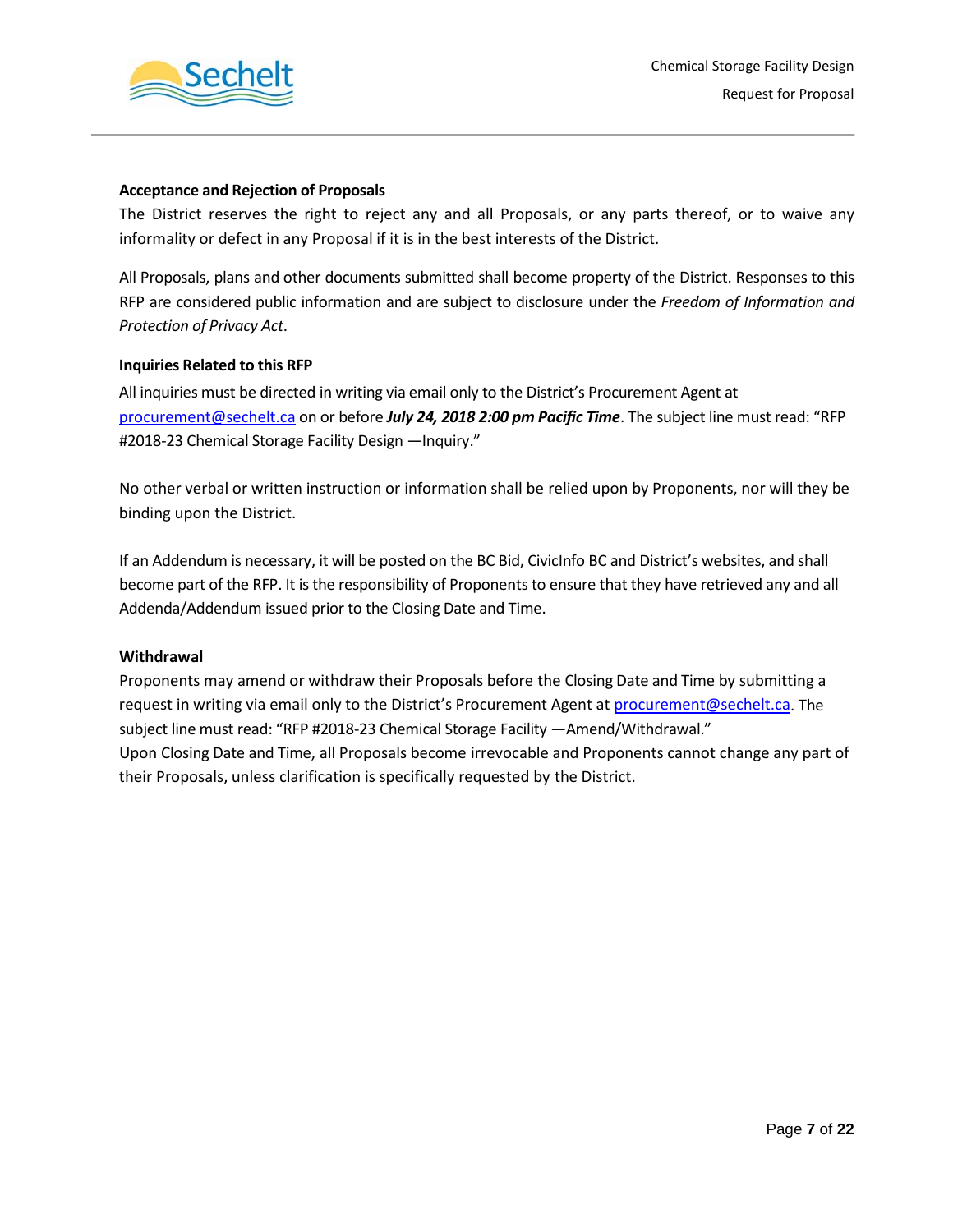

### **4. SELECTION CRITERIA**

Proposals will be opened in private and will be evaluated equally against pre-defined criteria by an evaluation committee. The criteria include, but are not limited to, the following:

- 1. More than one option for proposed designs;
- 2. Adherence to building code and WorkSafe BC regulations with regards to the hazardous chemicals listed in table 1.
- 3. Lowest price of the services provided by the Proponent to the District in accordance with the RFP specifications;
- 4. Proponent's proximity to the District of Sechelt or the Sunshine Coast of BC;
- 5. Proponent's experience and references; and
- 6. A comprehensive information package for any subcontractor(s) that the Proponent will use for provision of the services to the District.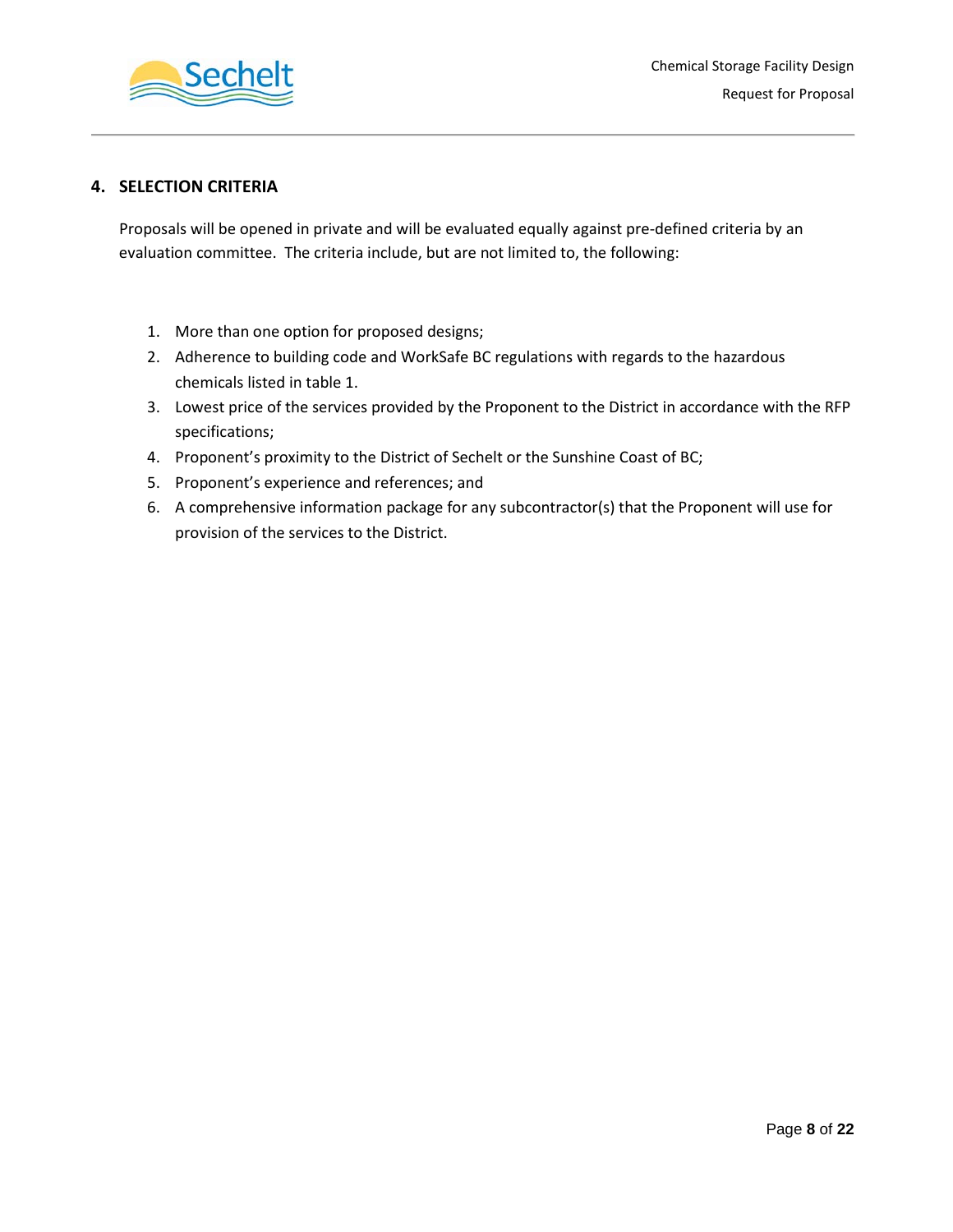

### **5. GENERAL TERMS AND CONDITIONS**

### **FORM OF OFFER**

This RFP must be completed in its entirety and it is Proponents' sole responsibility to ensure that their Proposals and the number of copies in the form required are received on time and at the proper location. Failure to properly complete the requirements of this RFP may cause a Proposal to be rejected. Proposals received after the Closing Date and Time will be returned unopened.

### **INDEMNITY**

The Proponent agrees to indemnify and save harmless the District, its employees, elected officials, contractors and agents from any loss, claim (including any claim of infringement of third-party intellectual property rights), damage award, action, cause of action, cost or expense that the District or any of the District's employees, elected officials, contractors or agents may sustain, incur, suffer or be put to at any time, either before or after this Agreement ends, to the extent the loss is directly or indirectly caused or contributed to:

- any act or omission by the Proponent or by any of the Proponent's agents, employees, officers, directors or subcontractors in connection with this Agreement; or
- any representation or warranty of the Proponent being or becoming untrue or incorrect.

The provisions of this indemnity are paramount to any insurance requirements herein and shall survive the term of this Agreement.

### **INVOICING & PAYMENTS**

Successful Proponents are required to issue invoices to the District for the goods or services that are rendered. Original invoices should be forwarded to the District as follows:

> Accounts Payable District of Sechelt 2<sup>nd</sup> Floor, 5797 Cowrie Street PO Box 129, Sechelt, BC V0N 3A0 Email: [finance@sechelt.ca](mailto:finance@sechelt.ca)

The District has payment terms of net thirty (30) days. Where applicable, the purchase order number assigned, or other meaningful reference/subject matter, must be stated on the invoice, otherwise payment may be delayed.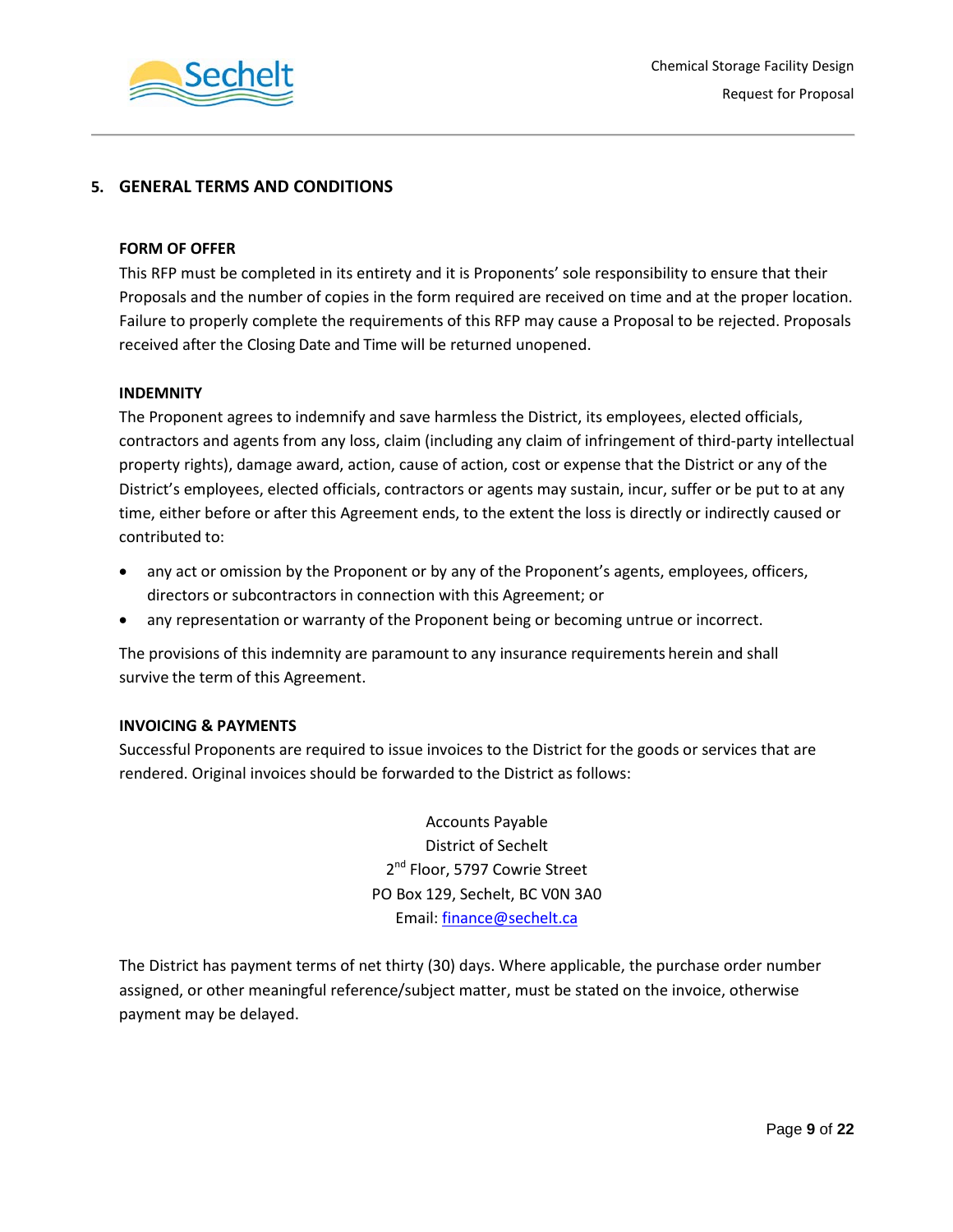

### **EXTRAS**

No payments for extras will be made unless prior written approval or an approved change order has been issued by the District.

### **IRREVOCABLE SUBMISSION**

Proposals will be open for acceptance for at least ninety (90) days after the Closing Date and Time. The District may request the date to be extended to one hundred twenty (120) days if the process requires more time to execute such as seeking elected officials' approval.

### **TIME IS OF THE ESSENCE**

Time shall be of the essence in any Agreement. The District reserves the right to cancel any goods/services if not fulfilled within a reasonable time and in accordance with the terms and conditions specified herein.

### **ASSIGNMENT**

The Proponent will not assign or transfer its obligations under any Agreement, in whole or in part, without the written consent of the District.

### **RESERVATION OF RIGHTS**

In addition to any other reservation of rights set out in the RFP, the District reserves the right, in its sole discretion, to:

- modify the terms of the RFP at any time prior to the Closing Date and Time, including the right to cancel the RFP at any time prior to entering into an Agreement with a Proponent;
- in accordance with the terms of the RFP, to accept the Proposal(s) that it deems most advantageous to itself;
- waive any non-material irregularity, defect or deficiency in a Proposal;
- request clarification from a Proponent with respect to its Proposal, including clarification as to provisions that are conditional or that may be inconsistent with the specifications in the RFP, without any obligations to make such a request to all Proponents;
- reject any Proposal due to unsatisfactory references or unsatisfactory past performance under Agreements with the District, or any material error, omissions or misrepresentation in the Proposal;
- at any time, reject any or all Proposals; and
- at any time, terminate the competition without award and obtain the goods and services described in the RFP by other means, or do nothing.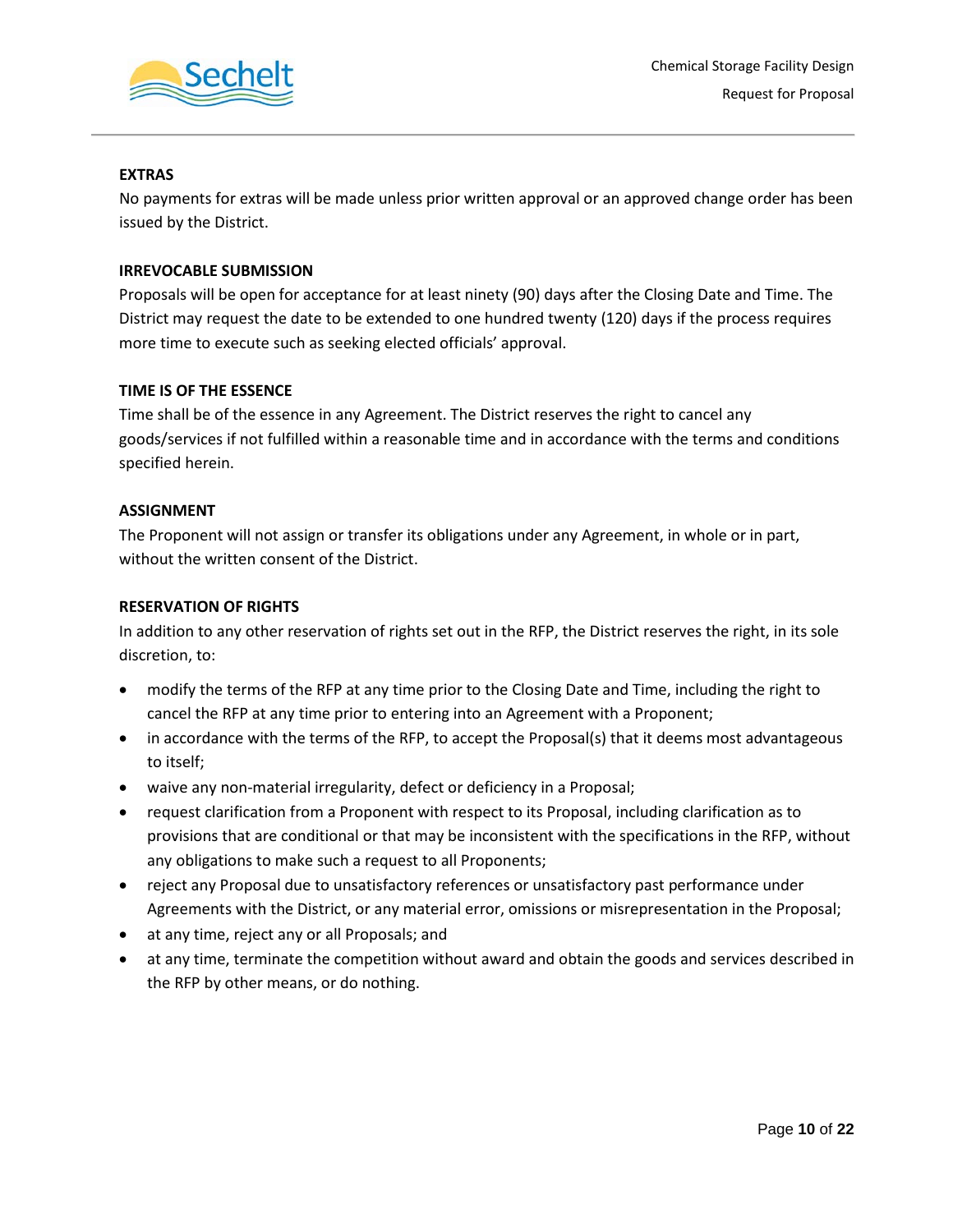

### **ACCEPTANCE OF TERMS**

Submission of a Proposal indicates acceptance of all terms and conditions, including those that follow and that are included in all schedules, appendices and any addenda.

### **PROPONENT'S RESPONSIBILITY**

It is the Proponent's responsibility to ensure that the terms and conditions contained herein are fully understood and to obtain any further information required on its own initiative. The District reserves the right to share, with all Proponents, all questions and answers related to the RFP.

### **EVALUATION**

Proposals will be assessed in accordance with, but not limited to, the evaluation criteria outlined in Section 4. The District will be under no obligation to receive further information, whether written or oral, from any Proponent. The District is under no obligation to perform any investigations or to otherwise verify any statements or representations made in a Proposal.

### **AWARD OF AGREEMENT**

The District reserves the right to cancel, award all or part of the scope of work described in this document to a single Proponent or may split the award with multiple Proponents.

The RFP shall not be construed as an Agreement to purchase goods or services and does not commit the District in any way to award an Agreement. The lowest priced or any Proposal will not necessarily be accepted.

### **INSURANCE & WORKERS COMPENSATION**

The Proponent shall provide proof of, and continuously hold for the term of any Agreement, insurance coverage with minimum limits of not less than those stated below:

- Commercial General Liability—not less than \$2 million per occurrence.
- Vehicle Third Party Liability—not less than \$5 million per occurrence.
- Errors and Omissions—not less than \$2 million per occurrence.

Successful Proponents are required to add the District as an "additional insured" on the Commercial General Liability policy of insurance.

Proponents must comply with, and must ensure that any subcontractors comply with, all applicable occupational health and safety laws in relation to the performance of the Proponent's obligations under any Agreement, including the *Workers Compensation Act* in British Columbia or similar laws in other jurisdictions.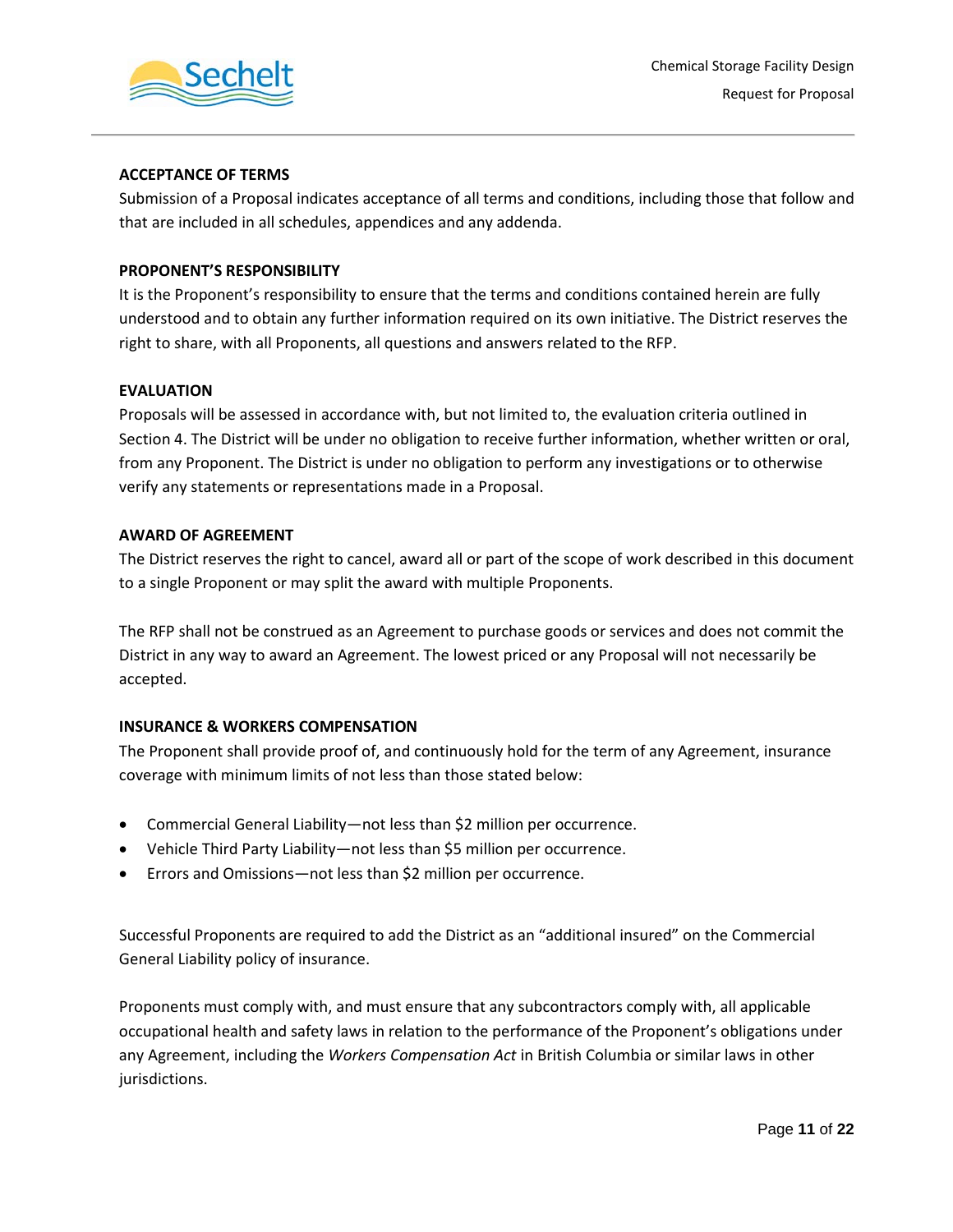

Where applicable, Proponents must apply for and maintain personal optional protection insurance (consisting of income replacement and medical care coverage) during the term of any Agreement at the Proponent's expense if:

- the Proponent is an individual or a partnership of individuals and does not have the benefit of mandatory workers compensation coverage under the *Workers Compensation Act* or similar laws in other jurisdictions; and
- such personal optional protection insurance is available for the Proponent from WorkSafe BC or other sources.]

Within ten (10) Business Days of any request to do so by the District, the Proponent must provide evidence of the Proponent's compliance with the *Workers Compensation Act.*

### **COLLUSION**

Except as otherwise specified or as arising by reason of the provisions of the RFP, no person, partnership, or corporation other than the Proponent has or will have any interest or share in this Proposal or in any Agreement which may be completed in respect thereof. There is no collusion or arrangement between the Proponent and any other actual or prospective Proponent in connection with responses submitted for this project and the Proponent has no knowledge of the context of other responses and has no comparison of figures or agreement or arrangement, expressed or implied, with any other party in connection with the making of the Proposal.

### **LIABILITY OF ERRORS**

While the District has used considerable efforts to ensure information in the RFP is accurate, the information contained herein is supplied solely as a guideline for Proponents. The information is not guaranteed or warranted to be accurate by the District, nor is it necessarily comprehensive or exhaustive. Nothing in the RFP is intended to relieve Proponents from forming their own opinions and conclusions with respect to the matters addressed in the RFP.

### **LAW**

This RFP and any resulting Agreement(s) are governed by, and are to be interpreted and construed in accordance with the laws applicable in British Columbia, Canada.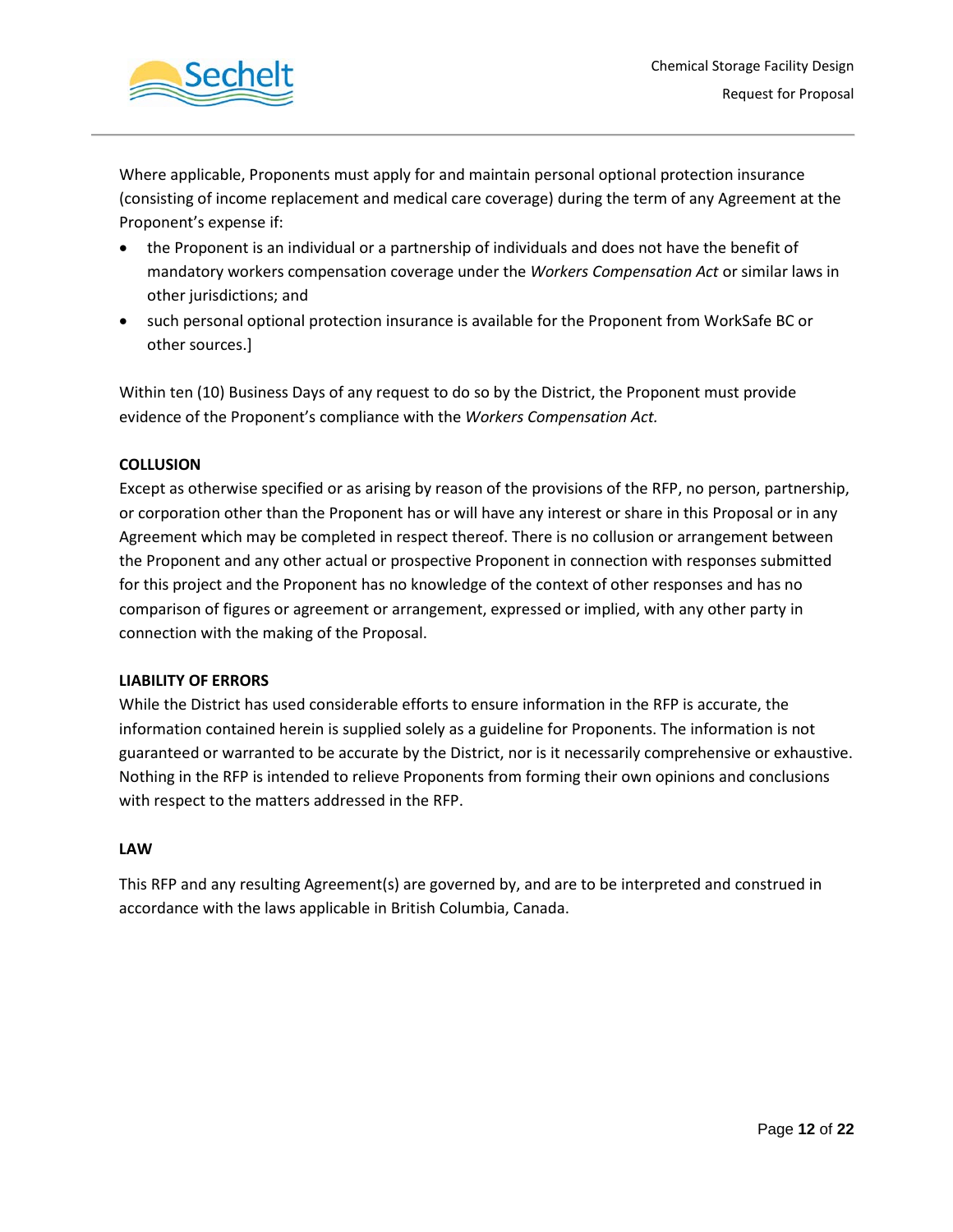

### **CONFLICT OF INTEREST & SOLICITATION**

A Proponent may be disqualified if the Proponent's current or past corporate or other interests, or those of a proposed subcontractor, may, in the District's opinion, give rise to an actual or potential conflict of interest in connection with the services described in the RFP. This includes, but is not limited to:

- involvement by a Proponent in the preparation of the RFP;
- a relationship with any employee, contractor, elected official or representative of the District involved in preparation of the RFP;
- participation on the evaluation committee or in the administration of any Agreement; or
- a relationship with any employee, contractor, elected official or representative of the District participating on the evaluation committee or in the administration of any Agreement.

If a Proponent is in doubt as to whether there might be a conflict of interest, the Proponent should consult with the District's Procurement Agent prior to submitting a Proposal. By submitting a Proposal, the Proponent is required to represents any and all circumstances that would give rise to a conflict of interest that is actual or potential in respect of the RFP on Schedule E.

A Proponent must not attempt to influence the outcome of the RFP process by engaging in lobbying activities. Any attempt by the Proponent to communicate for this purpose directly or indirectly with any employee, contractor or agent of the District, including members of the evaluation committee and any elected officials of the District, or with the media, may result in disqualification of the Proponent.

### **DEFAULT & TERMINATION**

The District at its sole discretion may immediately terminate any Agreement awarded through this process if there is a major violation of agreed terms and conditions or where the Proponent has taken an action against the District. During the Agreement period, should the District experience budget restraint or operational requirements that require a review of any Agreement, the District reserves the right to terminate any Agreement without penalty with three (3) weeks written notice. If key personnel change, the District reserves the right to terminate any Agreement prior to term.

The District may, by Notice of Default to the Proponent, immediately terminate, in whole or in part, any Agreement if the Proponent fails to perform the services required. In the event the District does terminate the Agreement, in whole or in part, as specified above, the District may acquire the goods or services in an alternative method for business continuity and the Proponent shall be liable to the District for any incurred additional costs such as liquidated damages.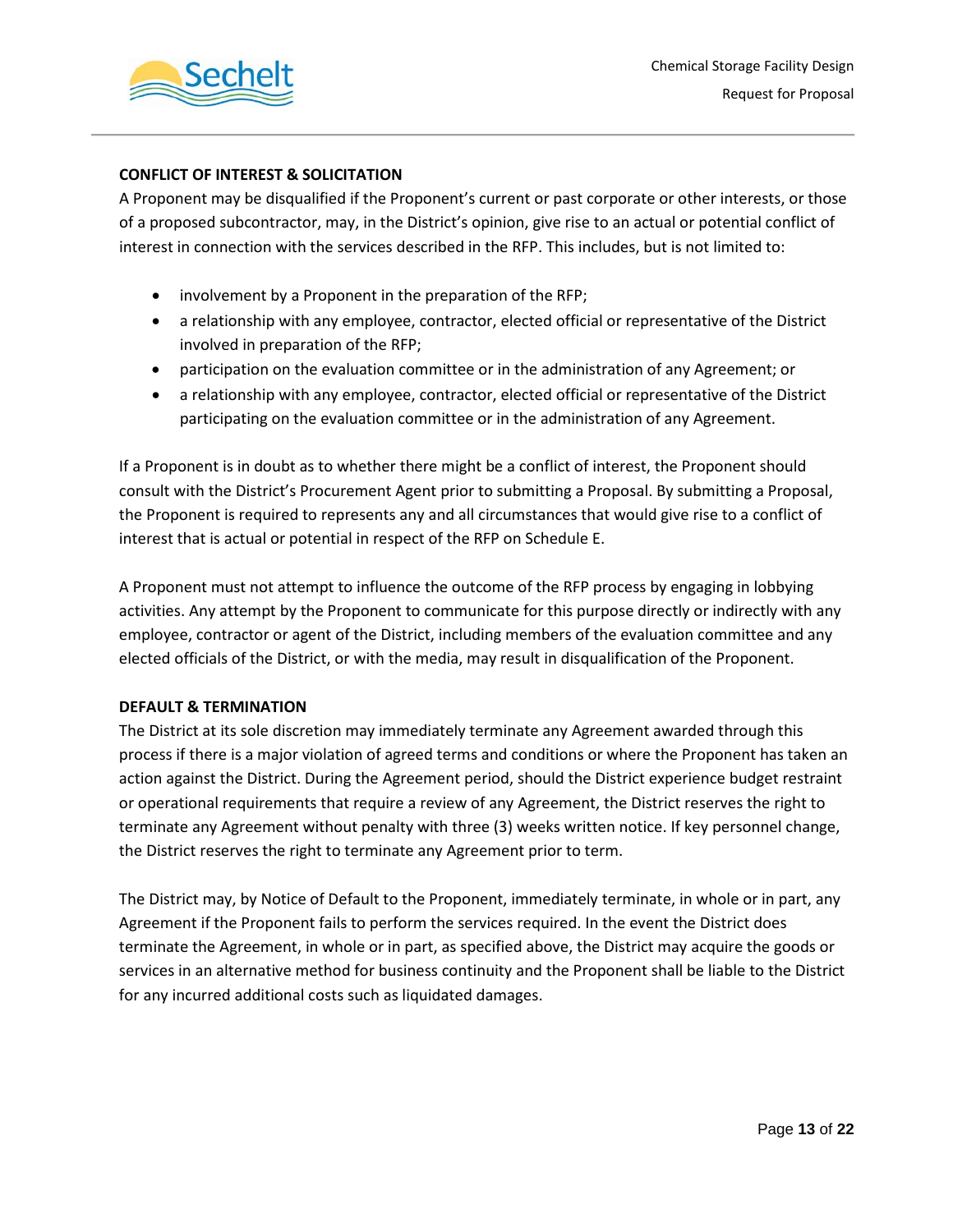

### **FORCE MAJEURE (ACT OF GOD)**

Neither party shall be responsible for any delay or failure to perform under its obligations under any Agreement where such delay or failure is due to fire, flood, explosion, war, embargo, governmental action, Act of Public Authority, Act of God, or to any other cause or similar force majeure event beyond its control, except labour disruption. In the event force majeure occurs, the party who is delayed or fails to perform shall give prompt notice to the other party and shall take all reasonable steps to eliminate the cause.

### **CONFIDENTIALITY**

The Proponent acknowledges that prior to the Closing Date and Time it may be required to enter into a confidentiality agreement with the District in order to obtain access to confidential materials relevant to preparing a Proposal.

### **RIGHT TO DO WORK**

If the Proponent neglects to perform the work properly or fails to perform any provision of any Agreement, the District, after five (5) days written notice to the Proponent, without prejudice to any other remedy, may make good such deficiencies and may deduct all costs incurred from amounts due to the Proponent.

### **WORKERS & SAFETY**

The Proponent shall employ sufficient workers to perform the work, and will not knowingly employ anyone who is not skilled in the assigned task or who may be a threat to the safety of public, employees or the smooth operation of the District. Anyone deemed to be a threat to safety will be immediately removed at the sole discretion of the District. All equipment used by Proponents must be in good repair, free of leakage of any kind and meet all applicable laws and regulations regarding licensing and operation.

### **ADVERTISEMENT**

Successful Proponents will not use the name of the District or any of the contents of this document in any advertising or publication without prior written consent from the District.

### **BYLAW**

Proponents will ensure compliance with and conform to all health and safety laws, bylaws or regulations of the Province of British Columbia, including without limitation the *Workers Compensation Act* and Regulations pursuant thereto.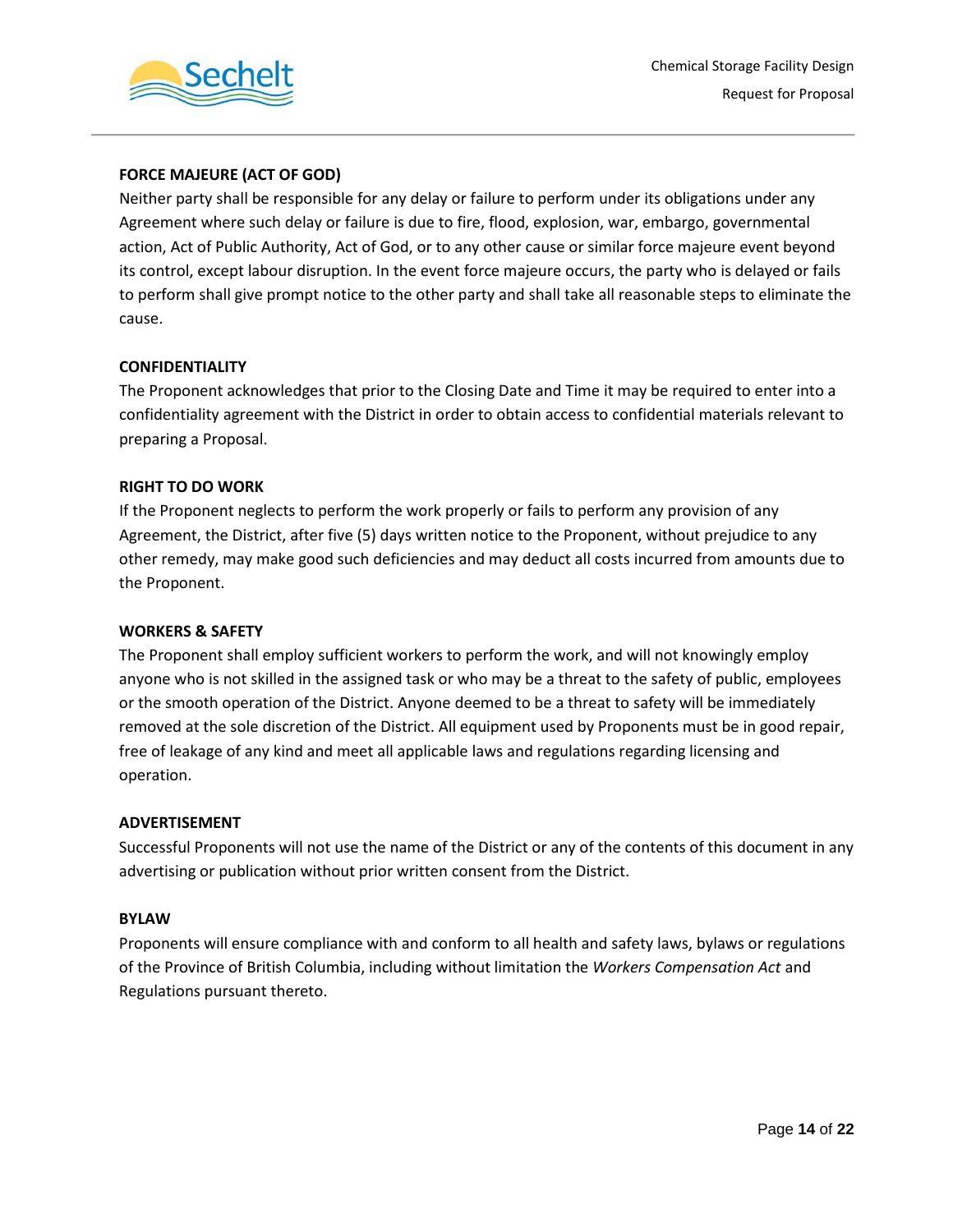

### **SUBCONTRACTORS**

Unless the RFP states otherwise, the District will accept Proposals where more than one organization or individual is proposed to deliver the services described in the RFP, so long as the Proposal identifies the lead entity that will be the Proponent and that will have sole responsibility to deliver the services under any Agreement. The District will enter into an Agreement with the Proponent only.

The evaluation of the Proponent will include evaluation of proposed subcontractors, if applicable, on Schedule D.

A Proponent may not subcontract to a firm or individual whose current or past corporate or other interests may, in the District's opinion, give rise to an actual or potential conflict of interest in connection with the services described in the RFP. This includes, but is not limited to:

- involvement by a subcontractor in the preparation of the RFP;
- a relationship between a subcontractor and any employee, contractor, elected official or representative of the District involved in preparation of the RFP;
- participation by a subcontractor on the evaluation committee or in the administration of any Agreement; or
- a relationship between a subcontractor and any employee, contractor, elected official or representative of the District participating on the evaluation committee or in the administration of the Agreement.

If a Proponent is in doubt as to whether a proposed subcontractor might be in a conflict of interest, the Proponent should consult with the District's Procurement Agent prior to submitting a Proposal. By submitting a Proposal, the Proponent represents that it is not aware of any circumstances that would give rise to a conflict of interest that is actual or potential, in respect of the RFP, for any proposed subcontractor.

Where applicable, the names of approved subcontractors listed in the Proposal will be included in any Agreement. No additional subcontractors will be added or other changes made to this list in any Agreement without the written consent of the District.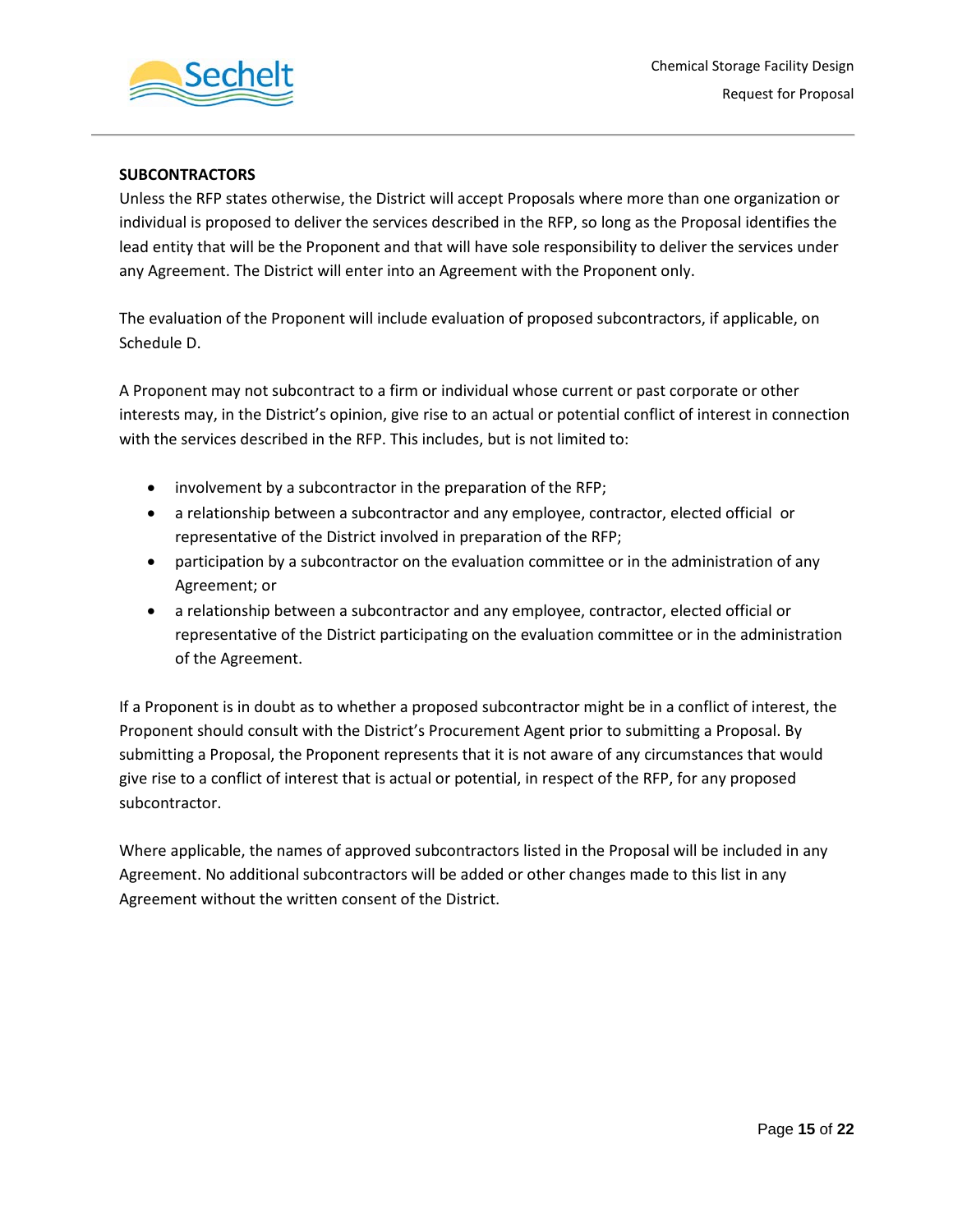

### 6. **PROPOSAL REQUIREMENTS**

All Proposals must be prepared in a manner that clearly demonstrates fulfilment of all the listed requirements.

| 1. SIGNATURE AND ACCEPTANCE | SCHEDULE A        |
|-----------------------------|-------------------|
| 2. PROPOSED RATE SHEET      | <b>SCHEDULE B</b> |
| 3. EXPERIENCE & REFERENCES  | SCHEDULE C        |
| 4. PROPOSED SUBCONTRACTORS  | SCHEDULE D        |
| 5. DISCLOSURE OF INTEREST   | SCHEDULE E        |
| 6. CONSULTANT AGREEMENT     | <b>SCHEDULE F</b> |

These additional items must be submitted by successful Proponents within ten (10) Business Days after the award of any Agreement. Failure to do so may result in the Agreement being awarded to an alternate Proponent who can meet the requirements.

- 7. DISTRICT OF SECHELT BUSINESS LICENSE
- 8. CERTIFICATE(S) OF INSURANCE
- 9. WORKSAFE BC (OR EQUIVALENT) CLEARANCE LETTER
- 10. GST/PST NUMBER, AS APPLICABLE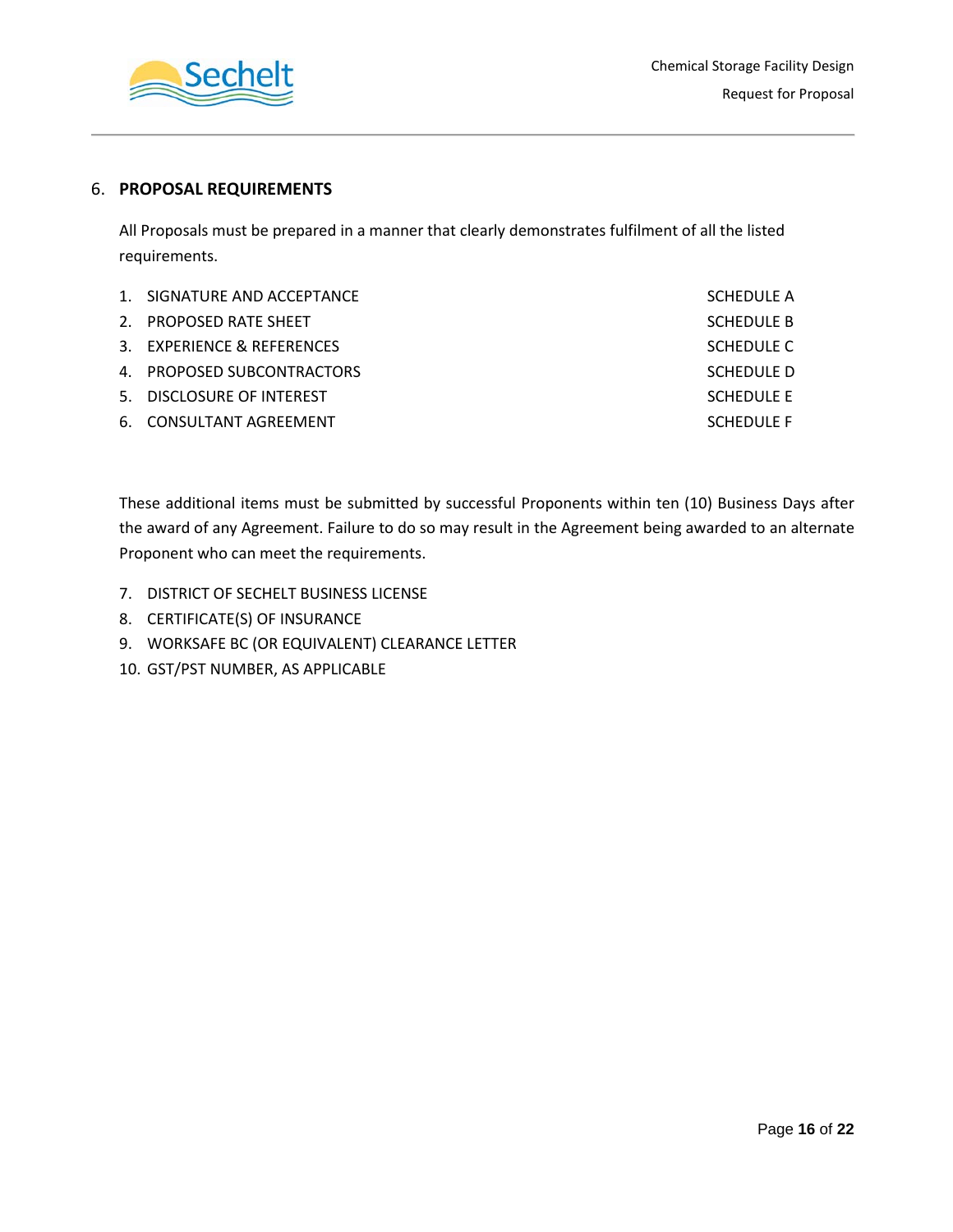

# SCHEDULE A—SIGNATURE AND ACCEPTANCE

Failure to complete this schedule, including a proper signature, will result in a Proposal not being considered. The authorizing signatory must be an officer, employee or agent having authority to legally bind the Proponent to the terms of the Proposal.

| The Proponent is an _____ Individual _____ Partnership ______ Corporation (check where applicable) |              |  |  |  |  |  |
|----------------------------------------------------------------------------------------------------|--------------|--|--|--|--|--|
|                                                                                                    |              |  |  |  |  |  |
| <b>Business Information</b>                                                                        |              |  |  |  |  |  |
| Name:                                                                                              |              |  |  |  |  |  |
| Address:                                                                                           | Postal Code: |  |  |  |  |  |
| Telephone #:                                                                                       | Website:     |  |  |  |  |  |
| Years of experience providing the services requested in this RFP:                                  |              |  |  |  |  |  |
| <b>Contact Information</b>                                                                         |              |  |  |  |  |  |
| Name:                                                                                              | Telephone #: |  |  |  |  |  |
| Email:                                                                                             |              |  |  |  |  |  |

We certify that we have read and understand the information provided in the RFP and all addenda. The information provided in our Proposal is accurate and we agree to be bound by all conditions, statements, representations and prices offered herein.

Executed this\_\_\_\_\_\_\_ day of \_\_\_\_\_\_\_\_\_\_\_\_\_\_\_\_\_\_\_, 2018.

Signature

Name (print) Title (print)

Witness Signature Witness Name (print)

END OF SCHEDULE A – SIGNATURE AND ACCEPTANCE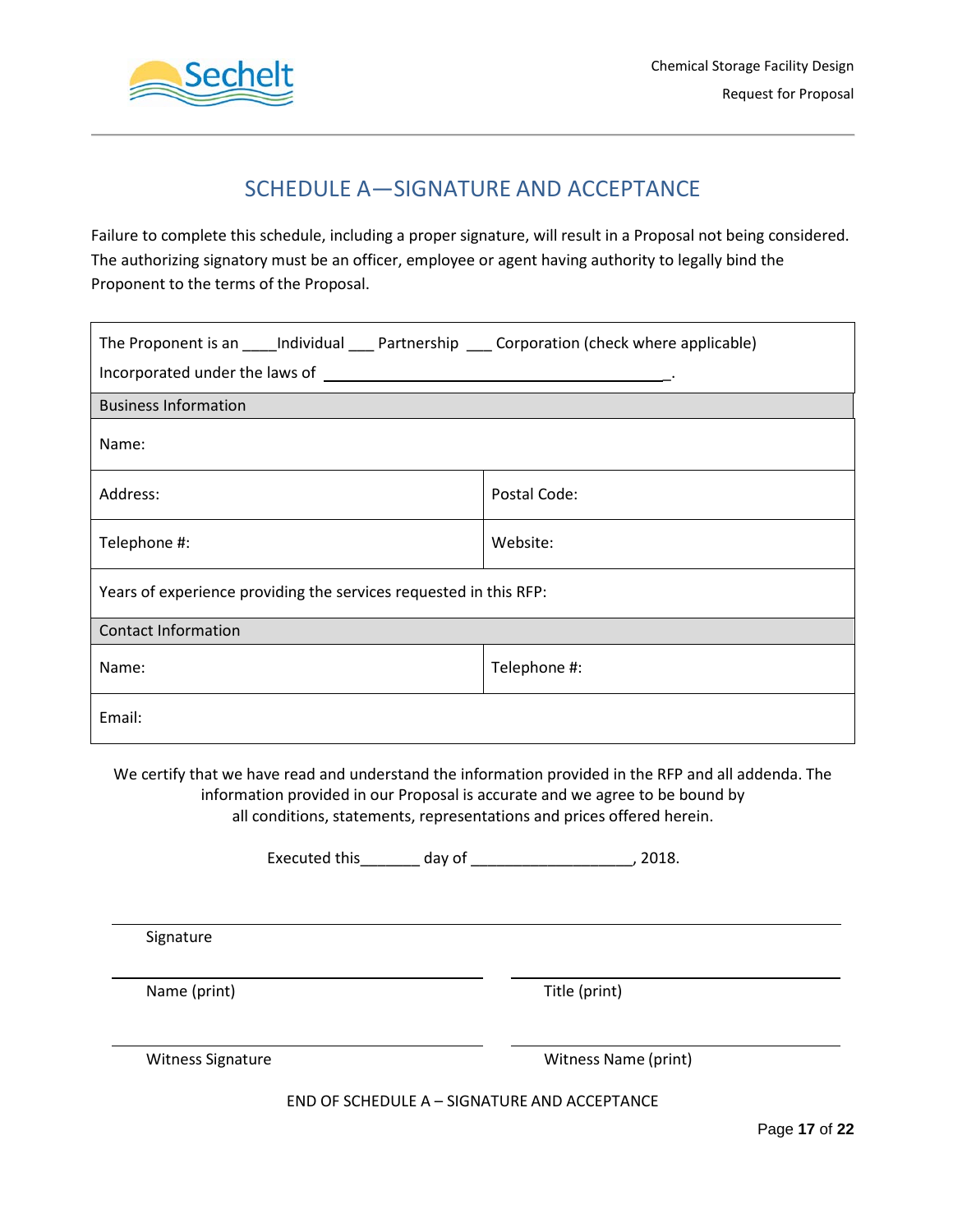

# SCHEDULE B—PROPOSED RATE SHEET

Rates offered must be provided in this Schedule B, and **must be firm for the entire Agreement period** unless this RFP specifically states otherwise.

Rates shall be in Canadian dollars only and include all costs of performing the requested services, including labour, equipment, fuel, transportation, delivery, and all other costs associated with the scope of services and requirements in this RFP, excluding any sales taxes. Proponents must provide their GST/PST number, as applicable, as a condition of any Agreement.

Proponents may submit pricing for all or part of the design of the structure services required.

If additional space is required, please add an attachment to this form.

| <b>Description</b>                    | <b>Estimated #</b> | <b>Hourly Rate</b> | <b>Total Price</b> |
|---------------------------------------|--------------------|--------------------|--------------------|
|                                       | of Hours           | (5/hr)             | (pre-tax)          |
| Labour (consulting team)              |                    |                    |                    |
|                                       |                    |                    |                    |
|                                       |                    |                    |                    |
|                                       |                    |                    |                    |
|                                       |                    |                    |                    |
|                                       |                    |                    |                    |
|                                       |                    |                    |                    |
| <b>Disbursements:</b>                 |                    |                    |                    |
|                                       |                    |                    |                    |
|                                       |                    |                    |                    |
|                                       |                    |                    |                    |
|                                       |                    |                    |                    |
| <b>TOTAL PROPOSAL PRICE (PRE-TAX)</b> |                    |                    |                    |

### END OF SCHEDULE B—PROPOSED RATE SHEET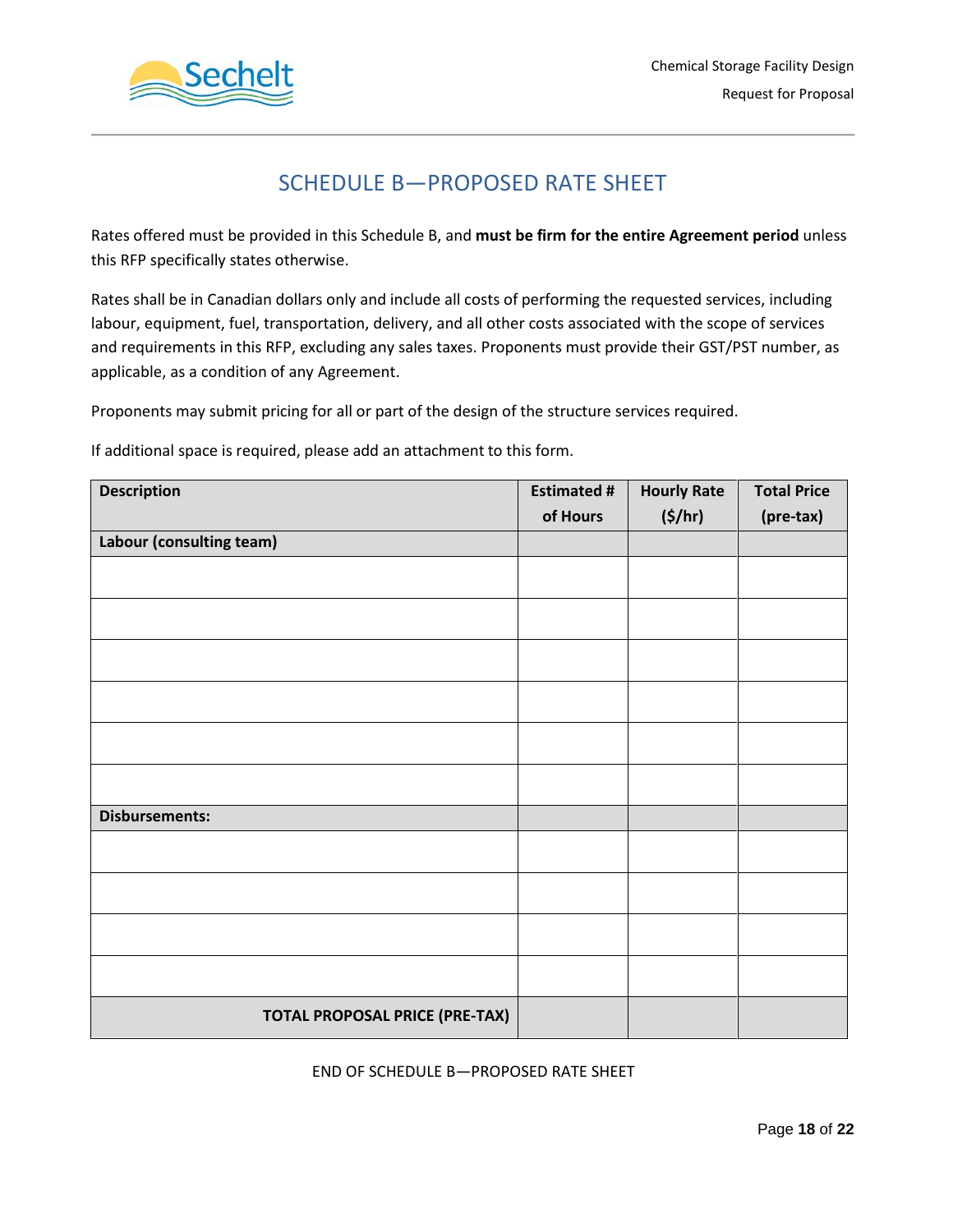

# SCHEDULE C—EXPERIENCE & REFERENCES

Proponents shall provide three (3) separate customers, other than the District, with which they have undertaken work of a similar nature to this RFP.

The District will use this information to assess the experience of Proponents in the appropriate fields of work, and may contact the references given below before awarding any Agreement.

If additional space is required, please add an attachment to this form.

| <b>Reference 1</b>          |  |
|-----------------------------|--|
| <b>Client Name</b>          |  |
| Contact Name & Phone Number |  |
| Year & Location of Work     |  |
| <b>Contract Value</b>       |  |
| Description of Work         |  |
|                             |  |
| <b>Reference 2</b>          |  |
| <b>Client Name</b>          |  |
| Contact Name & Phone Number |  |
| Year & Location of Work     |  |
| <b>Contract Value</b>       |  |
| Description of Work         |  |
|                             |  |
|                             |  |
| <b>Reference 3</b>          |  |
| <b>Client Name</b>          |  |
| Contact Name & Phone Number |  |
| Year & Location of Work     |  |
| <b>Contract Value</b>       |  |
| Description of Work         |  |
|                             |  |
|                             |  |

### END OF SCHEDULE C—EXPERIENCE & REFERENCES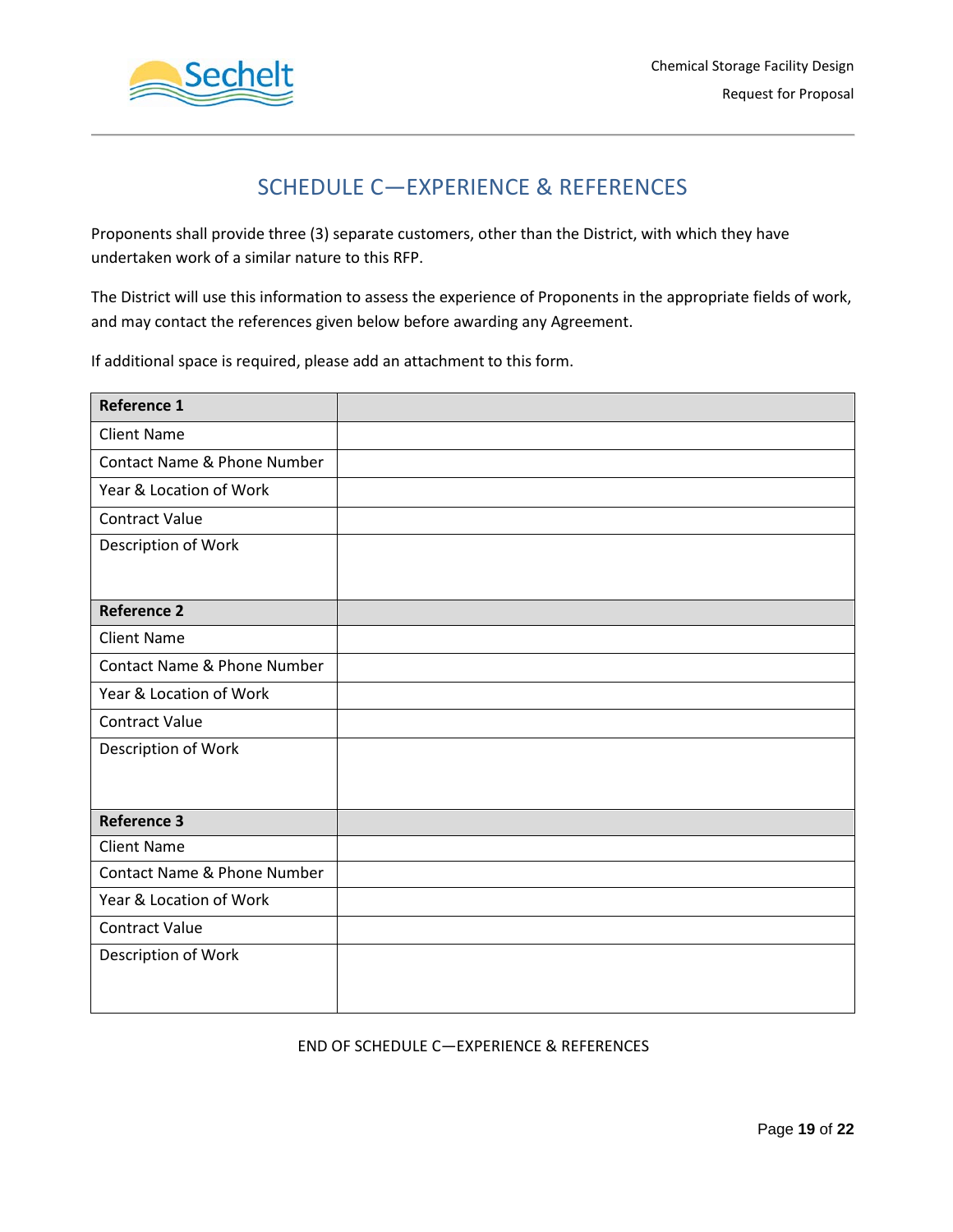



# SCHEDULE D—PROPOSED SUBCONTRACTORS

Proponents must provide a list of all subcontractors expected to be used to provide the goods or services requested under this RFP. This list is required to be updated if any changes occur during the term of any Agreement.

If additional space is required, please add an attachment to this form.

| Company | Subcontractor | <b>Contact Name &amp;</b> | <b>Nature of Work</b> |  |  |
|---------|---------------|---------------------------|-----------------------|--|--|
|         |               | <b>Phone Number</b>       | to be Performed       |  |  |
|         |               |                           |                       |  |  |
|         |               |                           |                       |  |  |
|         |               |                           |                       |  |  |
|         |               |                           |                       |  |  |
|         |               |                           |                       |  |  |
|         |               |                           |                       |  |  |
|         |               |                           |                       |  |  |
|         |               |                           |                       |  |  |
|         |               |                           |                       |  |  |
|         |               |                           |                       |  |  |
|         |               |                           |                       |  |  |
|         |               |                           |                       |  |  |
|         |               |                           |                       |  |  |
|         |               |                           |                       |  |  |
|         |               |                           |                       |  |  |
|         |               |                           |                       |  |  |
|         |               |                           |                       |  |  |
|         |               |                           |                       |  |  |
|         |               |                           |                       |  |  |
|         |               |                           |                       |  |  |
|         |               |                           |                       |  |  |

### END OF SCHEDULE D—PROPOSED SUBCONTRACTORS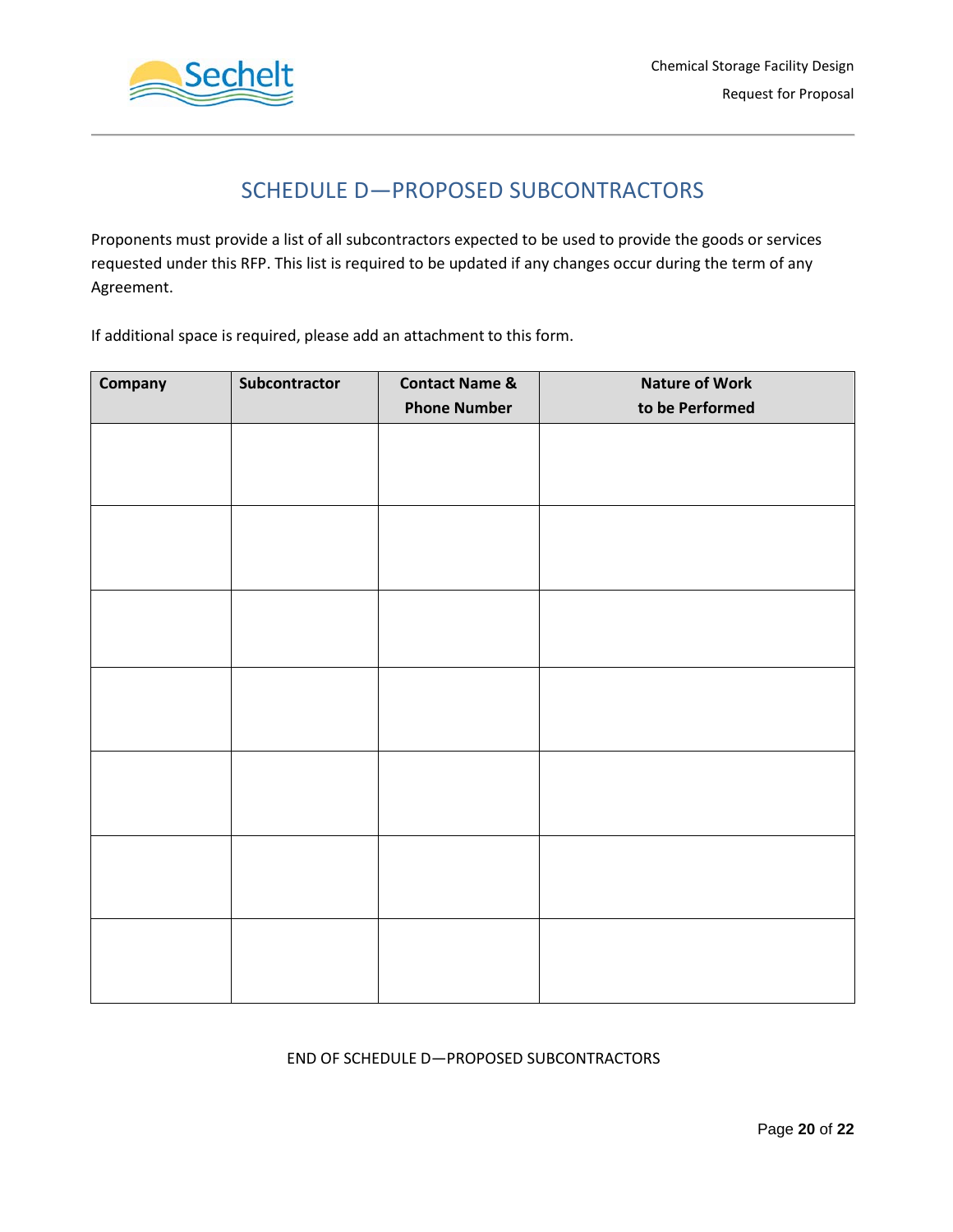



# SCHEDULE E—DISCLOSURE OF INTEREST

As a condition of this Proposal, all Proponents shall make full disclosure of any business relationships within the last five (5) years, including any donations/gifts in excess of one hundred dollars (\$100.00), with any employees, contractors, or agents of the District, its elected officials or immediate relatives thereof.

If a Proponent fails to disclose an interest and/or the interest is falsely or insufficiently reported, the District reserves the right to terminate or cancel any Agreement that it may have been entered into with the Proponent.

### **Completion and submission of the Disclosure of Interest form is a mandatory part of the RFP. Sign and return the form with the Proposal even if there is nothing to disclose.**

If additional space is required, please add an attachment to this form.

| <b>Nature of Business</b><br><b>Activity/Interest</b> | With Whom? | Dates of<br>Relationship | <b>Completed or<br/>Ongoing?</b> | <b>Dollar Value</b><br>of Interaction |
|-------------------------------------------------------|------------|--------------------------|----------------------------------|---------------------------------------|
|                                                       |            |                          |                                  |                                       |
|                                                       |            |                          |                                  |                                       |
|                                                       |            |                          |                                  |                                       |
|                                                       |            |                          |                                  |                                       |

Authorized Signature

Date

Print Name

Print Title **Exercise Contract Contract Contract Contract Contract Contract Contract Contract Contract Contract Contract Contract Contract Contract Contract Contract Contract Contract Contract Contract Contract Contract Co** 

END OF SCHEDULE E—DISCLOSURE OF INTEREST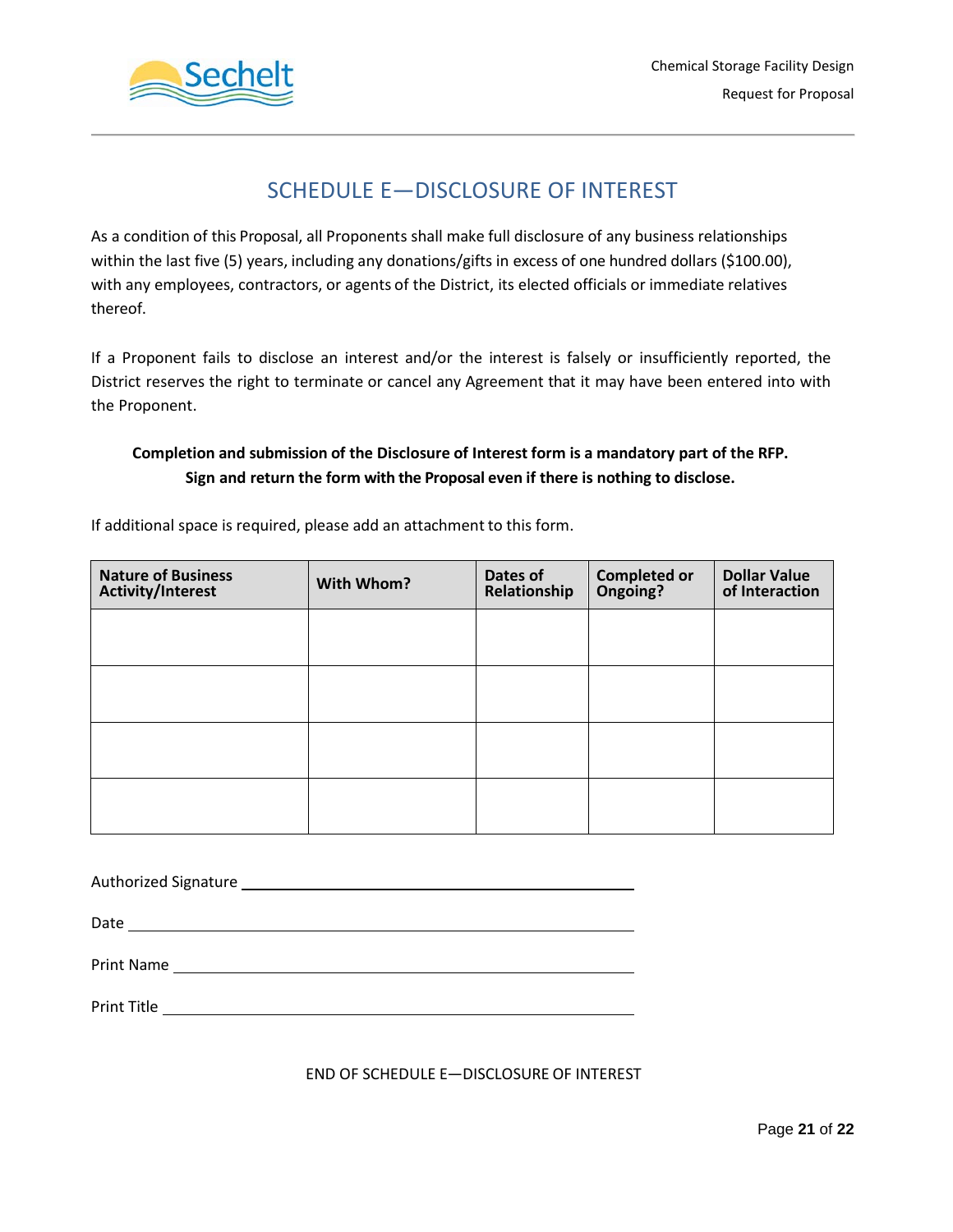

# SCHEDULE F—CONSULTANT AGREEMENT (Attached)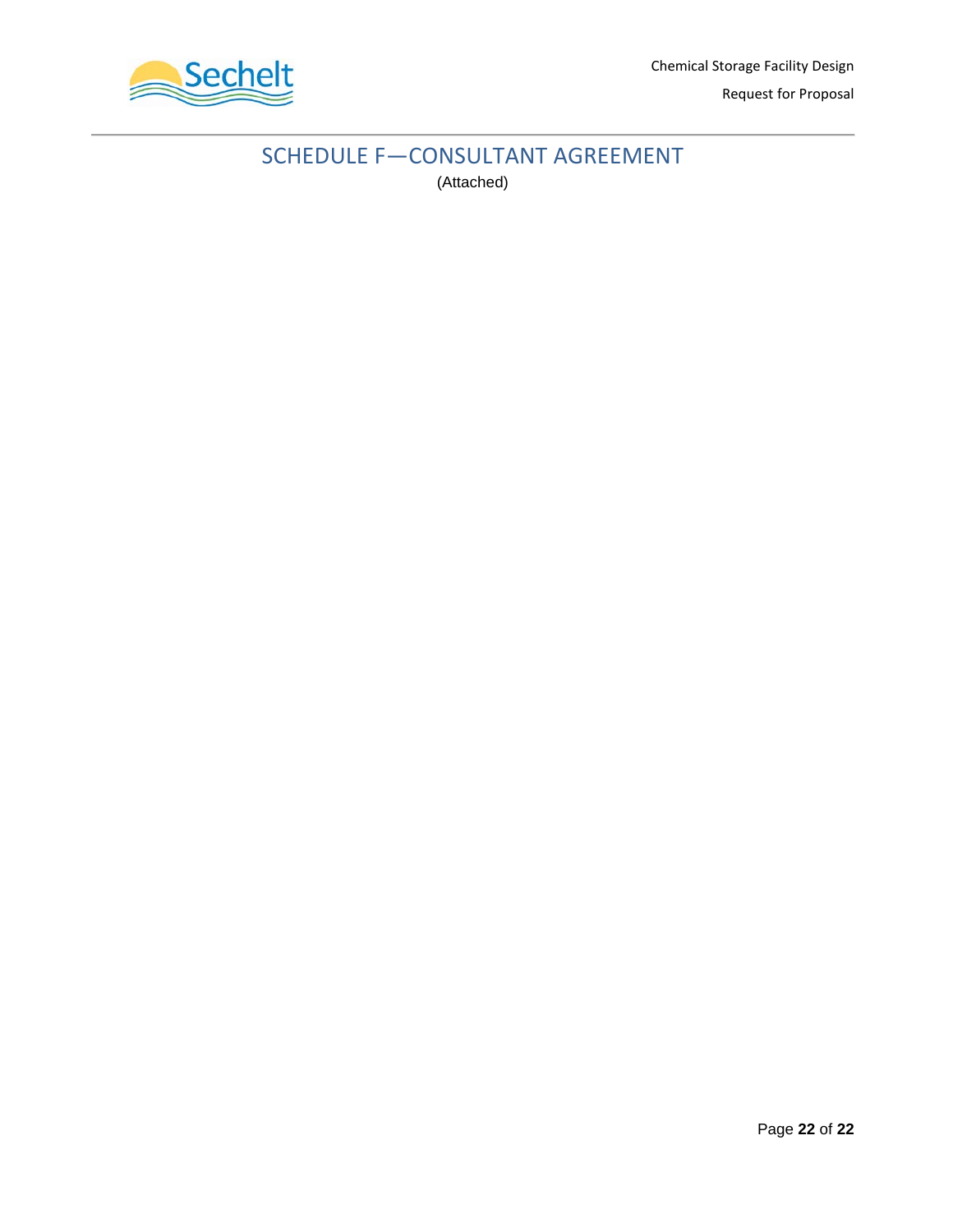

## **DISTRICT OF SECHELT CONSULTANT AGREEMENT**

**THIS AGREEMENT** made the \_\_\_\_\_\_\_\_\_\_\_\_\_\_day of\_\_\_\_\_\_\_\_\_\_\_\_\_\_\_\_\_\_\_\_, 2018.

**BETWEEN:**

### **\_\_\_\_\_\_\_\_\_\_\_\_\_\_\_\_\_\_\_\_\_\_\_\_\_\_\_\_\_\_\_\_\_\_\_\_\_\_\_\_\_\_\_\_\_ ADDRESS 1 ADDRESS 2**

(the "Consultant")

OF THE FIRST PART

- and -

### **THE DISTRICT OF SECHELT 2nd FLOOR, 5797 COWRIE STREET SECEHLT, BC, V0N 3A0**

(the "District")

OF THE SECOND PART

**WHEREAS** The District of Sechelt is requesting Proposals for the design of a Water Resource Center chemical storage facility.

> **Request for Proposal #2018-23 Chemical Storage Facility Design**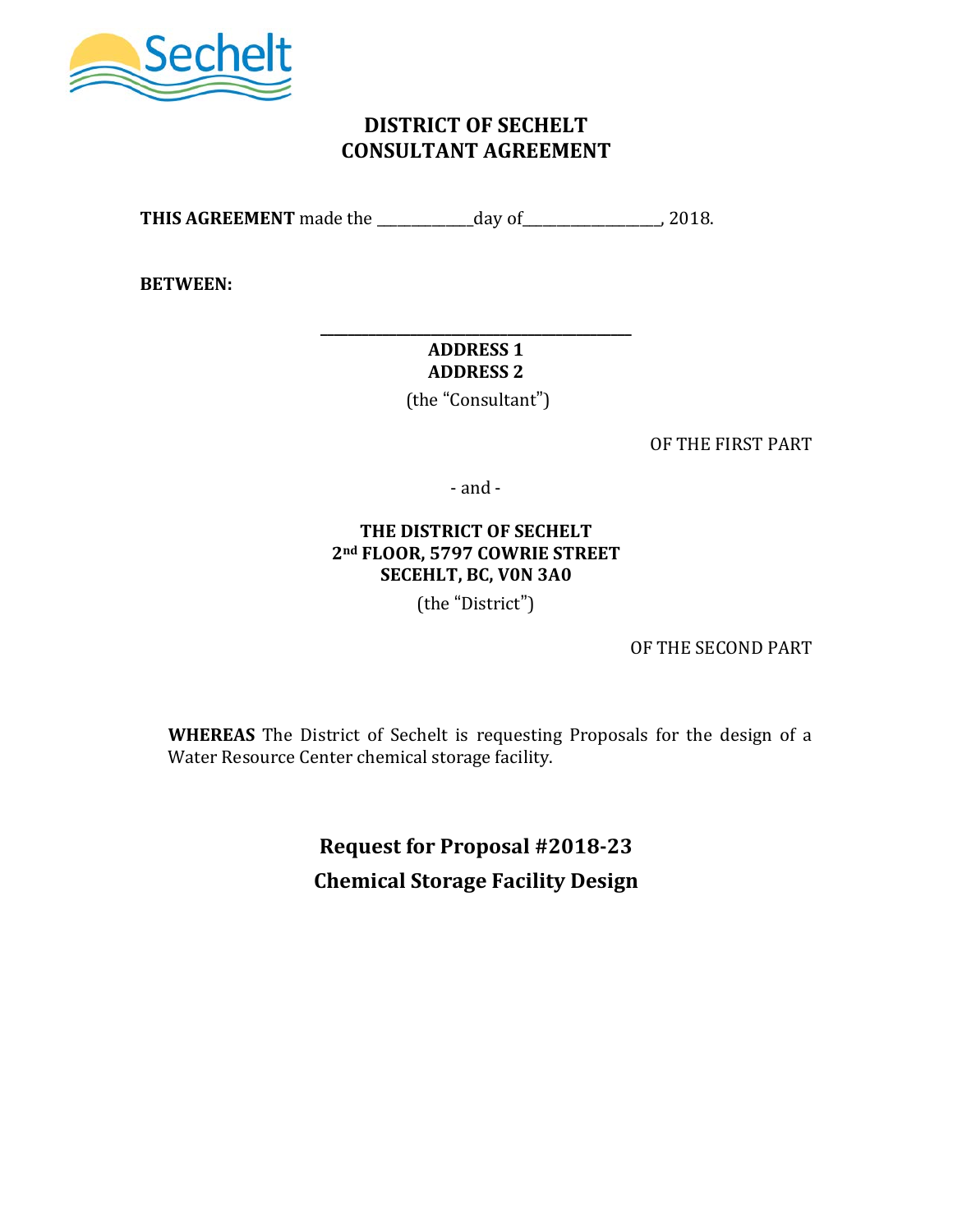

**AND WHEREAS** the Consultant submitted a proposal, dated **a** attached to this Agreement as Schedule D;

**AND WHEREAS** the District wishes to retain the Consultant to deliver the Services as set out in this Agreement;

**AND WHEREAS** the Consultant has represented to the District that it has the skills and ability to deliver the Services to the District in an effective and efficient manner;

**NOW THEREFORE** in consideration of the mutual covenants herein contained and the provision of other good and valuable consideration (the receipt and adequacy of which is acknowledged) the Parties hereto agree as follows:

## **Definitions**

- 1.1. **"Additional Services"** means services provided by the Consultant that are outside of the scope of the original Agreement.
- 1.2. **"Agreement"** means this agreement to provide the Services to the District and includes any amendments, supplements, schedules, exhibits or appendices attached.
- 1.3. **"Business Day"** means a day other than a Saturday, Sunday, or statutory holiday in British Columbia. A Business Day will end at 5:00p.m. on that day.
- 1.4. **"Confidential Information"** means any and all material and information whatsoever of the District and/or representatives of the District which has or will come into the possession or knowledge of the Consultant or any Consultant Personnel in connection with or as a result of the relationship of this Agreement including, without limitation, information concerning the District's past, present, and future clients, suppliers, and Business. For the purposes of this definition, "information" and "material" includes know-how, data, patents, copyrights, trade secrets, processes, techniques, programs, designs, formulae, marketing, advertising, financial, commercial, sales, or programming materials, written materials, agreements, draft agreements, requests for proposals, compositions, drawings, diagrams, computer programs, studies, work-in- progress, visual demonstrations, ideas, concepts, and other data, in oral, written, graphic, electronic, or any other form or medium whatsoever. Notwithstanding the foregoing, Confidential Information does not include the following information:
	- 1.4.1. Information which is in the public domain when it is received by or becomes known to the Consultant or Consultant Personnel or which subsequently enters the public domain through no fault of the Consultant or Consultant Personnel (but only after it enters the public domain);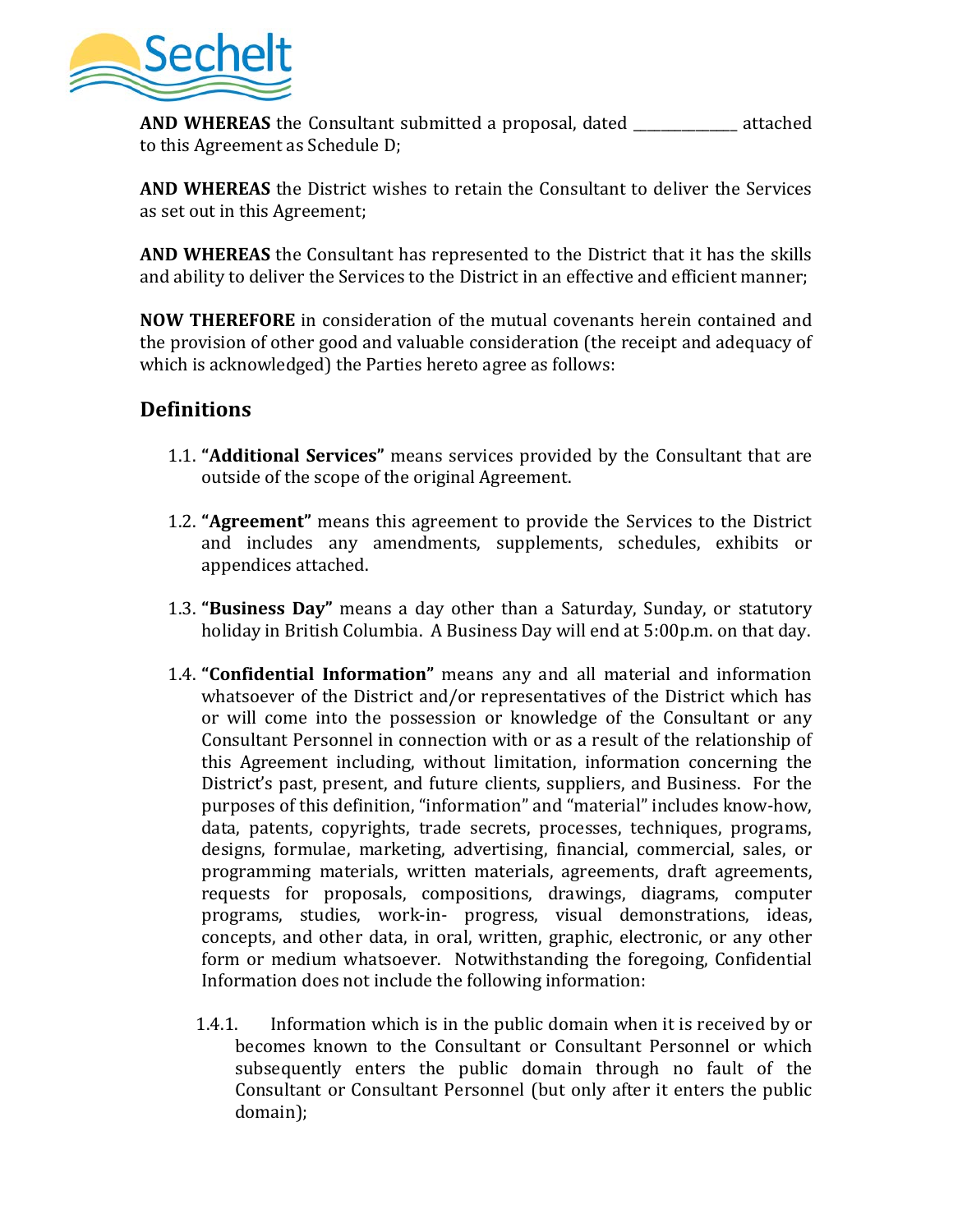

- 1.4.2. Information which is already known to or in the possession of the Consultant or Consultant Personnel at the time of its disclosure to the Consultant or Consultant Personnel by the District and/or representatives of the District and is not the subject of an obligation of confidence of any kind;
- 1.4.3. Information which is received by the Consultant or Consultant Personnel without an obligation of confidence of any kind from any person (other than the District and/or representatives of the District); and
- 1.4.4. Information which is disclosed by the Consultant or Consultant Personnel pursuant to a requirement of law or of a governmental agency or by operation of law, provided that the Consultant or Consultant Personnel has disclosed only that part of the Confidential Information which it was required to disclose and has notified the District prior to such disclosure in a timely fashion in order to permit the District to attempt to prevent or restrict such disclosure should it so elect.

For greater clarity, Confidential Information shall include materials and information of a third party in the possession of the District and/or representatives of the District.

- 1.5. **"Consultant"** means the person or entity identified as such in the Agreement. The term Consultant means the Engineer, or entity licensed to practice in the province of British Columbia and engaged by the District of Sechelt to provide the Consultant's Engineering Services and to coordinate the provision of the Engineering Services of all other consultants employed by the District. The term Consultant means the Consultant or the Consultant's authorized representative.
- 1.6. **"Consultant Personnel"** mean individuals employed, retained by or acting on behalf of the Consultant or a permitted Sub-Consultant of the Consultant.
- 1.7. **"Disbursement"** has the meaning set out in Section 14.5.
- 1.8. **"District of Sechelt"** means the person or entity identified as such in the Agreement. The term District of Sechelt means the Owner or the Owners authorized agent or representative as designated by the Owner to the Consultant in writing
- 1.9. **"Instruments of Service"** has the meaning set out in Section 17.1.
- 1.10. **"Project"** means the project identified on page 1 of this Agreement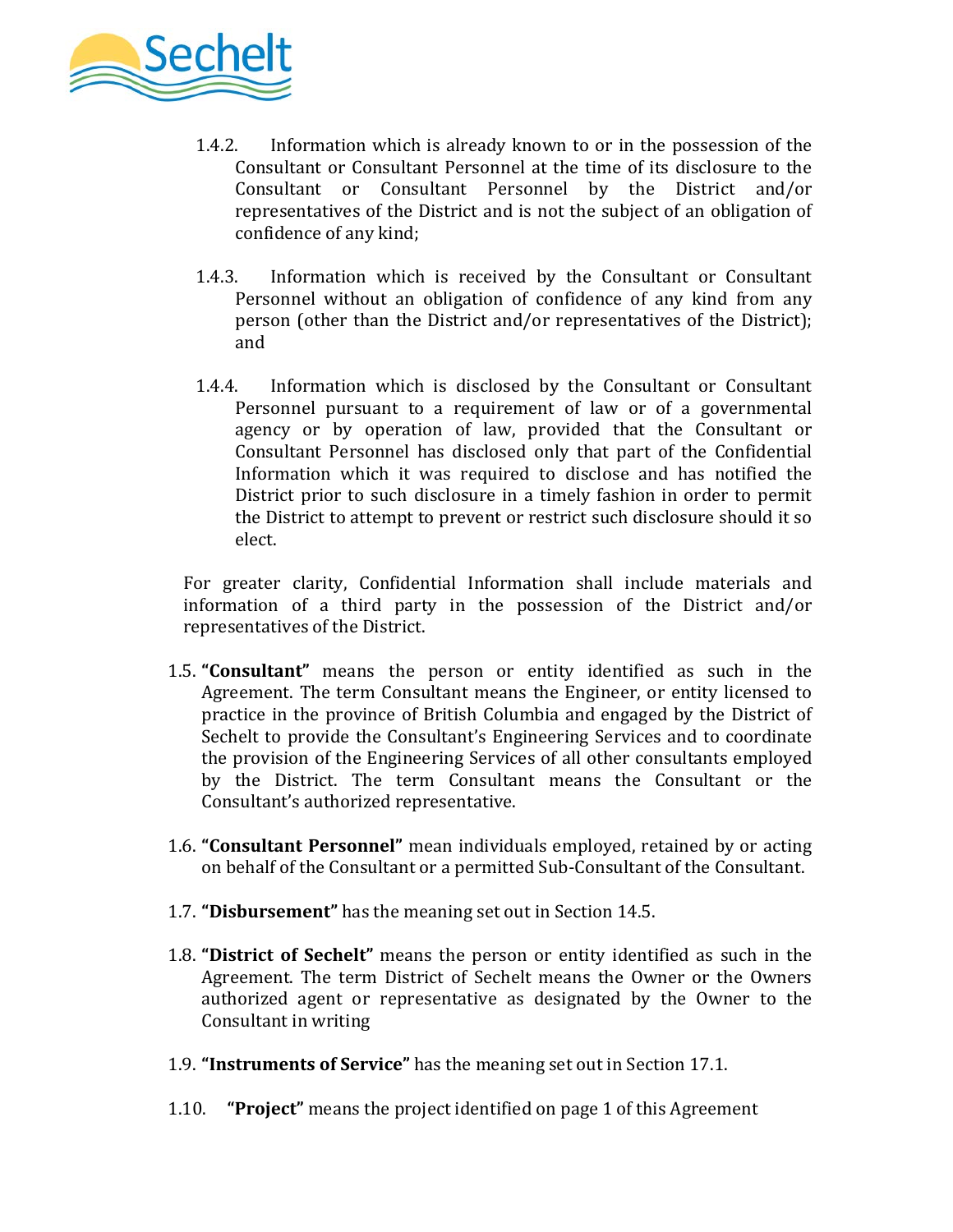

- 1.11. **"Project Schedule"** means the intended start and completion dates for the Services as proposed by the Consultant and approved by the District and as otherwise provided in the Proposal and this Agreement.
- 1.12. **"Proposal"** means the proposal submitted to the District by the Consultant and attached to this Agreement as Schedule D.
- 1.13. **"Services"** means the services to be furnished by the Consultant to the District pursuant to this Agreement, as specified in the scope of work described in Schedule A and as identified in Schedule D attached to this Agreement.
- 1.14. **"Sub-Consultant"** means any registered or licensed Professional Engineer, Architect or any other specialist such as, without limitation, any geotechnical, environmental, legal, accounting, insurance or bonding specialist engaged by the Consultant in connection with the Services.
- 1.15. **"Work"** means the labour, materials, and equipment to be supplied and incorporated into the Project under this Agreement.

# **2. Schedules**

- 2.1. The following schedules form a part of this Agreement:
	- 2.1.1. Schedule A Request for Proposal
	- 2.1.2. Schedule B Fees
	- 2.1.3. Schedule C Insurance
	- 2.1.4. Schedule D Proposal
	- 2.1.5. Schedule E RFP Evaluation Matrix
	- 2.1.6. Schedule F Project Timeline

## **3. Scope of Services**

3.1. The Consultant shall provide to the District the Services in accordance with the terms and conditions of this Agreement and agrees to undertake the scope of work described in this Agreement and perform the consulting services identified in this Agreement for the District.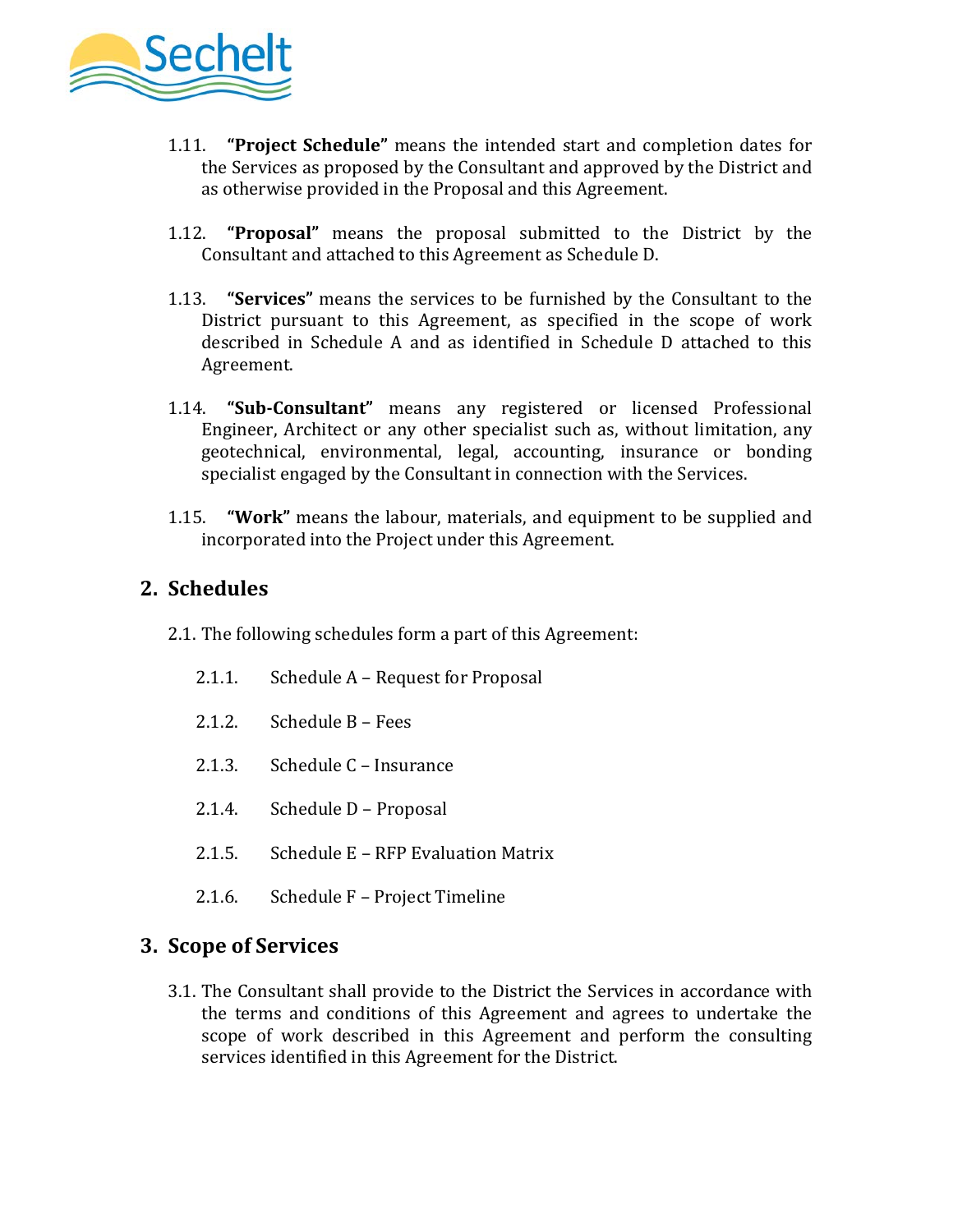

3.2. The scope of work described in Schedule A – Request for Proposal and the consulting services identified in Schedule D may be amended or otherwise modified by agreement in writing by the District and the Consultant and attached to this Agreement and, thereafter, the Services shall be deemed to include the services described in such amended scope of work and/or consulting services.

## **4. Level of Services**

- 4.1. Unless otherwise expressly specified in this Agreement, the Consultant agrees to supply at its sole cost and expense all staff, equipment, accommodations, disbursements and technical assistance necessary to perform the Services to be furnished under this Agreement and assume all overhead expenses in connection therewith, to the reasonable satisfaction of the District.
	- 4.1.1. The Consultant shall advise the District in a timely manner of any Sub-Consultant, other than those identified in the Proposal, necessary for the performance of the Services. The Consultant recognizes that the need for such Sub-Consultants would reasonably have been anticipated at the time of submitting the Proposal by a consultant qualified to perform services similar in scope, nature, and complexity to the Services, and the Consultant shall pay for such costs.
- 4.2. The Consultant shall respond promptly to the District's notices of apparent defects and deficiencies in the performance of the Services.
- 4.3. The Consultant shall submit technical memoranda, reports, and drawings to the District as necessary throughout the course of providing the Services and generally keep the District informed in a timely manner by way of written reports on all issues relevant to the Services, including progress of the Services, any anticipated delays, and on decisions required to be made by the District.

## **5. Commencement of Services**

5.1. The Consultant shall commence work pursuant to this Agreement as identified in the Request for Proposal, or at the Districts direction. The Consultant shall proceed with due dispatch to ensure that its obligations are completed as quickly as reasonably possible, but in any event to be completed before the completion date set out in Schedule A.

## **6. Additional Services**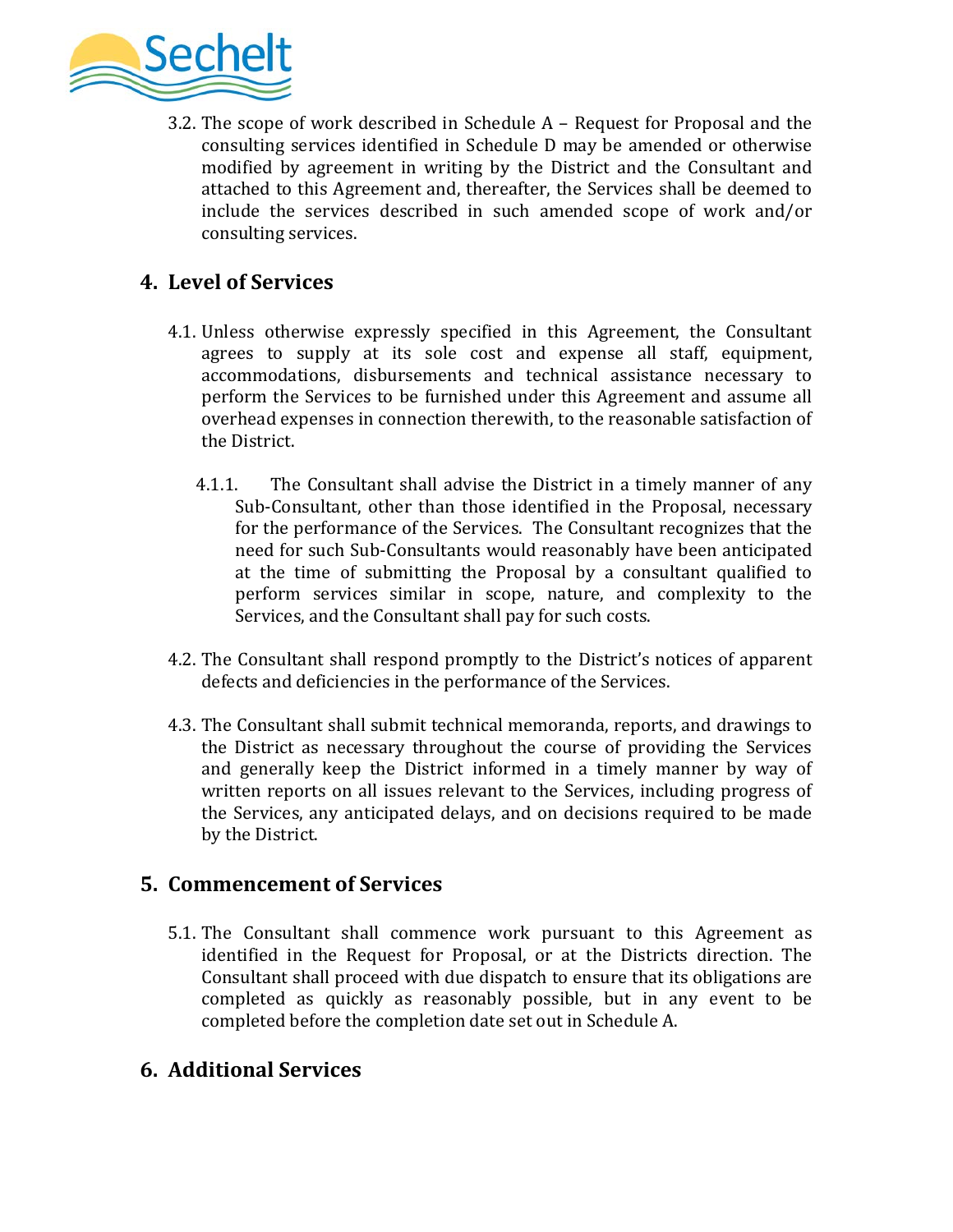

- 6.1. The Consultant may, at the Consultant's absolute discretion and without invalidating this Agreement, decline to take on any Additional Services requested by the District under this Agreement, which the Consultant decides are beyond the Consultant's normal fields of expertise.
- 6.2. The Consultant shall not undertake any Additional Services without the prior written approval of the District. Prior to proceeding with any Additional Services, the Consultant and the District shall agree on the scope of the Additional Services to be performed and the basis of payment. The Consultant shall not proceed to provide any Additional Services in excess of the District-approved scope and cost estimate without the District's prior written approval

# **7. Standard of Service**

- 7.1. The Consultant shall undertake and perform all Services with such degree of care, skill, and diligence as would reasonably be expected from a consultant qualified in British Columbia to perform services similar in scope, nature, and complexity to the Services. The Consultant warrants and represents that the Consultant is qualified and has sufficient expertise and experience to perform expeditiously and efficiently all of the Services in a proper and professional manner to the standard set out above. In proper and professional manner to the standard set out above. performance of Services under this Agreement, the Consultant shall, and shall ensure that all Consultant Personnel and Sub-Consultants:
	- 7.1.1. Act diligently, honestly, in good faith, and in the best interests of the District;
	- 7.1.2. Make every effort to promote the interests and reputation of the District, to the best of its ability; and
	- 7.1.3. Assist the District in achieving its objectives and goals, to the best of its ability.

## **8. Compliance with Laws**

8.1. In performing the Services, the Consultant shall in all respects comply with all applicable laws, rules, codes, regulations, bylaws, orders, and ordinances of authorities having jurisdiction.

## **9. Consultant's Representative**

9.1. Immediately upon execution of this Agreement, the Consultant shall designate in writing a representative to act as the Consultant's representative for the purposes of all communications with the District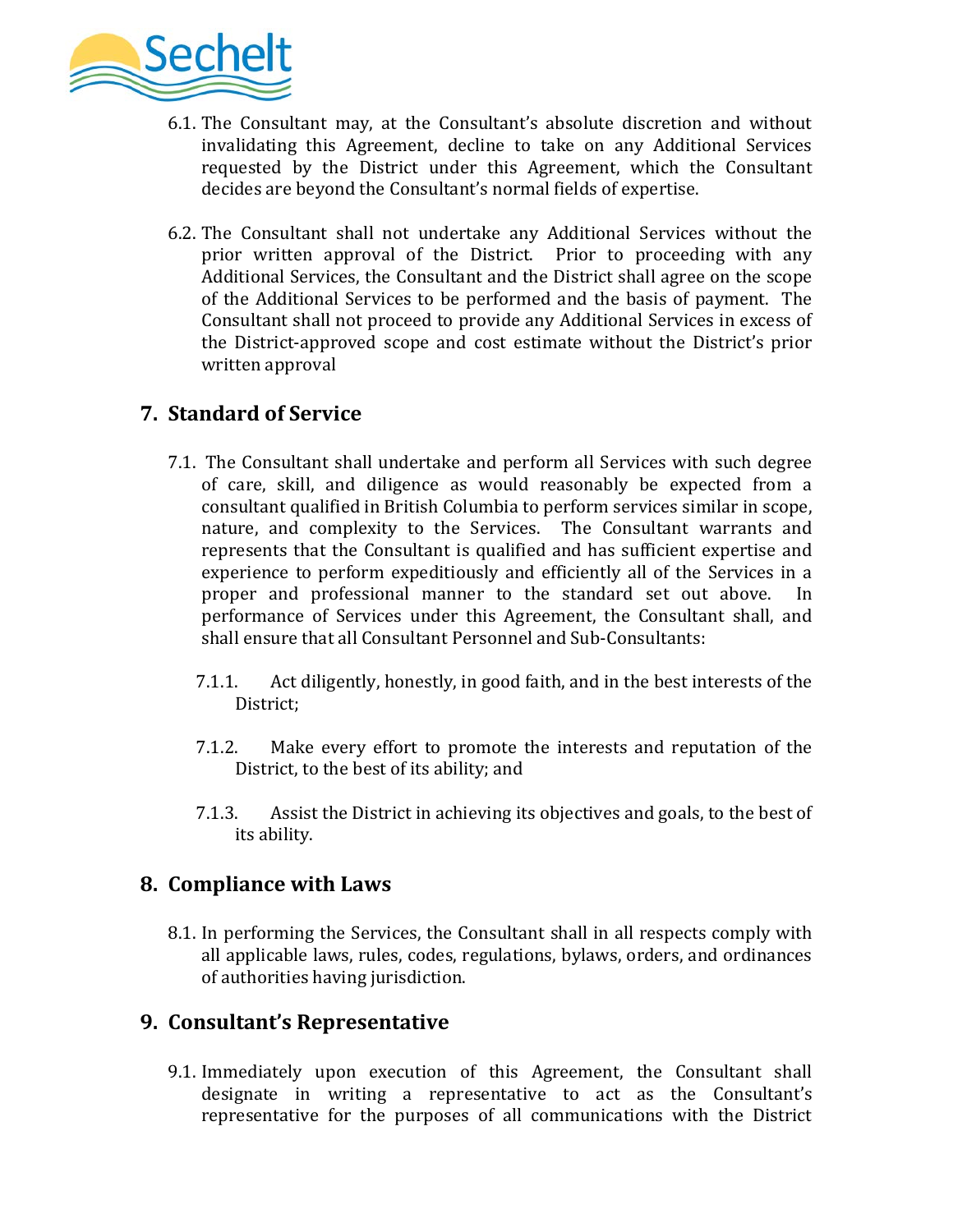

under this Agreement, such representative to have authority to provide information to, and receive instructions from, the District. The information to, and receive instructions from, the District. representative shall be available on a reasonably continuous basis during the performance of the Services. For any periods when the representative is absent or otherwise unavailable, the Consultant shall appoint a replacement with equivalent expertise and authority.

# **10. Confidentiality**

- 10.1. The Consultant shall maintain confidentiality on all information, documentation and date provided by the District or otherwise acquired by the Consultant during the course of carrying out the Services. Except with the prior written consent from the District, or as required by law or an authority having jurisdiction, neither the Consultant, nor any of its employees, officers, agents, representatives, or Sub-Consultants, shall divulge or disclose any of such information to third parties, or use any such information for any purpose other than as required under this Agreement in connection with the Project.
- 10.2. Upon completion or expiration or earlier termination of this Agreement, whichever shall first occur, the Consultant shall return to the District all written or descriptive matter, including but not limited to drawings, papers, documents or any other material, which contains any Confidential Information which is then in the possession or control of the Consultant or any Consultant Personnel and shall remove all digital representations thereof, in any form, from all electronic storage media in its or their possession or control, and shall certify in writing to the District that the Consultant has fully complied with this subsection. For complete clarity:
	- 10.2.1. The Consultant shall hold all Confidential Information in trust and strictest confidence for the District and shall not disclose any such Confidential Information, by publication or other means, to any person, company or other government agency nor use same for any other project other than for the benefit of the District as may be authorized by the District in writing;
	- 10.2.2. Any request for such approval by the District shall specifically state the benefit to the District of disclosure of Confidential Information;
	- 10.2.3. Any use of the Confidential Information shall be limited to the express purposes as set out in the approval of the District;
	- 10.2.4. The Consultant shall not, at any time during or after the Term of this Agreement, use any Confidential Information for the benefit of anyone other than the District;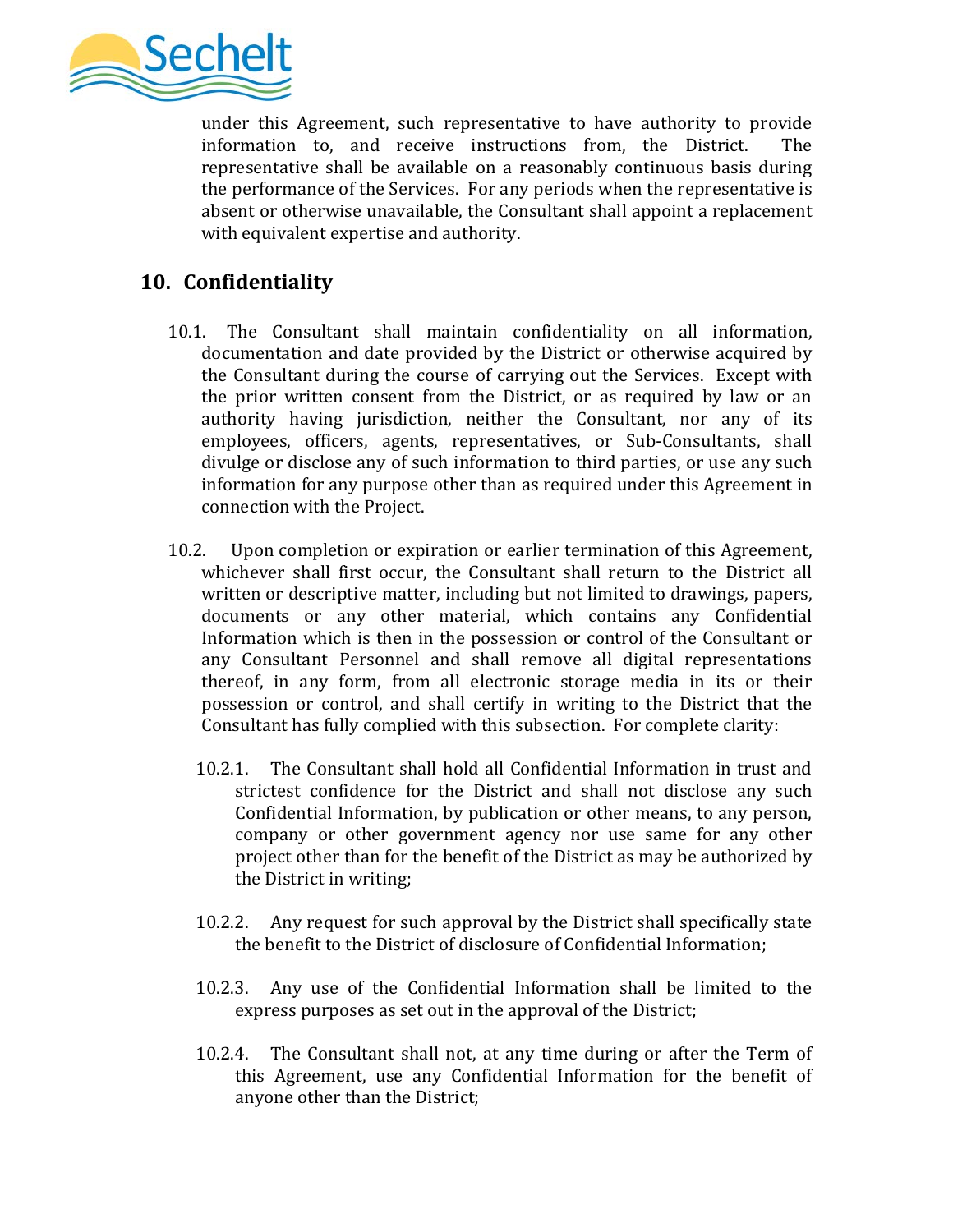

- 10.2.5. The Consultant shall not make any copies or partial copies of the Confidential Information except as required for its permitted use as described herein or as otherwise authorized in writing by the District. The Consultant shall take all reasonable steps to protect the Confidential Information to ensure that Confidential Information is not disclosed, distributed or used in violation of the provisions of this Agreement; and,
- 10.2.6. The Consultant shall ensure that all Consultant Personnel and Sub-Consultants having access to the Confidential Information comply with this Section of the Agreement.

# **11. Sub-Consultants**

- 11.1. If the Consultant retains or employs any Sub-Consultant or other parties to assist in the performance of the Services, then the Consultant shall incorporate into and agreement with, and shall bind such Sub-Consultants and other parties to all of the terms of this Agreement. The Consultant shall be solely responsible for such Sub-Consultants' and other parties' work, and for the oversight and coordination of such work.
- 11.2. The Consultant is the prime contractor under this Agreement and, as such, no sub-consulting by the Consultant shall relieve the Consultant of any responsibility for the full performance of all obligations of the Consultant under this Agreement. Notwithstanding the approval of any sub-consultants by the District, the Consultant shall assume full responsibility for the performance of the Services in accordance with the terms of this Agreement, including any activities, works, and/or Services provided by sub-consultants and any acts and/or omissions of sub-consultants.
- 11.3. The Consultant shall not sell, assign, convey, transfer or encumber in any manner this Agreement, any part of this Agreement or any of its rights or obligations hereunder without the prior written consent of the District. Any such attempted sale, assignment, conveyance or transfer in violation hereof by the Consultant shall be void and have no force and effect.

## **12. Key Personnel**

12.1. The Consultant shall maintain the key personnel as is listed in the Proposal attached as Schedule D, or as otherwise specified in this Agreement, and shall not replace any of such key personnel without the District's prior written agreement, which shall not be unreasonably withheld or denied.

## **13. Duties of the District**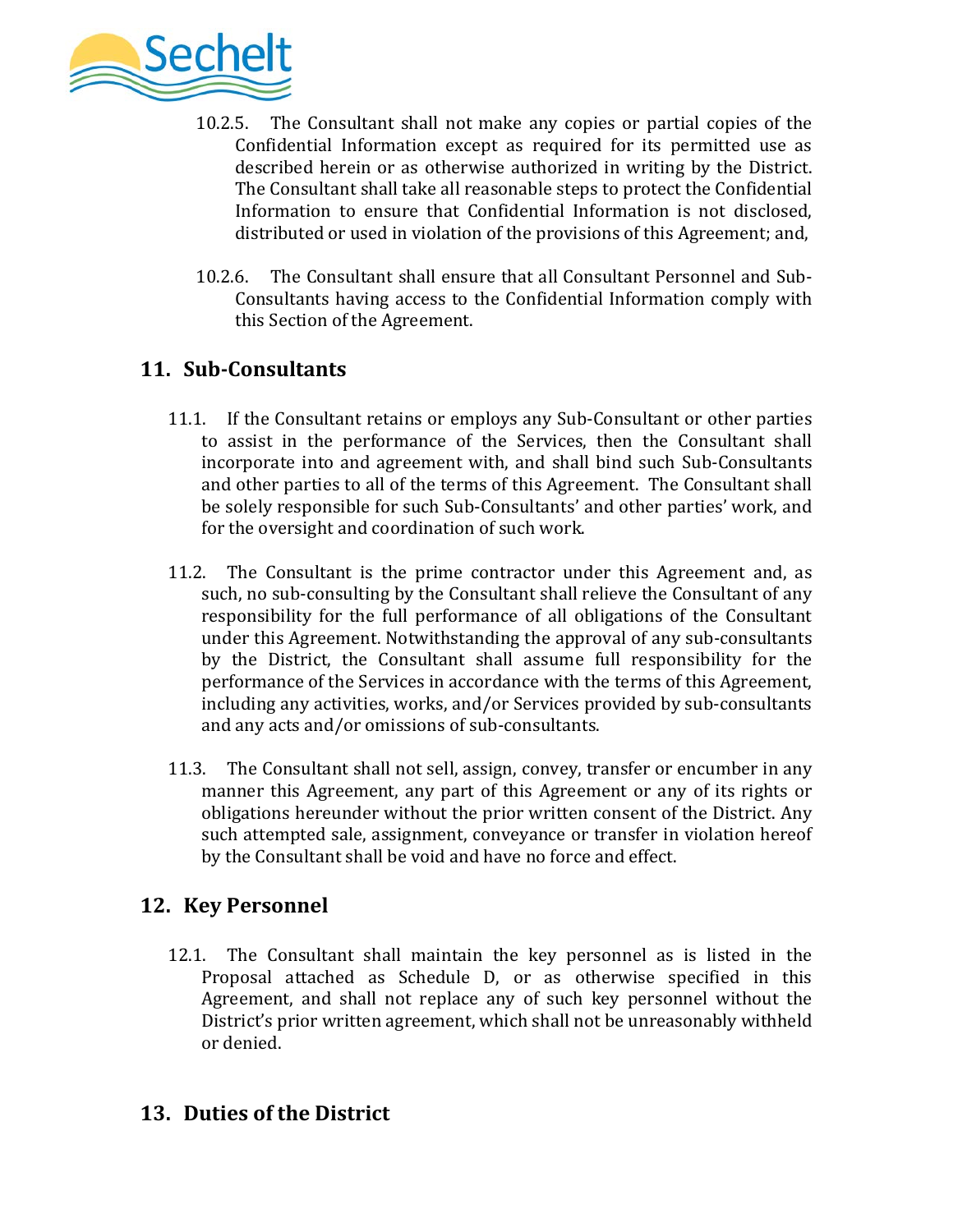

- 13.1. The District shall:
	- 13.1.1. Provide the Consultant with a written description of the District's requirements for the Project, including, where applicable, the District's Project budget and Project Schedule.
	- 13.1.2. Make reasonable efforts, unless otherwise provided in this Agreement, to disclose and make available to the Consultant, in a timely manner and at no cost to the Consultant, all information or data in the District's possession or control relevant to the performance of the Services.
	- 13.1.3. When requested by the Consultant in writing, give due consideration to engaging, at the Consultant's cost, Sub-Consultants as may be reasonably necessary for the Consultant to undertake the Services. The District shall not have an obligation to retain any Sub-Consultants if requested to do so by the Consultant.
	- 13.1.4. Give timely consideration to requests from the Consultant, including requests for decisions required relating to the Services, and inform the Consultant of the District's decisions and provide all feedback in a timely manner so as not to unduly delay the Consultant's performance of the Services.
	- 13.1.5. Arrange and make provision for the Consultant's reasonable and ready access to District property as necessary for the Consultant to provide the Services.
	- 13.1.6. Give prompt notice to the Consultant whenever the District becomes aware of any apparent defects or deficiencies in the Services.
- 13.2. Immediately upon execution of this Agreement, the District shall designate in writing a representative to act as the District's representative, for the purposes of all communications with the District under this Agreement, such representative to have authority to provide instructions to, and receive information from, the Consultant. The representative shall be available on a reasonably continuous basis during the performance of the Services, and for any periods when the representative is absent or otherwise unavailable, a replacement with equivalent expertise and authority shall be appointed by the District.
- 13.3. The District shall maintain confidentiality on all information, documentation, and data provided by the Consultant that is expressly identified in the Proposal or other provision of this Agreement, as being proprietary or confidential in nature. Except with the prior written consent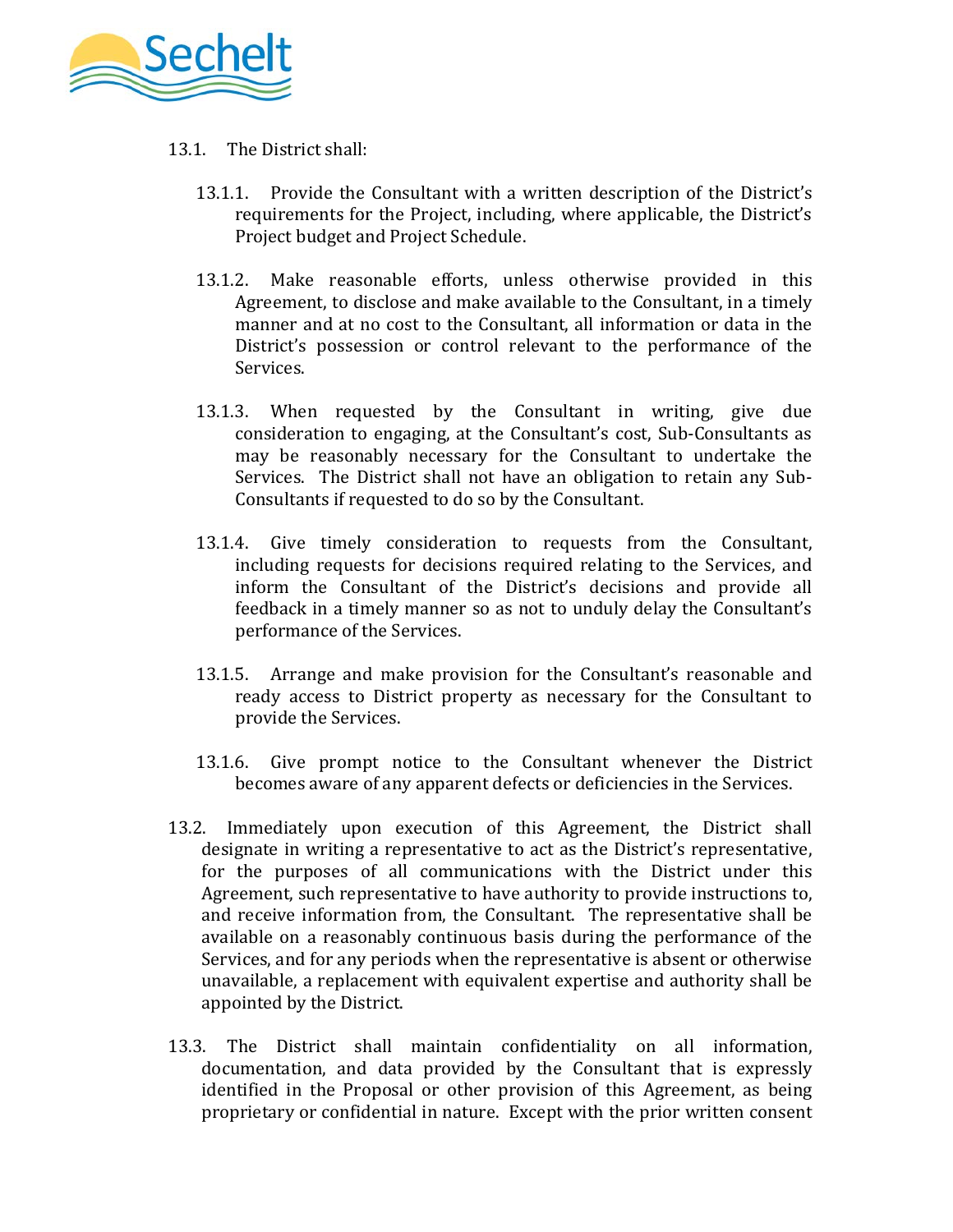

of the Consultant, or as required by a law or authority having jurisdiction, neither the District nor any of its employees, officers, agents, representatives, or committee members shall divulge or disclose any of such information for any purpose other than as required under this Agreement in connection with the Project.

# **14. Total Contract Price**

- 14.1. In compensation for the Services provided by the Consultant, the District agrees to pay the Consultant the sum of **\$\_\_\_\_\_\_\_\_\_\_\_\_\_\_** as a total upset price*.*  The sum of total payment includes all fees, disbursements, general and overhead expenses, and applicable taxes, with the exception of GST, which (if applicable) shall be included in each invoice submitted to the District and the District agrees to pay such applicable GST to the Consultant.
- 14.2. The fees for Services rendered may be, on written agreement by the parties, either a lump sum fee or a fee based on the actual hours reasonably expended in performing such Services, but shall not exceed the maximum amount specified in Schedule B. It is anticipated by the District that the fees rendered for this Agreement will be based on the percentage of the Services completed.
- 14.3. In each invoice submitted to the District, the Consultant shall include all applicable taxes. The Consultant shall remit all applicable taxes to the applicable taxing authorities as required by law. The Consultant hereby covenants and agrees to indemnify the District and save it harmless from and against all liabilities and claims whatsoever against the District, including, without limitation, fines, penalties and interest thereon, for or by reason of or in any way arising out of its failure to deduct, withhold or contribute any amount in respect of its payments to the Consultant pursuant to this Agreement. Such liabilities and claims shall include, without limiting the generality of the foregoing, federal or provincial income taxes, federal or provincial pension plan contributions, unemployment insurance premiums, worker's compensation premiums and contributions under any federal or provincial social insurance or income security programs.
- 14.4. Notwithstanding subsection 14.1 above, the parties may agree on the performance of Additional Services by the Consultant. The District must have approved any such Additional Services in writing, in advance, per Section 6.2 of this Agreement. Failing such approval, no payment shall be made.
- 14.5. The District shall pay the Consultant the Consultant's actual out of pocket costs for the items set out below, as reasonably incurred by the Consultant to perform the Services and substantiated by supporting invoices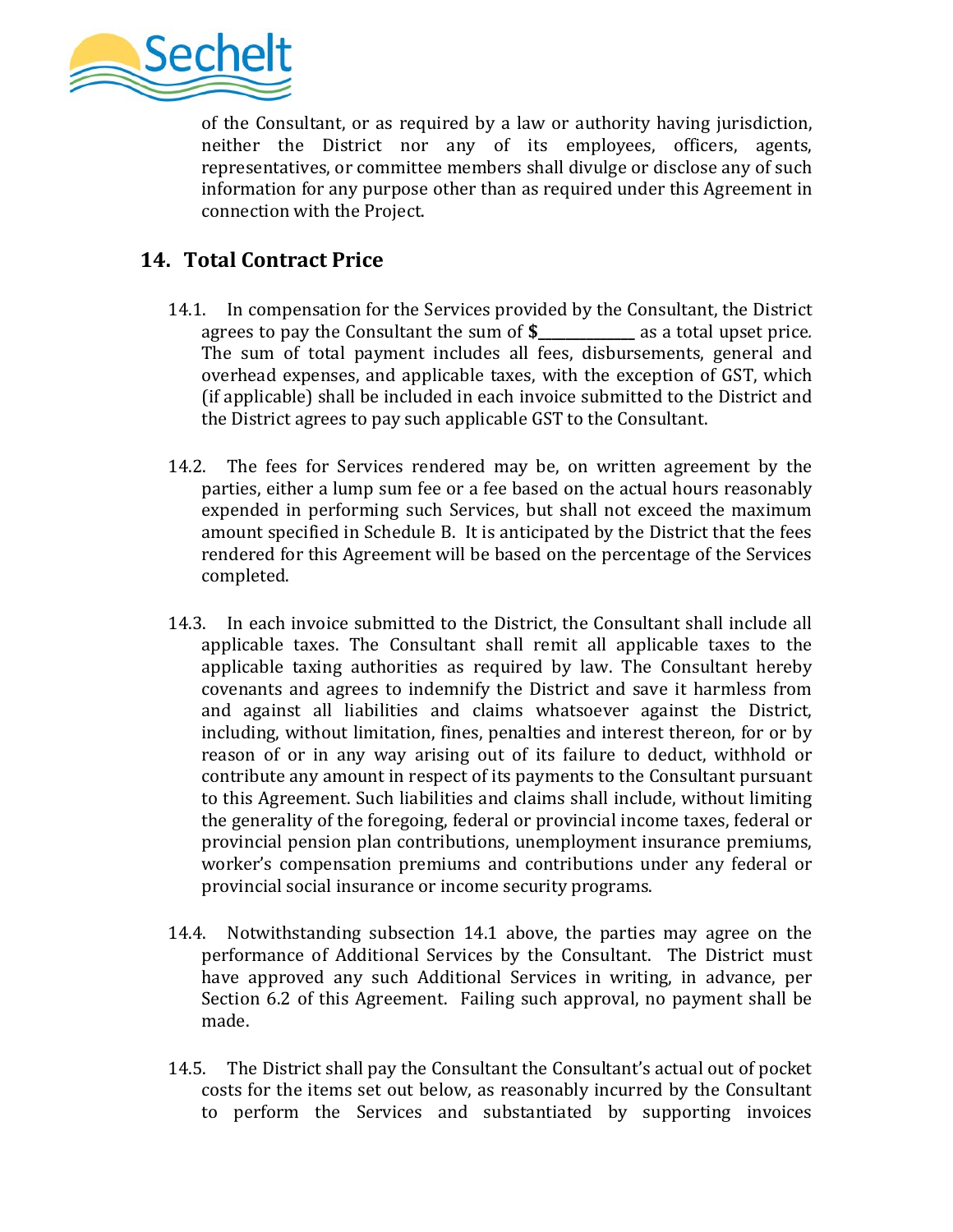

reasonably acceptable to the District (called in the aggregate the "Disbursements"), but shall not exceed the maximum amount specified in Schedule B. Disbursements means the costs of:

- 14.5.1. Reproduction of documents including reports or submissions to the District;
- 14.5.2. Messenger or courier services, long distance telephone calls, and postage;
- 14.5.3. Fees paid to any authority having jurisdiction in order to obtain any required record information or data;
- 14.5.4. Items specifically identified in Schedule B.

## **15. Payment**

- 15.1. Each month, the Consultant shall submit to the District an invoice for the Consultant's fees and Disbursements as provided in this Agreement. Each invoice shall be accompanied by supporting documentation as may reasonably be required by the District.
- 15.2. The District shall pay such invoices in full within 30 calendar days of receipt. If The District reasonably determines that it does not owe the full amount of the invoice, the District will pay the amount it determines is owed and forthwith provide the Consultant with written rationale for any deduction in the amount of the invoice. Any progress claims for payment made by the Consultant shall not include any aspects of the Services not yet fully and properly performed.
- 15.3. The aggregate of all monthly claims for Services and Disbursements shall not exceed the maximum amount specified in Schedule B.

## **16. Term**

- 16.1. This Agreement shall commence on the date set forth above and, subject to earlier termination as provided for in this Agreement, continue in effect until the completion date identified in Schedule A.
- 16.2. The District will have the option to extend this Agreement for satisfactory completion of the Services herein provided by the Consultant and/or for additional work that may be required. The District reserves the right to award any follow-on work to the Consultant without necessitating a separate procurement process.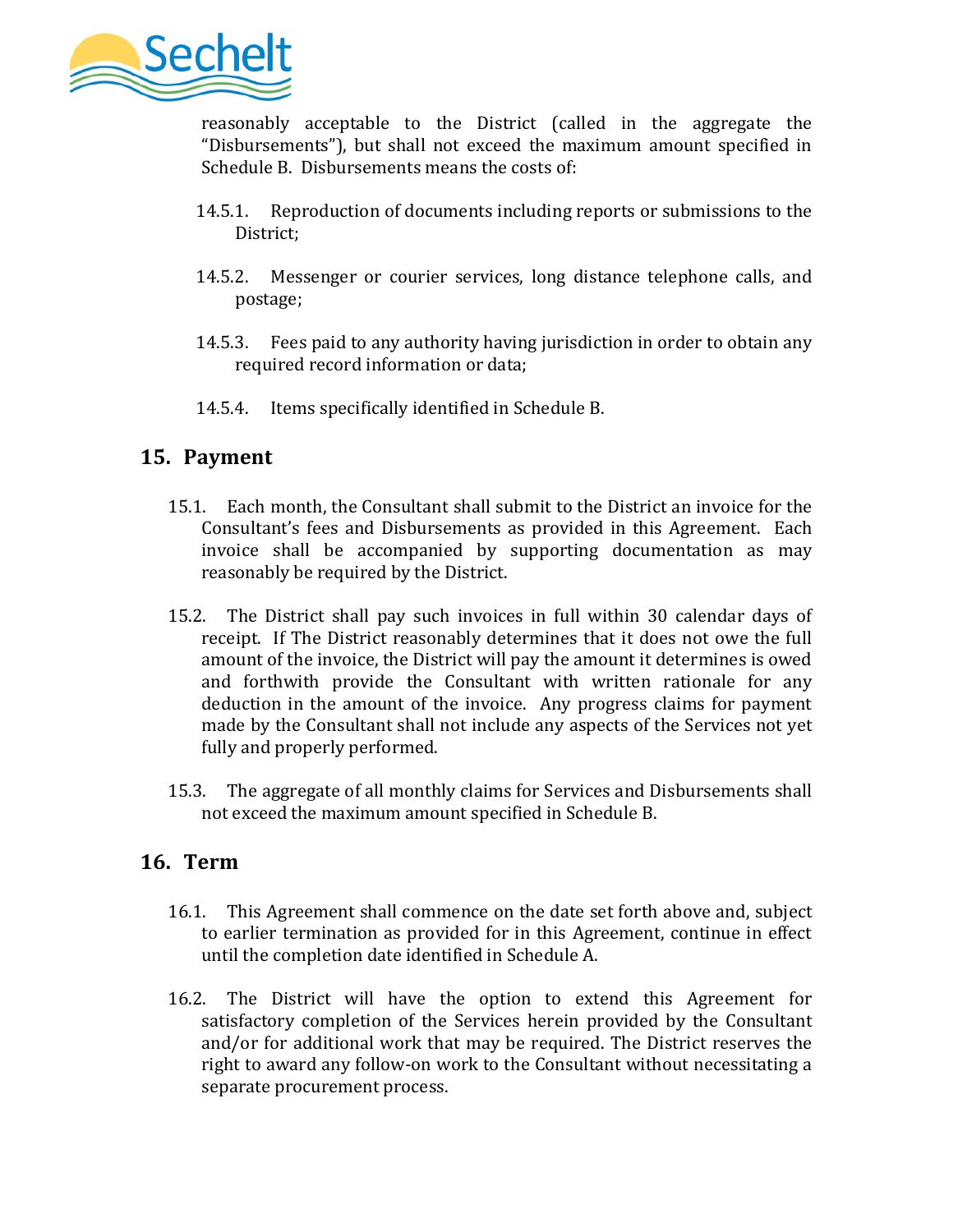

16.3. Unless otherwise expressly provided in Schedule A or any addendum thereto, this Agreement is not deemed to confer upon the Consultant an exclusive right to supply those Services to the District related to this Agreement or otherwise.

## **17. Ownership**

- 17.1. All plans, concepts, drawings, specifications, designs, digital models, reports, photographs, surveys, calculations, data, documents, and processes produced by the Consultant in connection with the Project (the "Instruments of Service") shall at all times remain the property of the District unless otherwise agreed to in writing between the parties.
- 17.2. All copyright and other intellectual property included in Section 17.1 shall at all times remain the property of the Consultant.
- 17.3. The Consultant shall give the District a copy of any of the Instruments of Service upon request for use for record and maintenance purposes and for any future renovation, repair, modification and extension work undertaken with respect to that part of the Project to which the Services relate. For clarification, this includes the projects arising from the product of this Project: the Contract Administration Services .
- 17.4. The District accepts full responsibility for any District changes made to any Instruments of Service without the prior written consent of the Consultant and shall indemnify and hold harmless the Consultant from any claims arising from use of such District-changed Instruments of Service.

### **18. Insurance**

- 18.1. The Consultant shall obtain and maintain insurance polices as specified in Schedules A and C of this Agreement.
- 18.2. The District shall approve the above insurance policies prior to the commencement of the Services, and the Consultant shall provide the District with satisfactory evidence of such insurance at any time upon request.
- 18.3. All policies shall contain a cancellation clause requiring the insurer to give at least 30 days' written notice to the District prior to any policy cancellation.
- 18.4. Should the Consultant neglect to obtain or maintain insurance as required under this Agreement, or to provide satisfactory evidence of such insurance to the District upon request, the District will declare the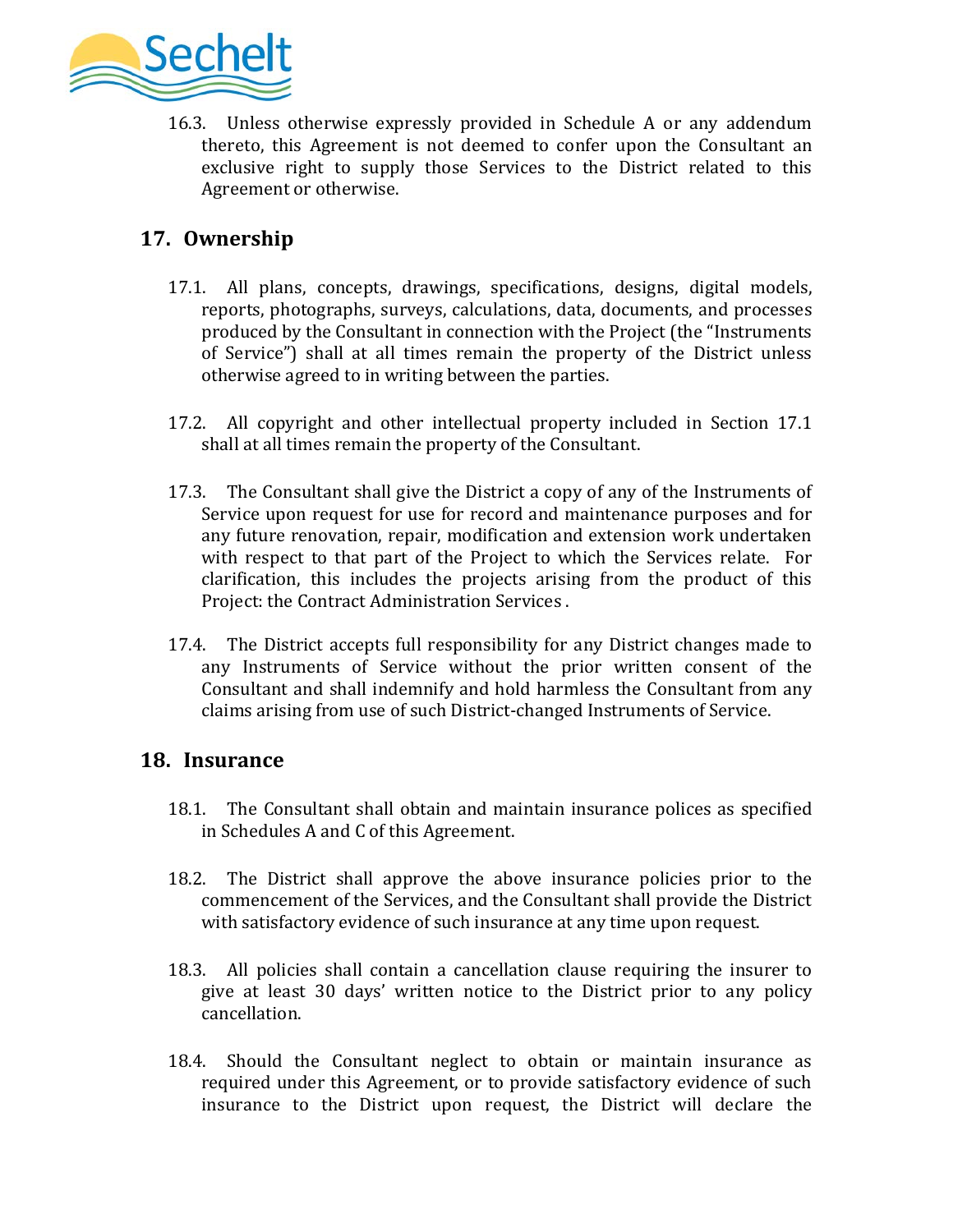

Consultant to be in default, in which case the provisions of Section 20.1 shall apply.

# **19. Indemnity**

19.1. Notwithstanding the provision of any insurance coverage by the District, the Consultant shall indemnify and save harmless the District, its officers, employees, agents, successors, assigns, committee members, and representatives from and against any losses, claims, damages, actions and causes of actions, costs, expenses, judgments and proceedings arising out of or in connection with any error, or negligent or malicious act or omission, by the Consultant or any of its officers, agents, representatives, employees, or Sub-Consultants, except to the proportionate extent of any contributing negligent or wrongful act or omission of the District, or any of its officers, agents, representatives, employees, or committee members. The terms and conditions of this indemnity provision shall survive the completion of all Services and the termination of this Agreement for any reason.

# **20. Suspension and Termination**

- 20.1. If the Consultant is in default in the performance of any of the Consultant's material duties and responsibilities under this Agreement, then the District may, by written notice to the Consultant, require such default to be corrected. If within 5 Business Days after receipt of such notice, such default shall not have been corrected or reasonable steps to correct such default not have been taken, the District may, without limiting any other right or remedy the District may have, give a further written notice of termination of this Agreement to the Consultant.
	- 20.1.1. In the event of such termination the District shall pay for the cost of the Services rendered and Disbursements occurred by the Consultant pursuant to this Agreement and remaining unpaid as of the effective date of such termination.
	- 20.1.2. Notwithstanding Section 20.1.1, the District may deduct from amounts owing to the Consultant any reasonable additional costs and expenses incurred as a result of the Consultant's default, and if the payments owing to the Consultant are not sufficient to cover such costs, then the Consultant shall immediately pay the District the shortfall.
	- 20.1.3. Unless the District otherwise agrees in writing, and without limiting any other provision of this section, the failure, refusal, or neglect by the Consultant to deliver the Services in a diligent manner within the time frame specified or to promptly replace, remedy, or correct the Consultant's performance and/or Services as required pursuant to this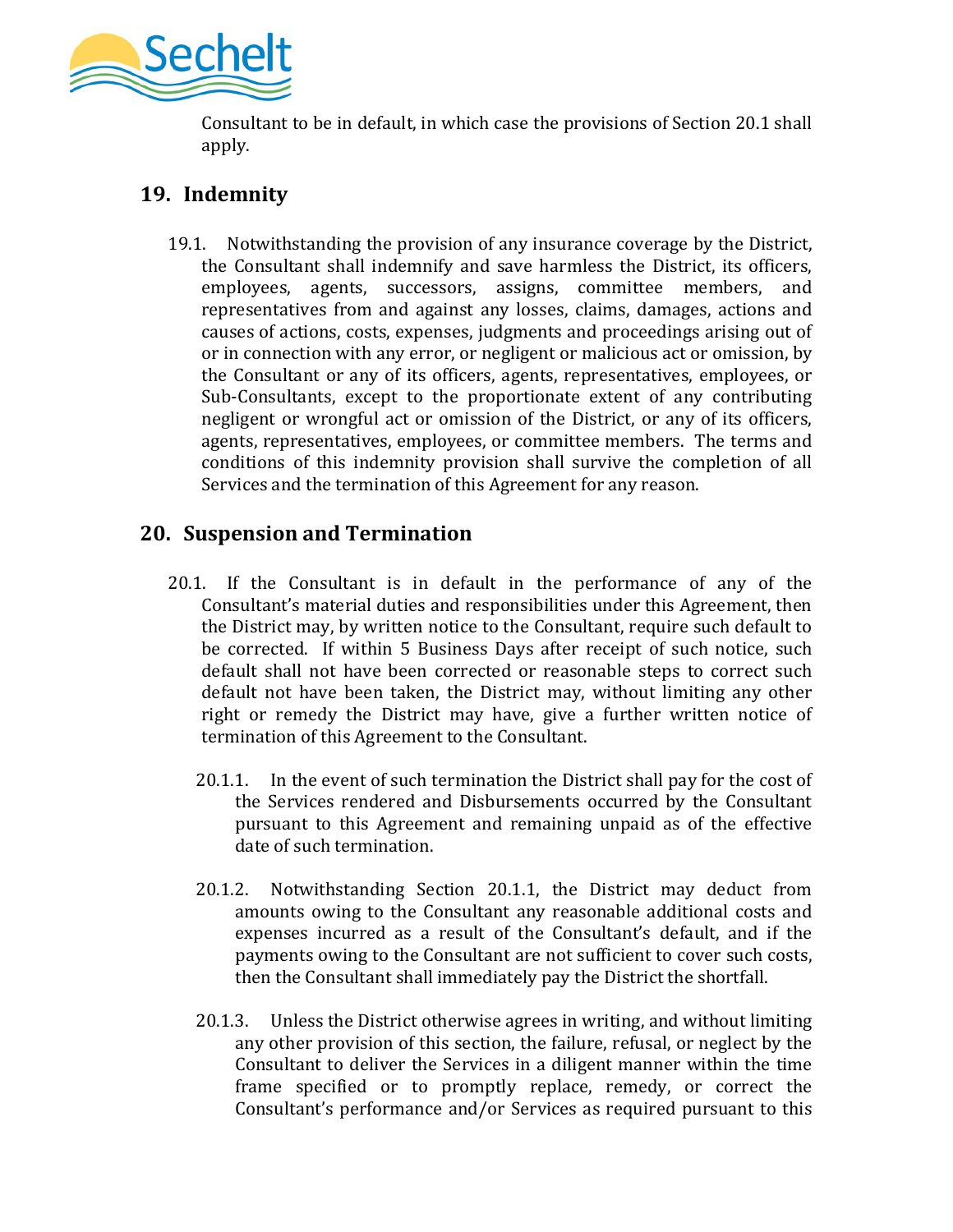

Agreement shall be deemed to constitute an authority for the District to purchase and/or replace the Services in question on the open market. The Consultant shall forthwith reimburse the District for all extra costs and expenses incurred to purchase and/or replace such Services, the District's internal costs, and any delay costs.

- 20.2. If the District fails to make payment to the Consultant in accordance with this Agreement, then the Consultant may, by written notice to the District, require that such default be corrected. If within 5 Business Days after receipt of such notice such default shall not have been corrected, or reasonable steps taken to correct such default, the Consultant may, without limiting any other right or remedy the Consultant may have, give a further written notice to the District to terminate immediately this Agreement.
	- 20.2.1. In the event of such termination the District shall pay for the cost of the Services rendered and Disbursements occurred by the Consultant pursuant to this Agreement and remaining unpaid as of the effective date of such termination.
	- 20.2.2. In the event of any other default by the District, the Consultant shall only have the right to claim damages, but not the right to terminate this Agreement
- 20.3. The District has the right to suspend or terminate further performance of all or any portion of the Services at any time, for convenience or any other reason, by written notice to the Consultant. Upon receipt of such notice, the Consultant shall immediately discontinue the performance of the Services as instructed, whether being performed by the Consultant or approved Sub-Consultants, except to the extent that those Services are reasonably necessary to comply with the Client's instructions, and shall preserve and protect all Work in progress and all completed Work.
	- 20.3.1. In the event of such suspension or termination, the District shall, in addition or any other rights or remedies the Consultant may have, pay the Consultant for that portion of the Services satisfactorily performed or completed to the date of the notice, including Disbursements incurred as provided under this Agreement.
- 20.4. If the Project is terminated by mutual consent of the parties, the District shall pay the Consultant for all Services performed, and for all Disbursements incurred pursuant to this Agreement and remaining unpaid as of the effective date of such termination.
- 20.5. If the Services are suspended by the District at any time for more than 60 calendar days, either consecutive or in the aggregate, through no fault of the Consultant, then the Consultant may, at any time until such suspension is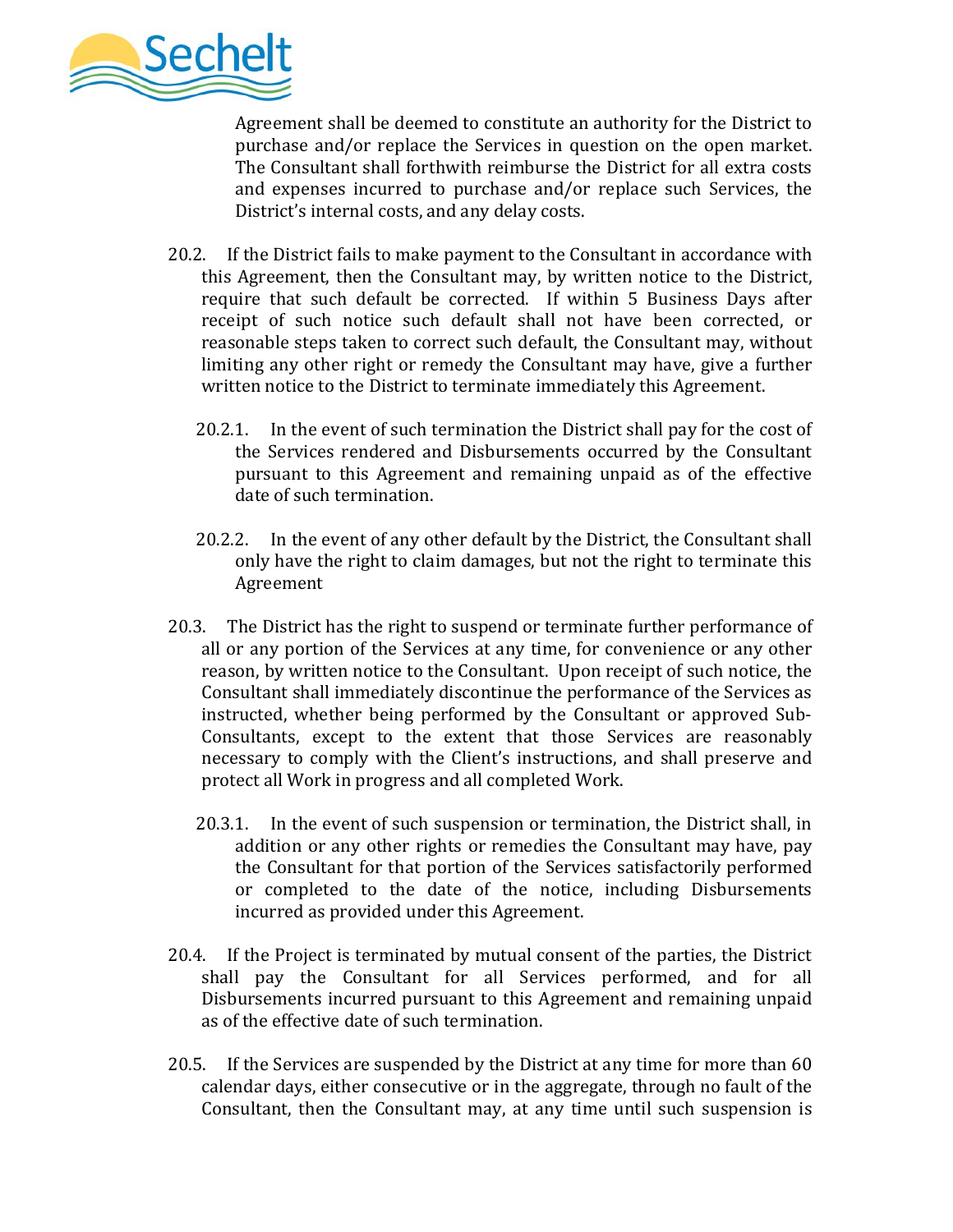

lifted by the District, give written notice to the District of termination due to suspension. If within 15 Business Days after receipt of such notice such suspension has not been lifted, the Consultant may, without limiting any other right or remedy the Consultant may have, give a further written notice to the District to terminate this agreement.

- 20.5.1. In the event of such suspension, the District shall pay for the cost of the Services rendered and Disbursements occurred by the Consultant pursuant to this Agreement and remaining unpaid as of the effective date of such suspension.
- 20.6. If a party to this agreement is an individual and dies or becomes incapacitated before completing the Services under this Agreement, the Agreement shall automatically terminate as of the date of the said death or incapacity, and payment shall be made in accordance with this Agreement for the Service performed and Disbursements incurred pursuant to this Agreement and remaining unpaid as of the effective date of termination.

## **21. Dispute Resolution**

- 21.1. Both parties shall use their best efforts to resolve any dispute or difference of opinion under or in connection with this Agreement by good faith and amicable negotiations on a "without prejudice" basis, and shall provide frank, candid, and timely disclosure of all relevant facts, information, and documentation to facilitate negotiations.
- 21.2. If the dispute or difference of opinion is not resolved to the reasonable mutual satisfaction of the parties within 10 Business Days of the commencement of negotiations, the dispute or difference of opinion shall be submitted to mediation. Both parties agree to not make a request for arbitration or to commence litigation without first seeking agreement through the mediation process.
	- 21.2.1. The mediator shall be appointed by agreement of the parties and shall be impartial and free from any actual or apparent conflict of interest.
	- 21.2.2. Both parties shall share the costs of mediation equally.
- 21.3. If the dispute or difference of opinion is not resolved to the reasonable mutual satisfaction of both parties within 30 calendar days of the appointment of the mediator, or within such longer time as may be mutually agreed to by the parties, the dispute or difference of opinion may, upon the mutual written agreement of the parties, be submitted to binding arbitration in accordance with the laws of the Province of British Columbia.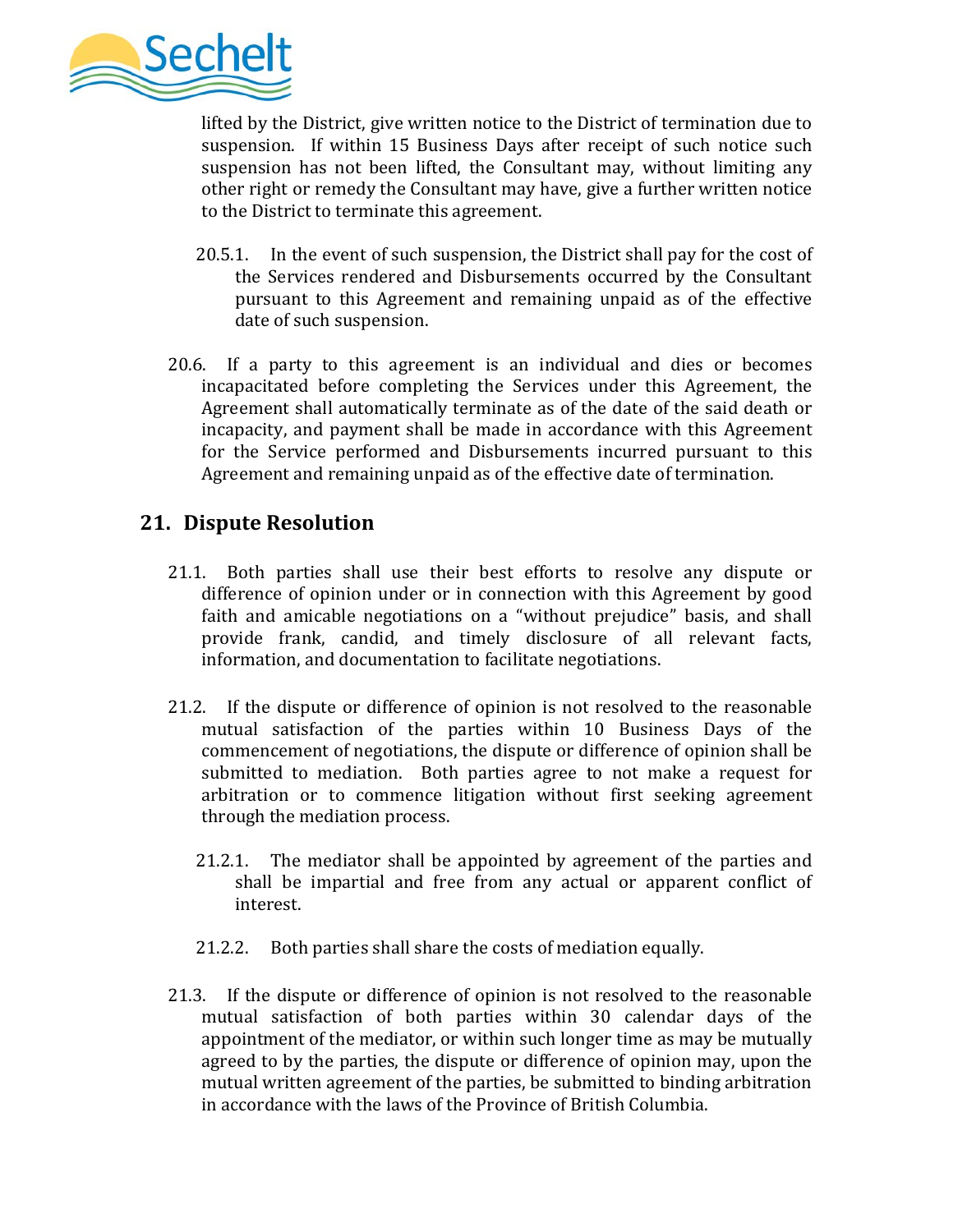

21.4. If the dispute relates to the Consultant's fees or Disbursements under this Agreement, the District shall be entitled to withhold the amount of fees and/or Disbursements that are in dispute, and the District, in accordance with this Agreement, shall pay the undisputed balance.

# **22. Notices**

- 22.1. All notices under this Agreement shall be in writing and delivered by hand or pre-paid registered mail to the recipient's designated representative at the address set out on page 1 of this Agreement, and shall be considered to have been received immediately upon delivery, if delivered by hand, or 3 Business Days from the date of mailing, if sent by pre-paid registered mail.
- 22.2. Either party may, at any time, change its address for notices by giving written notice to the other party in accordance with this Agreement.

### **23. Assignment**

23.1. Neither party shall assign this Agreement, or any portion of this Agreement, without the prior written consent of the other party.

## **24. Rights and Remedies**

- 24.1. The duties and obligations imposed by this Agreement and the rights and remedies available under this Agreement shall be in addition to and not in substitution for any duties, obligations, rights and remedies otherwise imposed by or available at law or equity.
- 24.2. No action or failure to act by either party shall constitute a waiver by that party of any of its rights or remedies, nor shall any such action or failure to act constitute an approval of or acquiescence in any breach under this Agreement.

### **25. Conflicts of Interest**

25.1. The Consultant declares and confirms that it has no pecuniary or other interest in the business of any third party that would cause a conflict of interest or be seen to cause a conflict of interest in performing the Services. If any such conflict of interest occurs during the term of this Agreement, the Consultant shall immediately declare it in writing to the District and, at the direction of the District, the Consultant shall promptly and diligently take steps to the satisfaction of the District to resolve the conflict.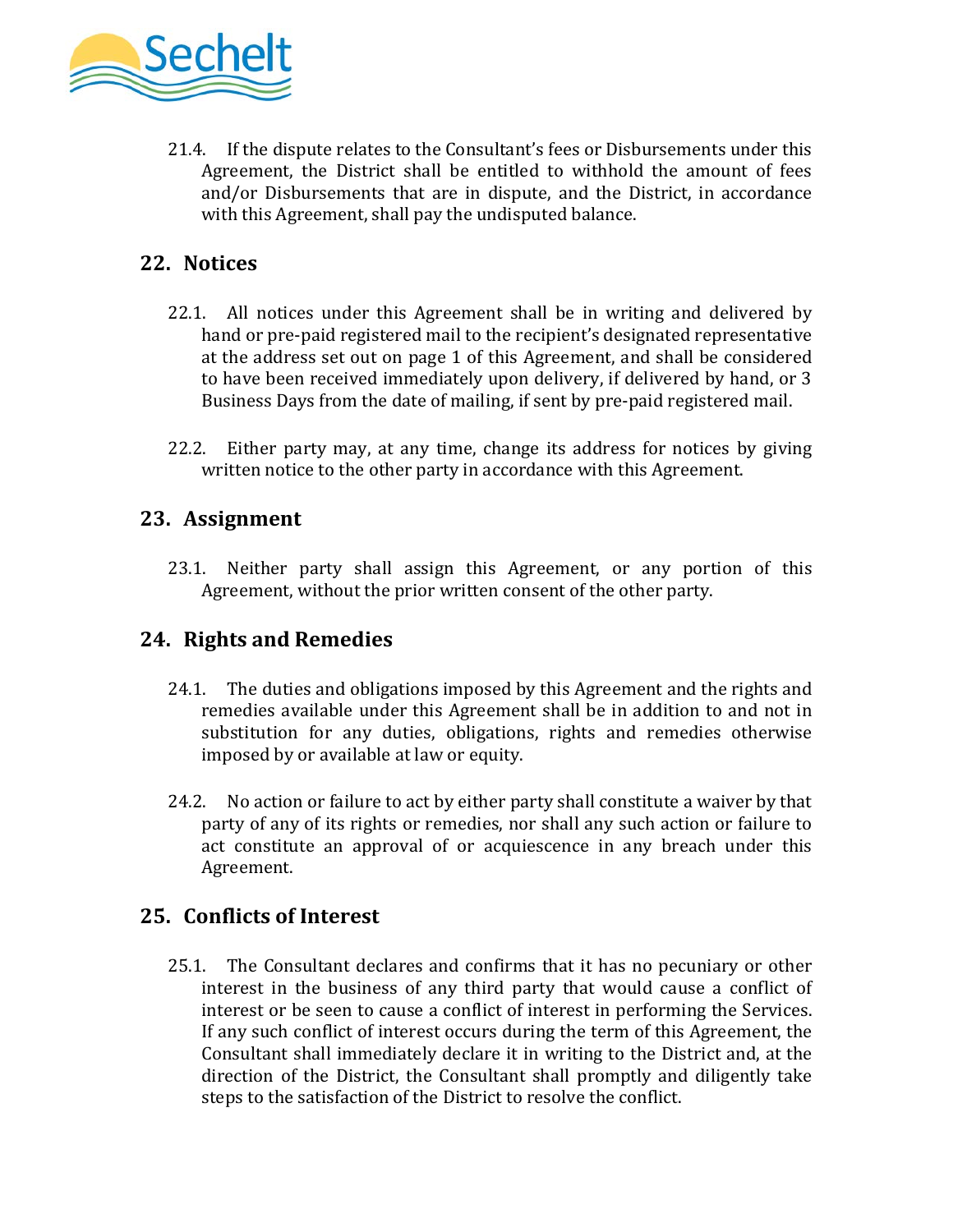

## **26. Independent Contractor**

26.1. The Consultant shall be, and in all respects be deemed to be, an independent contractor and nothing in this Agreement shall be construed to mean that the Consultant is an employee of the District or that any joint venture or partnership exists between the Consultant and the District.

### **27. Governing Law**

27.1. This Agreement shall be interpreted and construed according to the laws of British Columbia.

### **28. Interpretation**

- 28.1. Words importing the masculine gender shall include the feminine and neuter, and the singular shall include the plural where the meaning or context so requires and the rest of the sentence shall be construed as if the grammatical and terminological changes thereby rendered necessary had been made.
- 28.2. All captions, titles, and headings in this Agreement are inserted for convenience and ease of reference only and do not define, limit or enlarge the scope, meaning or intent of any provisions of this Agreement.

### **29. Enurement**

29.1. This Agreement shall be binding upon and enure to the benefit of the parties hereto and their respective executors, administrators, successors, and assigns.

### **30. Entire Agreement**

30.1. This Agreement constitutes the entire agreement between the parties relating to the matters covered in this Agreement and supersedes all prior agreements, negotiations, understandings, and representations between the parties, whether written or oral, relating to the subject matter hereof unless specifically provided for otherwise in this Agreement.

### **31. Unenforceability**

31.1. If any provision of this Agreement is found to be invalid, illegal, or unenforceable, it shall be severed from this Agreement and any such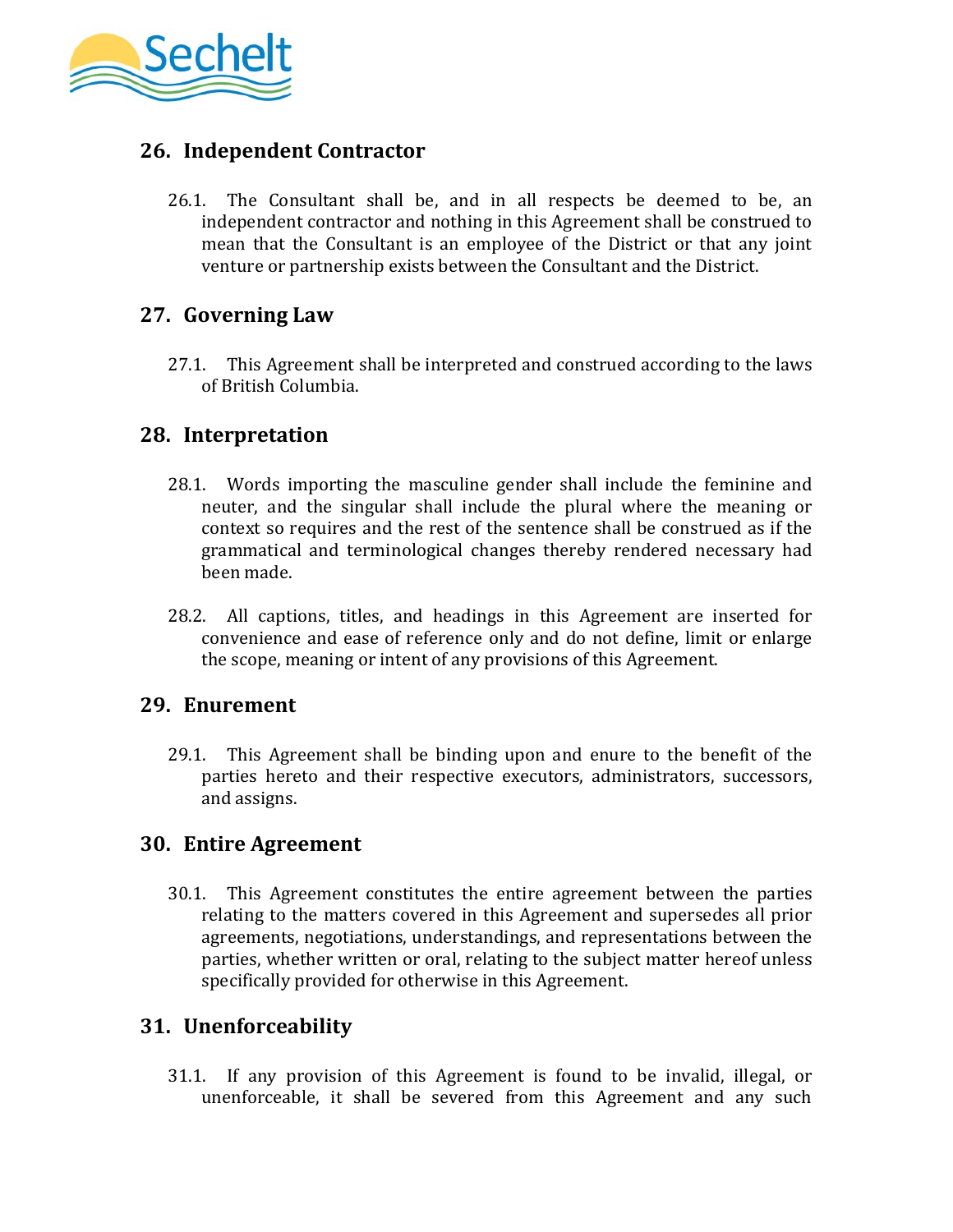

severance shall not affect the validity, legality, or enforceability of the remaining provisions of this Agreement.

# **32. Conflicting Provisions**

32.1. In the event of a conflict of ambiguity between a provision of Schedule D and another provision of this Agreement, including Schedules A, B, and C of this Agreement, such other provision will prevail over the provision of Schedule D to the extent of the conflict or ambiguity.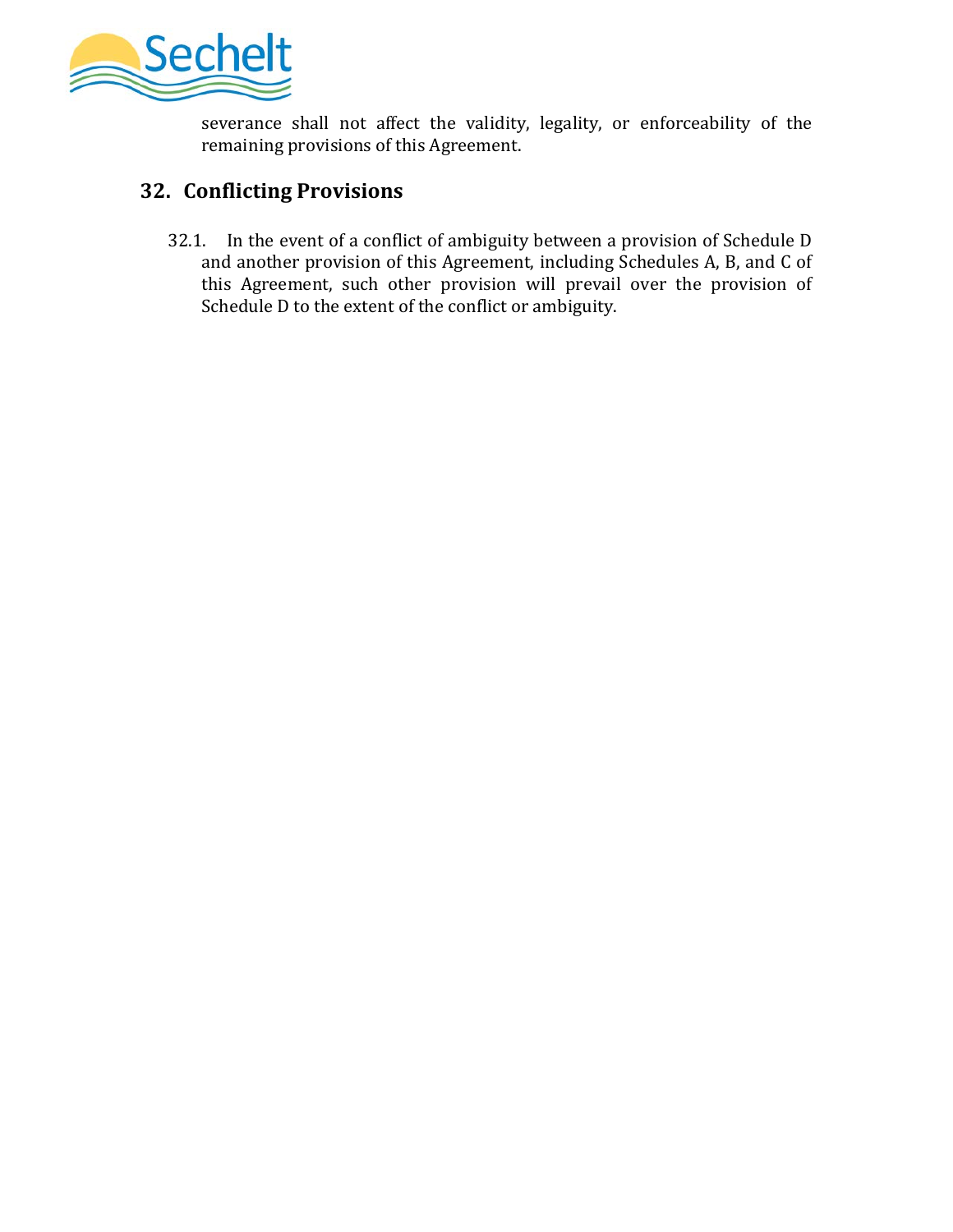

**IN WITNESS WHEREOF** the parties hereto have executed this Agreement the day and year first written above.

Consultant: **\_\_\_\_\_\_\_\_\_\_\_\_\_\_\_\_\_\_\_\_\_\_\_\_\_\_\_\_\_\_\_\_\_\_\_\_**

(FULL LEGAL NAME OF CORPORATION, PARTNERSHIP OR INDIVIDUAL)

(AUTHORIZED SIGNATORY)

(AUTHORIZED SIGNATORY)

**THE DISTRICT OF SECHELT**

(MAYOR: Bruce Milne)

(CORPORATE OFFICER: Jo-Anne Frank)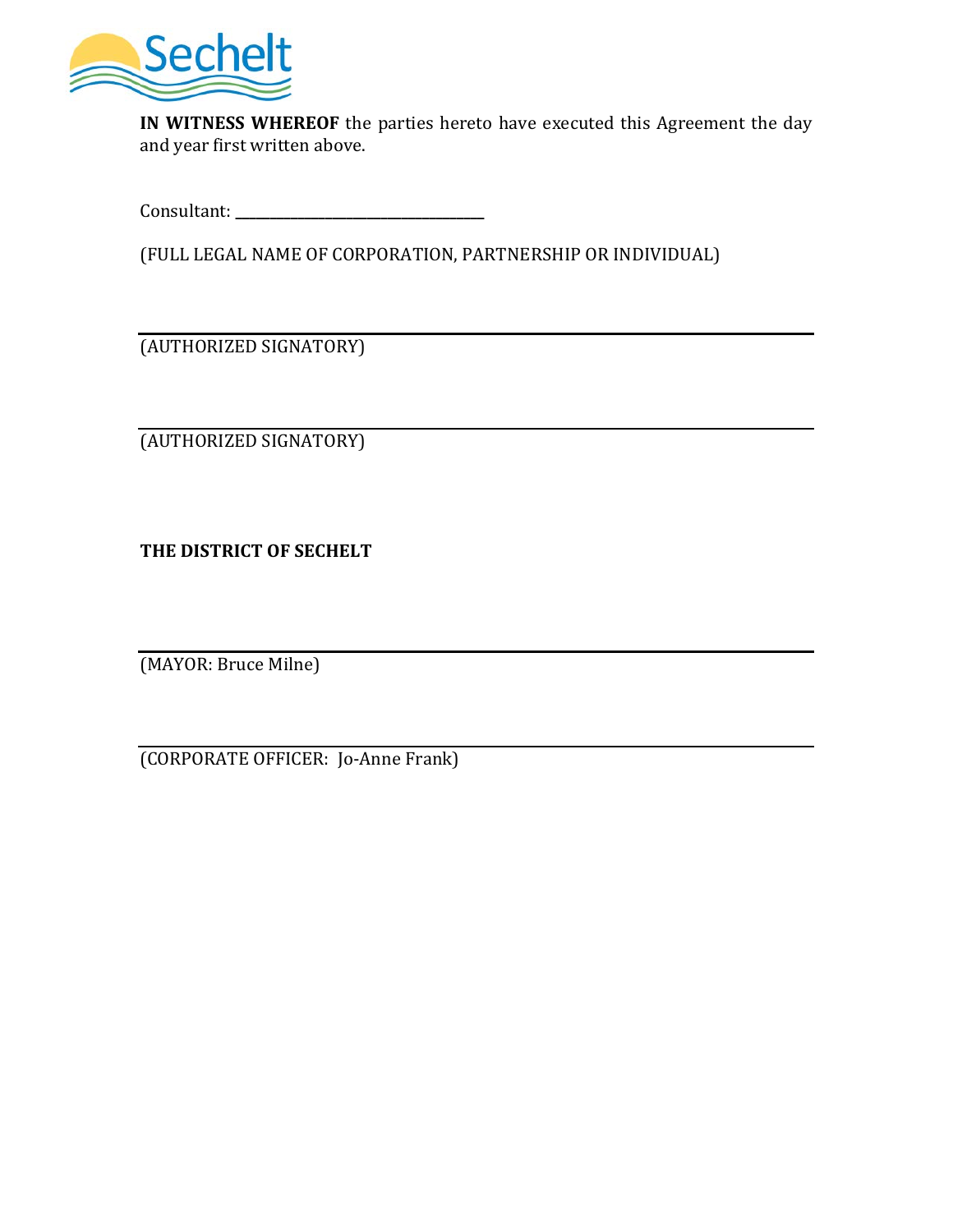

## **SCHEDULE A – SERVICES**

Request for Proposal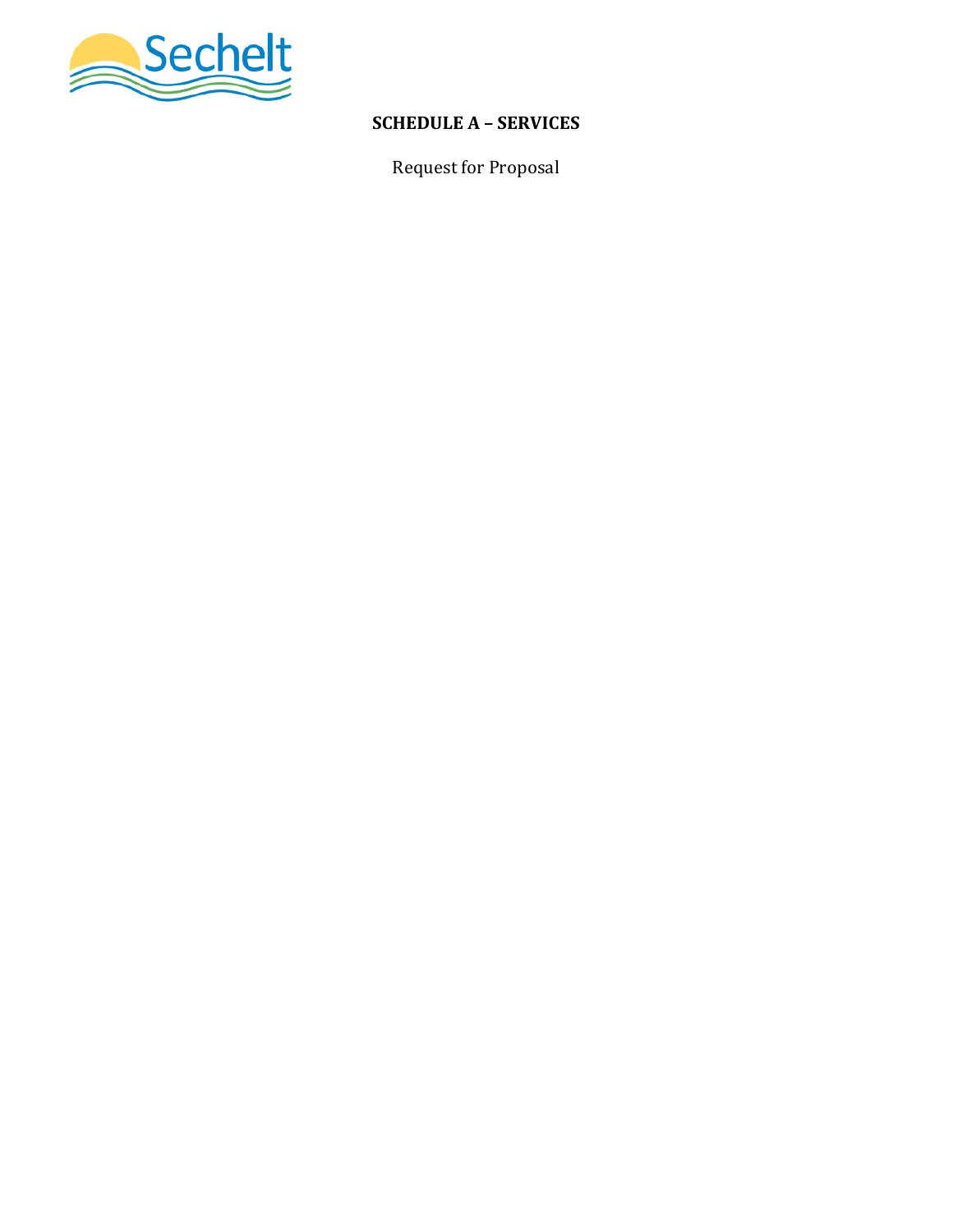

## **SCHEDULE B – FEES**

B.1 The District shall pay the Consultant as follows: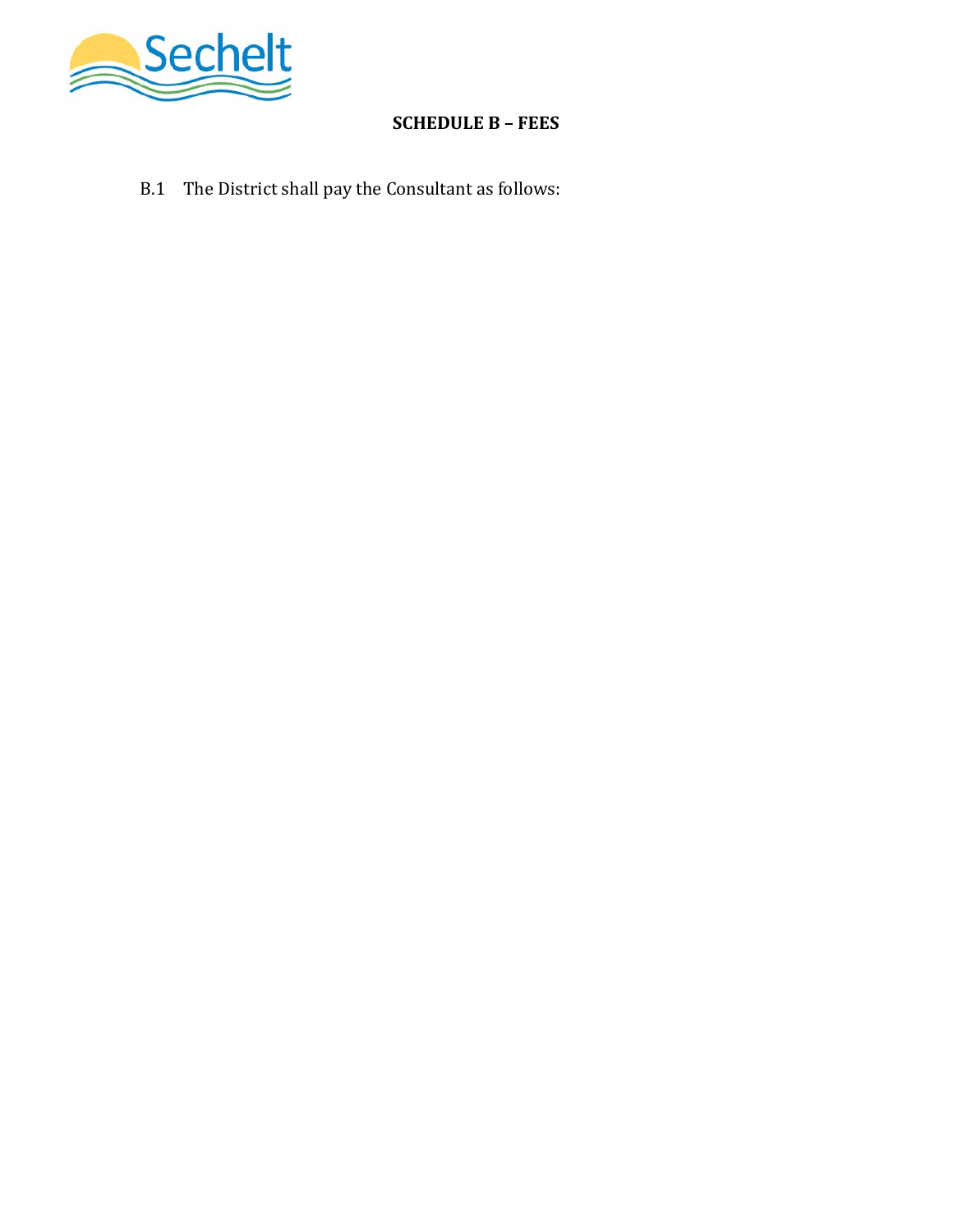

### **SCHEDULE C – INSURANCE**

C.1 The Consultant shall obtain and maintain for the duration of the Services and for a minimum of 1 year thereafter, at its own cost, **Professional Liability Insurance** with terms and from an insurer satisfactory to the District.

C.1.1 The **Professional Liability Insurance** Policy shall insure the Consultant's legal liability for errors, omissions, and negligent acts, to the extent of no less than the following:

 \$1,00,000.00 per claim \$3,000,000.00 aggregate

- C.2 The Consultant shall obtain and maintain for the duration of the Services, at its own cost, the following insurance with terms and from insurers satisfactory to the District:
	- a. **Comprehensive General Liability** coverage, covering premises and operations liability;
	- b. **Consultant's Contingency Liability** coverage, covering operations of Sub-Consultants;
	- c. **Completed Operations Liability** coverage;
	- d. **Contractual Liability** coverage; and
	- e. **Owned and Non-owned Automobile Liability Insurance** coverage
	- C.2.1 The limits of coverage shall not be less than the following:
		- a. Bodily Injury Liability \$2,000,000.00 each occurrence; \$2,000,000.00 aggregate products and/or completed operations
		- b. Property damage Liability \$3,000,000.00 each occurrence; \$3,000,000.00 aggregate products and/or completed operations
		- c. Owned and Non-owned Automobile- \$2,000,000.00 any one accident
	- C.2.3 A Cross Liability clause shall be made part of the Comprehensive General Liability Insurance.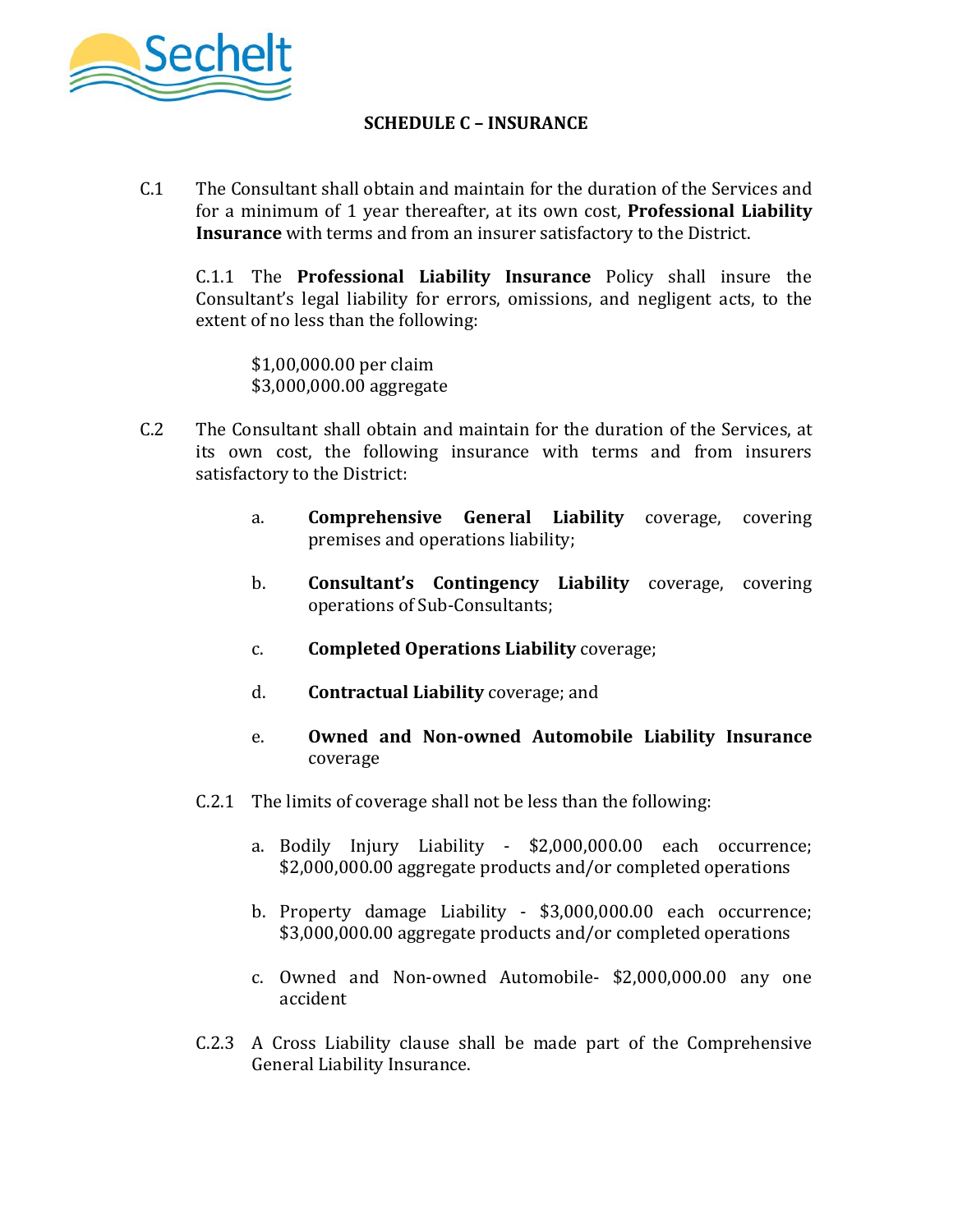

# **SCHEDULE D – PROPOSAL**

(Attached)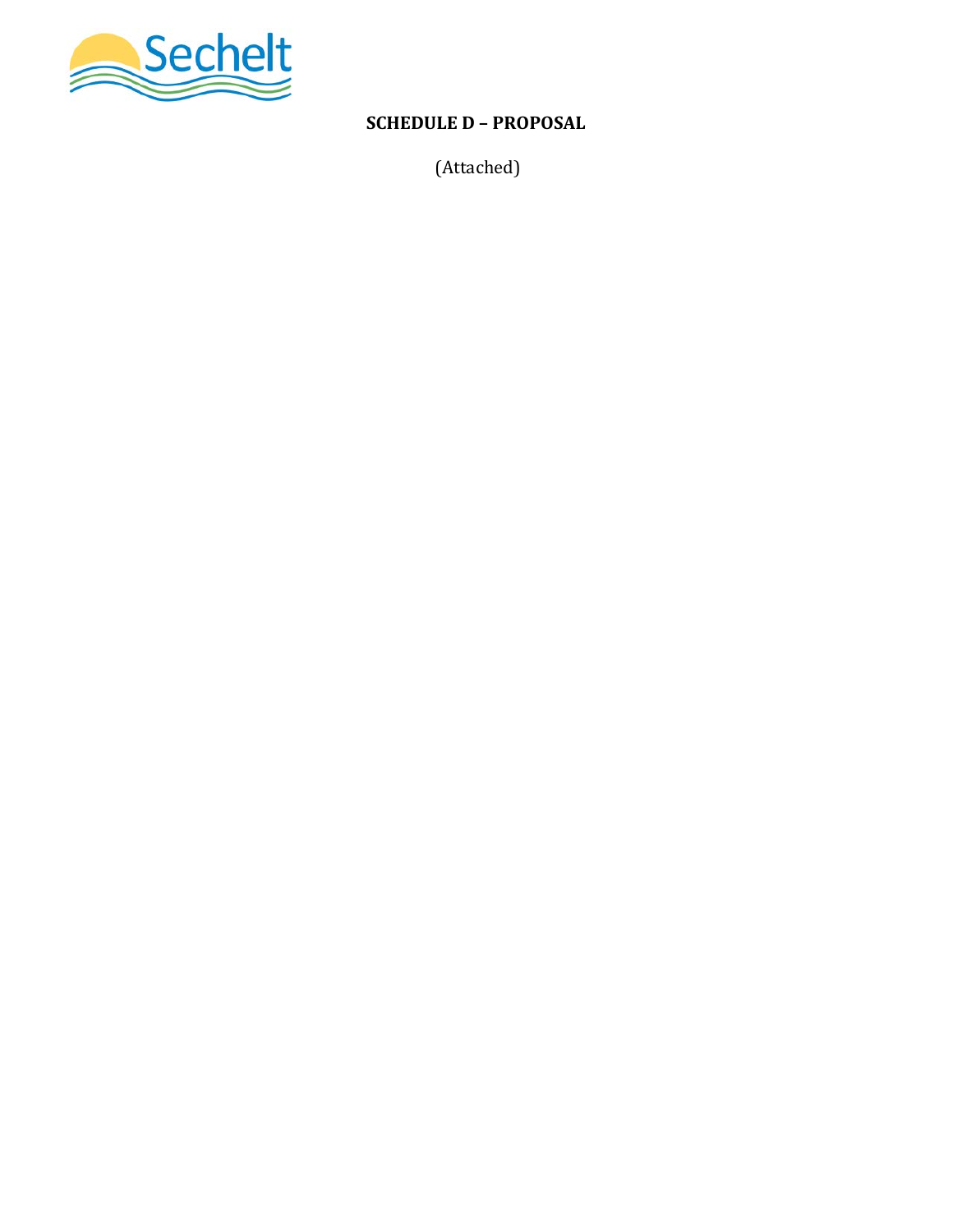

## **Schedule E – RFP Evaluation Matrix**

Project Title: Wharf Ave Sidewalk and Parking Improvments Date:

Consultant: Ref #: 2018-25

| Category                                                         | Point | <b>Weighting Factor</b> |           |                                   |           |               | <b>Total Points</b> |
|------------------------------------------------------------------|-------|-------------------------|-----------|-----------------------------------|-----------|---------------|---------------------|
|                                                                  | Value | Unacceptable<br>0.0     | Fair 0.25 | Acceptable 0.5                    | Good 0.75 | Excellent 1.0 |                     |
| PROJECT TEAM EXPERIENCE (50)                                     |       |                         |           |                                   |           |               |                     |
| <b>Project Manager Expertise</b>                                 | 25    |                         |           |                                   |           |               |                     |
| <b>Team Expertise</b>                                            | 25    |                         |           |                                   |           |               |                     |
| METHODOLOGY (50)                                                 |       |                         |           |                                   |           |               |                     |
| <b>Completeness of Proposal</b>                                  | 20    |                         |           |                                   |           |               |                     |
| <b>Innovative Concepts</b>                                       | 20    |                         |           |                                   |           |               |                     |
| <b>Schedule</b>                                                  | 10    |                         |           |                                   |           |               |                     |
| HISTORICAL PERFORMANCE (50)                                      |       |                         |           |                                   |           |               |                     |
| <b>Project Manager's Comparable</b><br><b>Project Experience</b> | 20    |                         |           |                                   |           |               |                     |
| <b>Project Team's Comparable</b><br><b>Project Experience</b>    | 20    |                         |           |                                   |           |               |                     |
| <b>References</b>                                                | 10    |                         |           |                                   |           |               |                     |
| PROJECT FEE (50)                                                 | 50    |                         |           |                                   |           |               |                     |
| <b>Total Available Points</b>                                    | 200   |                         |           | <b>Total Points This Proposal</b> |           |               |                     |

\_\_\_\_\_\_\_\_\_\_\_\_\_\_\_\_\_\_\_\_\_\_\_\_\_\_\_\_\_\_\_ \_\_\_\_\_\_\_\_\_\_\_\_\_\_\_\_\_

Notes:

DISTRICT OF SECHELT DATE